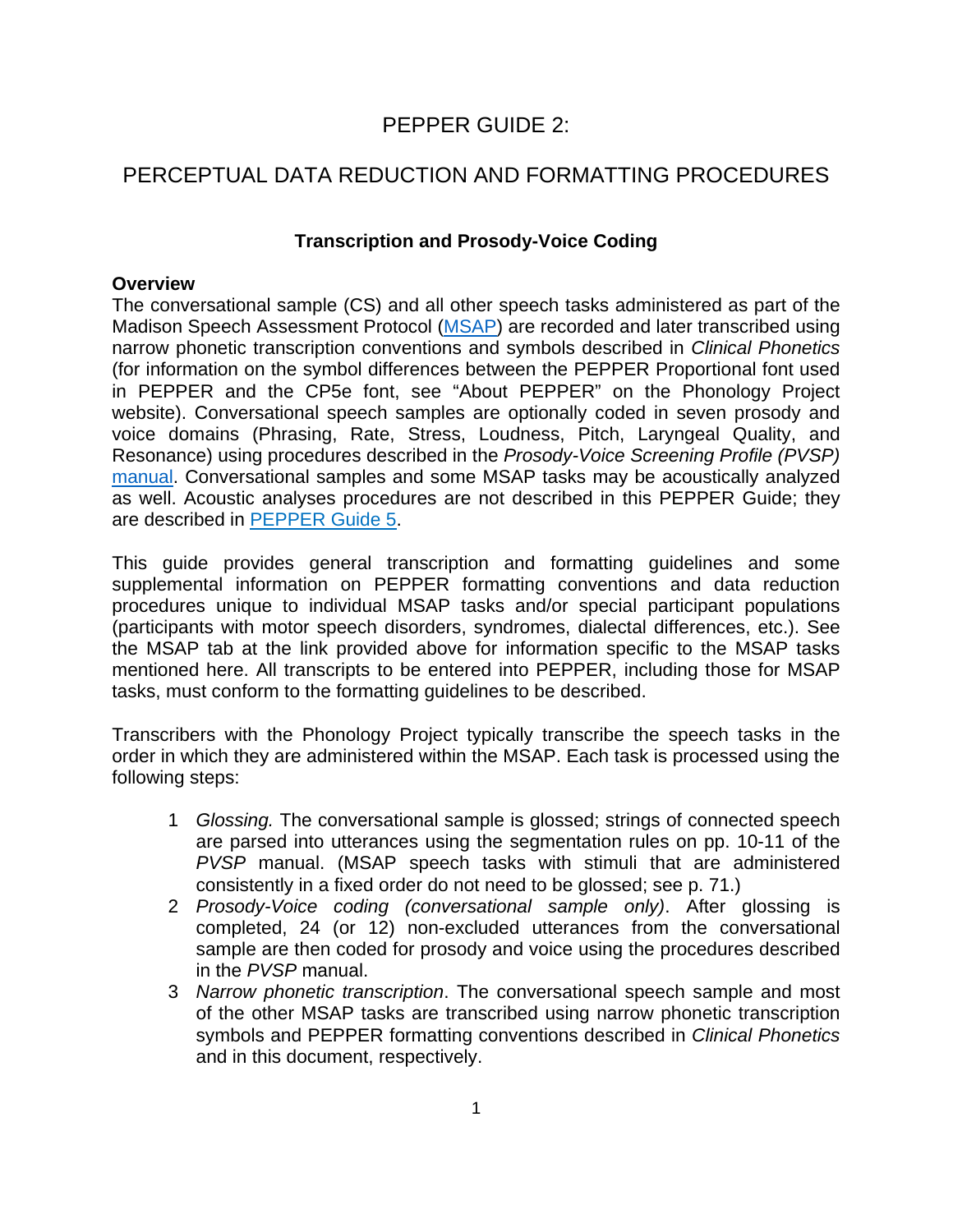After the transcriber has completed all transcription, coding, and scoring (if applicable) of the speech task(s), the transcript(s), PVSP, and other database variables are entered in PEPPER. Because the hard copies of completed transcripts (particularly conversational samples) and associated study materials may contain identifying and/or sensitive information, they are stored in locked filing cabinets.

#### **Glossing**

Conversational samples, as mentioned previously, are glossed using the segmentation rules on pp. 10-11 of the PVSP manual. If a PVSP will be completed, the transcriber keeps track of PVSP-excluded utterances, PVSP-codable utterances, and the number of first occurrence words (i.e., word types) while glossing. Figure 1 shows a partially completed gloss of 18 utterances. The transcriber has kept track of the PVSP-codable utterances and exclusion codes with a small note in the upper left hand portion of the beginning of each new utterance. While glossing, she has recorded and tallied the nonquestionable words on the First Occurrence Words pepform (see Figure 2). [NOTE: The pepforms are described in greater detail in the following section "How to Transcribe and Format a Speech Sample" beginning on p. 5.]

| PEPFORM: Cover Page Study SRT                             |   |                            |                                | Peplog No. $5363$               | Page                                            |
|-----------------------------------------------------------|---|----------------------------|--------------------------------|---------------------------------|-------------------------------------------------|
| Pepfile Name __ SRT1-C1                                   |   |                            |                                | $Sampling Dates = 6/1/64$       |                                                 |
| Subject John Smith                                        |   |                            |                                | Sampling Examiner M.B.          |                                                 |
| Age $3,5$                                                 |   |                            |                                | $T$ Transcription Date $6/5/04$ |                                                 |
| $D.D.B. \_ 1/1/01$<br>Notes                               |   |                            | Transcriber L.V.               |                                 |                                                 |
| Utterance No. Counter No. Line                            |   |                            |                                | Transcription and Comments      |                                                 |
| $\frac{1}{2}$                                             | χ |                            |                                |                                 | No, we don't have a hat though We we have       |
|                                                           | γ |                            |                                |                                 |                                                 |
|                                                           | Z |                            |                                |                                 |                                                 |
| $2$ cont'd<br>$\ensuremath{\mathsf{3}}$<br>$\overline{u}$ | X |                            | <b>CNET</b><br>Tü <sup>1</sup> |                                 | a different hat It look(s) like a blue hat Yeah |
|                                                           | Y |                            |                                |                                 |                                                 |
|                                                           | Z |                            |                                |                                 |                                                 |
|                                                           | χ | ക<br>< M                   | He have black shoes cahr       |                                 | $\overline{c}$<br>Yeah<br>This and              |
| $rac{5}{4}$                                               | Υ |                            |                                |                                 |                                                 |
|                                                           | Z |                            |                                |                                 |                                                 |
| % cont'd                                                  | x |                            | <b>COT</b>                     |                                 | this is his tonque <** Is this supposed to go   |
| $\overline{a}$                                            | Υ |                            |                                |                                 |                                                 |
|                                                           | Z |                            |                                |                                 |                                                 |
| $f$ cont'd                                                | X | up here?                   | C12<br>CT.<br>Look             | C@3<br>** * teeth               | CR3<br>$c\tau$<br><yeah7< td=""></yeah7<>       |
| 10                                                        | Y |                            |                                |                                 |                                                 |
| $\mathbf{H}$<br>12.                                       | Z |                            |                                |                                 |                                                 |
| 13                                                        | X | <b>CR3</b><br>ĊТ<br>«Yeahr |                                |                                 | Then I'm gonna put some arms                    |
| 14                                                        | γ |                            |                                |                                 |                                                 |
|                                                           | Z |                            |                                |                                 |                                                 |

| PEPFORM: Continuation Pepfile<br>Page |     | Name. | $SRTI-CI$                         | Peplog<br>No.     |                                                                           | 5363 | $Page_2$            |            |  |
|---------------------------------------|-----|-------|-----------------------------------|-------------------|---------------------------------------------------------------------------|------|---------------------|------------|--|
| Utterance No. Counter No. Line        |     |       | <b>Transcription and Comments</b> |                   |                                                                           |      |                     |            |  |
| $14$ cont'd                           | 174 | χ     | right here                        | $\overline{c}$ 10 | «Mhm7 <m7 <m7="" <m7<="" th=""><th></th><th></th><th>Chumming J</th></m7> |      |                     | Chumming J |  |
| 15                                    |     | Y     |                                   |                   |                                                                           |      |                     |            |  |
|                                       |     | z     |                                   |                   | m: h m<br>т                                                               | m    | ņ                   | ņ<br>m     |  |
| 16                                    |     | X     | C12<br>$\ast$                     | and a nose        | U)<br>That('s) supposed to go up                                          |      |                     |            |  |
| 17                                    |     | Y     |                                   |                   |                                                                           |      |                     |            |  |
|                                       |     | Z     |                                   |                   |                                                                           |      |                     |            |  |
| $17$ cont'd                           |     | χ     | here (like that                   | CQ3               | (5)                                                                       |      | Maybe his maybe his |            |  |
| 18                                    |     | Υ     |                                   |                   |                                                                           |      |                     |            |  |
|                                       |     | Z     |                                   |                   |                                                                           |      |                     |            |  |
|                                       |     | χ     |                                   |                   |                                                                           |      |                     |            |  |
|                                       |     | Y     |                                   | ŧ                 |                                                                           |      |                     |            |  |
|                                       |     | Z     |                                   |                   |                                                                           |      |                     |            |  |
|                                       |     | X     |                                   |                   |                                                                           |      |                     |            |  |
|                                       |     | Y     |                                   |                   |                                                                           |      |                     |            |  |
|                                       |     | Z     |                                   |                   |                                                                           |      |                     |            |  |
|                                       |     | χ     |                                   |                   |                                                                           |      |                     |            |  |
|                                       |     | Υ     |                                   |                   |                                                                           |      |                     |            |  |
|                                       |     | z     |                                   |                   |                                                                           |      |                     |            |  |
|                                       |     | χ     |                                   |                   |                                                                           |      |                     |            |  |
|                                       |     | Υ     |                                   |                   |                                                                           |      |                     |            |  |
|                                       |     | Z     |                                   |                   |                                                                           |      |                     |            |  |
|                                       |     | X     |                                   |                   |                                                                           |      |                     |            |  |
|                                       |     | Υ     |                                   |                   |                                                                           |      |                     |            |  |
|                                       |     | Z     |                                   |                   |                                                                           |      |                     |            |  |

Figure 1. Cover Page and Continuation Page pepforms showing a partial gloss written in the X line.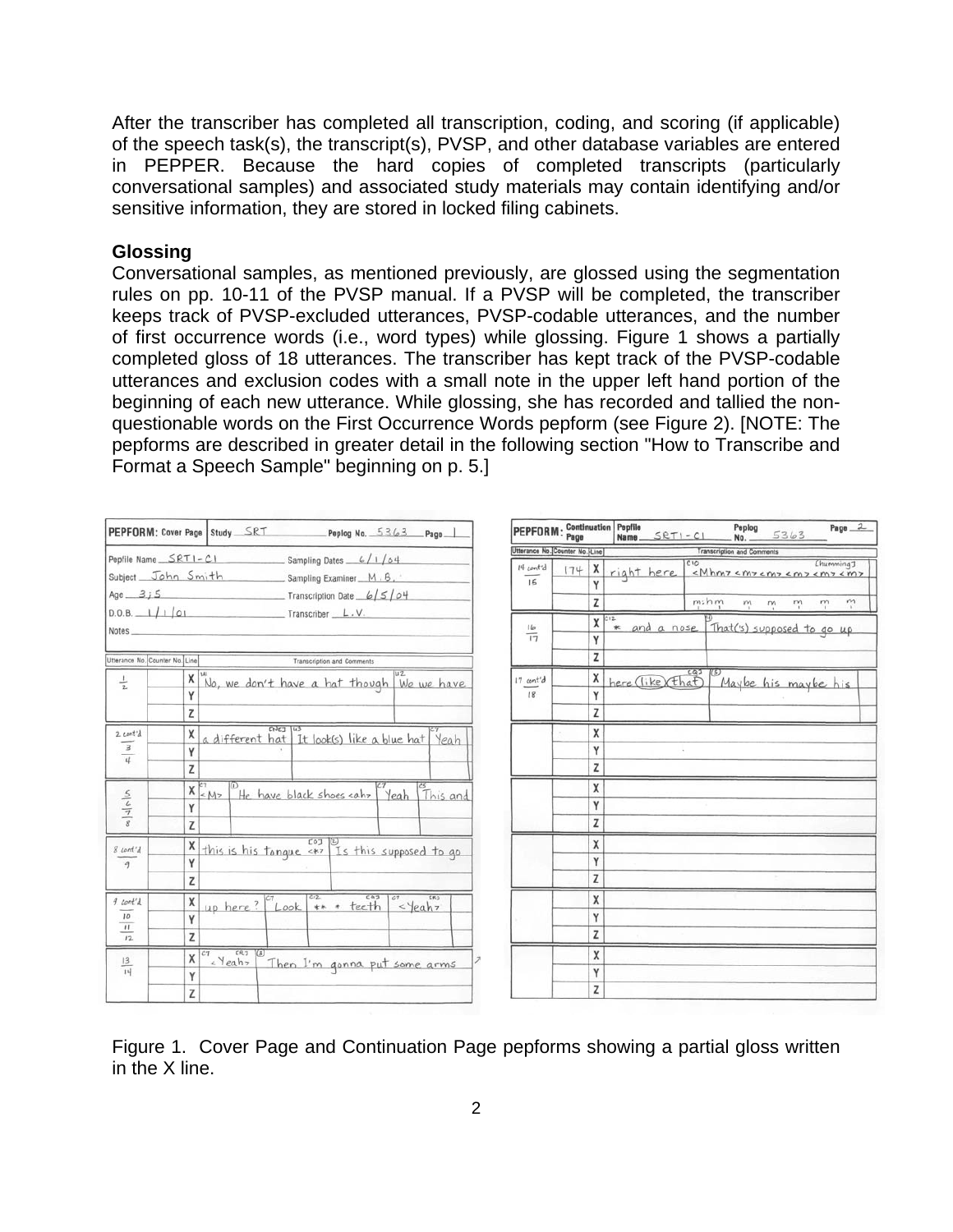| First<br>PEPFORM:<br>Occurrence<br>Words |                    |                                | Pepfile Name SRTI-CI<br>Peplog No. 5363                           |            | Scratch Tallies<br>UHT UHT UHT UHT HHT<br>$µH$ $II$ | Total<br>Words   |                                       |
|------------------------------------------|--------------------|--------------------------------|-------------------------------------------------------------------|------------|-----------------------------------------------------|------------------|---------------------------------------|
| А<br>$\it a$<br>and<br>arms              | B<br>blue<br>black | $\overline{\mathsf{c}}$        | D<br>don't<br>different                                           | E<br>. .   | F                                                   | G<br>go<br>gonna | H<br>have<br>hat<br>he<br>his<br>here |
| I<br>i<br>is<br>I'm                      | J                  | K                              | L<br> ook(s) <br>like,                                            | M<br>maybe | N<br>no<br>nose                                     | $\circ$          | P<br>pvt                              |
| $\mathsf Q$                              | R<br>right         | S<br>shoes<br>supposed<br>some | т<br>though<br>this<br>tonque<br>$+5$<br>teeth<br>then<br>that(s) | U<br>υρ    | v                                                   | W<br><b>we</b>   | X, Y, Z<br>yeah                       |

Figure 2. A partially completed First Occurrence Words pepform that corresponds to the glossed utterances in Figure 1.

Utterances in a continuous speech sample are glossed until a predetermined transcript length is reached. For transcription purposes, we have found that glossing and transcribing to 100 first occurrence words provide samples of sufficient length for most speech analyses. If a PVSP, but no acoustic analyses, will be completed, glossing must continue until the desired number (usually 12 or 24) of PVSP-codable utterances is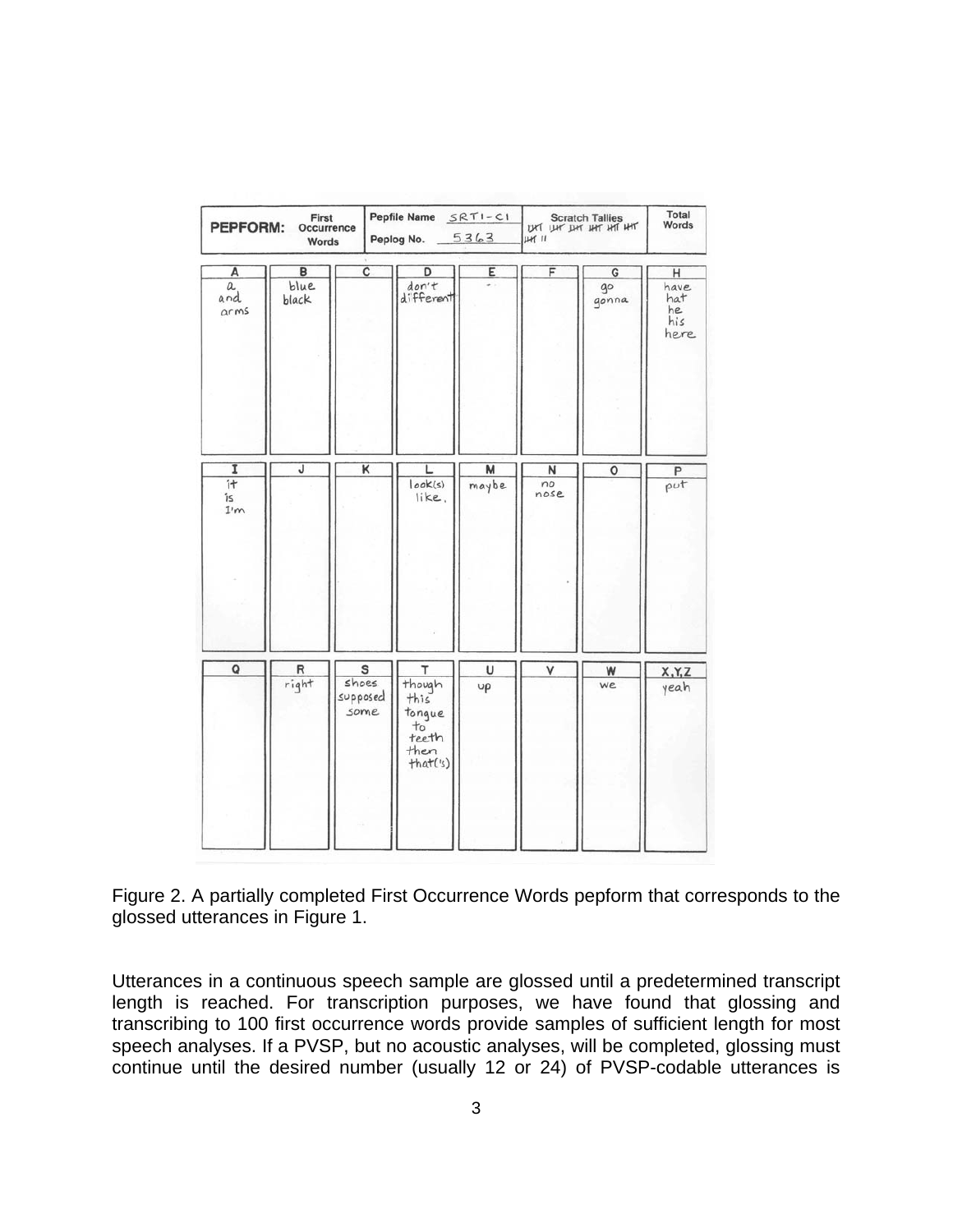reached, and phonetic transcription is completed up to and including the utterance in which the 100th first occurrence word is reached. If a PVSP *and* acoustic analyses will be completed, glossing must continue until the desired number of PVSP-codable utterances is reached, and phonetic transcription continues until 100 first occurrence words *or* 12 PVSP-codable utterances is reached, *whichever comes second*. See item 6 beginning on p. 17 for further information on determining transcript length.

Figure 3 is an example of the last page of a transcript in which 100 first occurrence words were reached before 24 PVSP-codable utterances were reached. One hundred first occurrence words were tallied in utterance 38, but at this point only 21 PVSPcodable utterances had been glossed. The transcriber glossed four more utterances, using the X, Y, and Z lines to save space, in order to reach 24 codable utterances.

| PEPFORM: Continuation Pepfile  |      |         | $Page_5$<br>Peplog<br>$Name$ $UTO5 - C1$<br>6857<br><b>Nn</b>                                   |
|--------------------------------|------|---------|-------------------------------------------------------------------------------------------------|
| Utterance No. Counter No. Line |      |         | <b>Transcription and Comments</b>                                                               |
| $37 \text{ cent}'$ d           | 4:47 | Y<br>Z  | X usually get home and play like Rescue Action<br>3<br>judals get horm en plex lask reskjuæksan |
|                                |      |         |                                                                                                 |
| 38                             |      | x<br>Y  | It's this little book that I got for my book                                                    |
|                                |      | z       | 8S<br>$\mathcal{S}$<br>Its dis lital buck at at gat for mat buck                                |
| 38 cont'd                      |      | x       | order END                                                                                       |
|                                |      | γ<br>z  | PHONETIC<br>$r \gamma$<br>ords                                                                  |
|                                |      |         |                                                                                                 |
| 39<br>40                       |      | 10<br>x | হিট<br>I can't remember what it is<br>I know the<br>$\overline{E}$<br><b>Col</b>                |
| 41<br>42                       |      | γ<br>z  | rescue book one ["I know < they<br>I know                                                       |
| 42 cont'd                      |      | x       | the end it it has a police one and let's see<br>a a firetruck one                               |
|                                |      | Y       |                                                                                                 |
|                                |      | Z       |                                                                                                 |
|                                |      | X       |                                                                                                 |
|                                |      | Y       |                                                                                                 |
|                                |      | z       |                                                                                                 |
|                                |      | X       |                                                                                                 |
|                                |      | Y       |                                                                                                 |
|                                |      | z       |                                                                                                 |
|                                |      | χ       |                                                                                                 |
|                                |      | Y       |                                                                                                 |
|                                |      | Z       |                                                                                                 |

Figure 3. An example of the final page of a transcript in which the 100 first occurrence words criterion was satisfied before 24 PVSP-codable utterances were reached.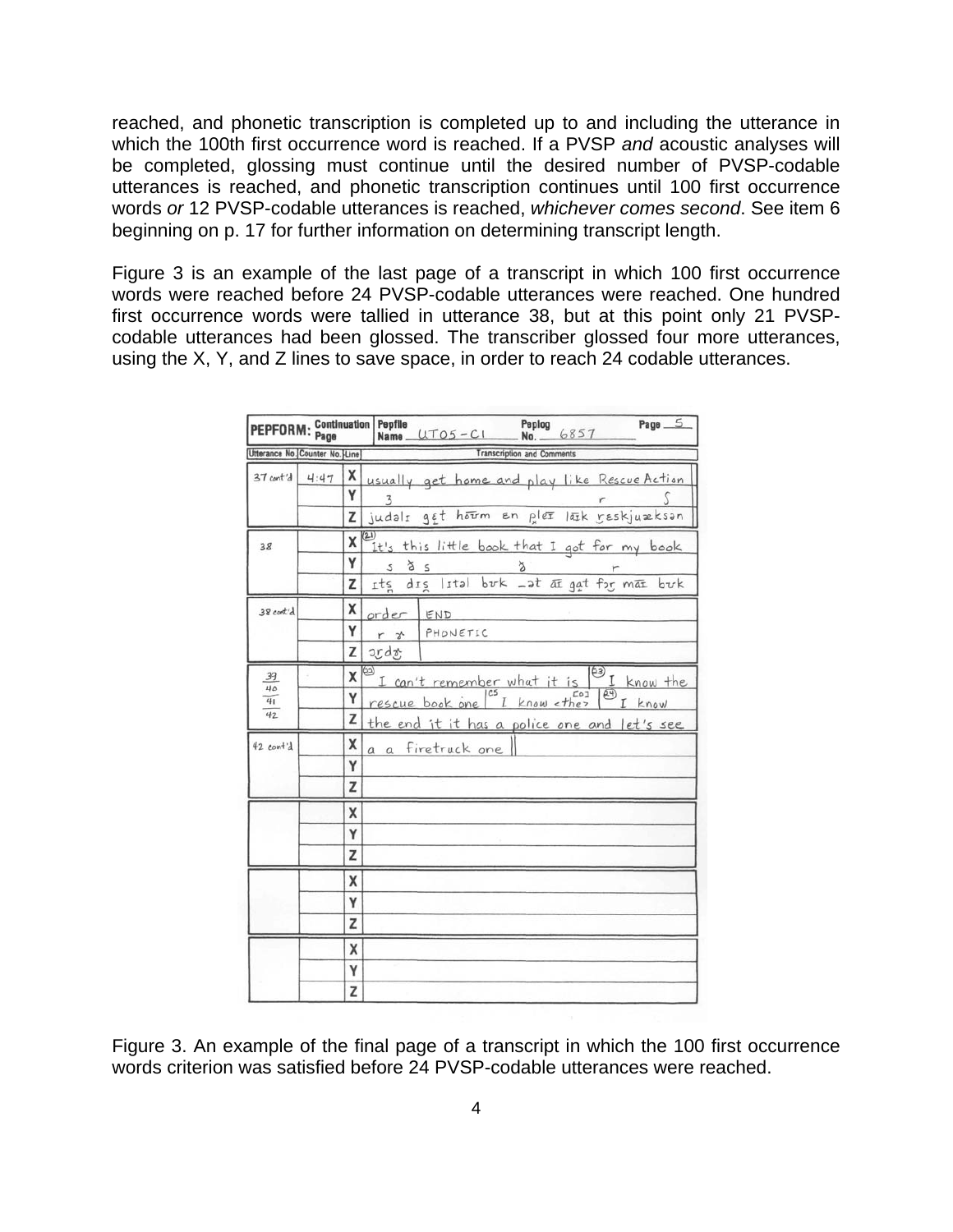#### **Prosody-Voice Coding**

A conversational speech sample can be used to complete a *PVSP*, a screening instrument that requires perceptual judgments in 7 suprasegmental domains: phrasing, rate, stress, loudness, pitch, laryngeal quality, and resonance. The *PVSP* manual and associated training materials and scoring forms can be found [here.](https://uwmadison.box.com/s/3zom8edo6hzmhdr8huxx04fr33k7tlxu) If you wish to complete a *PVSP*, we recommend completing prosody-voice coding before proceeding to narrow phonetic transcription, because we have found that suprasegmental decisions can sometimes unintentionally be influenced by segmental judgments.

#### **Narrow Phonetic Transcription**

The following section is a revised, updated version of Chapter 3 from the *PEPPER User's Manual (1986)*, a research document used in the Phonology Project and the precursor of the present PEPPER guides. The end of this guide includes additional information about transcribing MSAP tasks and transcribing dialectal variations in speech.

## **HOW TO TRANSCRIBE AND FORMAT A SPEECH SAMPLE FOR PEPPER**

To obtain data for the outputs described in [PEPPER Guide 7](https://phonology.waisman.wisc.edu/wp-content/uploads/sites/532/2019/07/Pepper-Guide-7.pdf), PEPPER requires the speech information to be 'formatted' in very particular ways. Accordingly, we will first introduce the formats, terms, and symbols used on the PEPFORM transcription sheets (Section I). These terms and symbols are then used in separate subsections that describe procedures to transcribe and format speech samples (Section II).

### **I. TERMS, SYMBOLS, AND GENERAL PROCEDURES**

A. The Format of a Transcription File

### **1. PEPFORMS**

PEPFORM is the generic name for a series of forms used for efficient handling of various tasks in PEPPER. These pepforms serve several purposes. There are two pepform formats that are used to handwrite a transcription to be entered into the computer: the *Cover Page* or first page (Figure 4; Panel A) and the *Continuation Page* (Figure 4; Panel B) for all subsequent pages in a transcript. The *First Occurrence Words* pepform, as introduced earlier (Figure 2), is used to keep track of the number of word types in a transcript. Let's look at some of the different sections on the *Cover Page* and *Continuation Page* as illustrated in Figure 4; Panels A and B.

[Electronic versions of these 3 pepforms can be accessed and printed from the PEPPER tab on the [Pepforms](https://phonology.waisman.wisc.edu/pepforms/) page.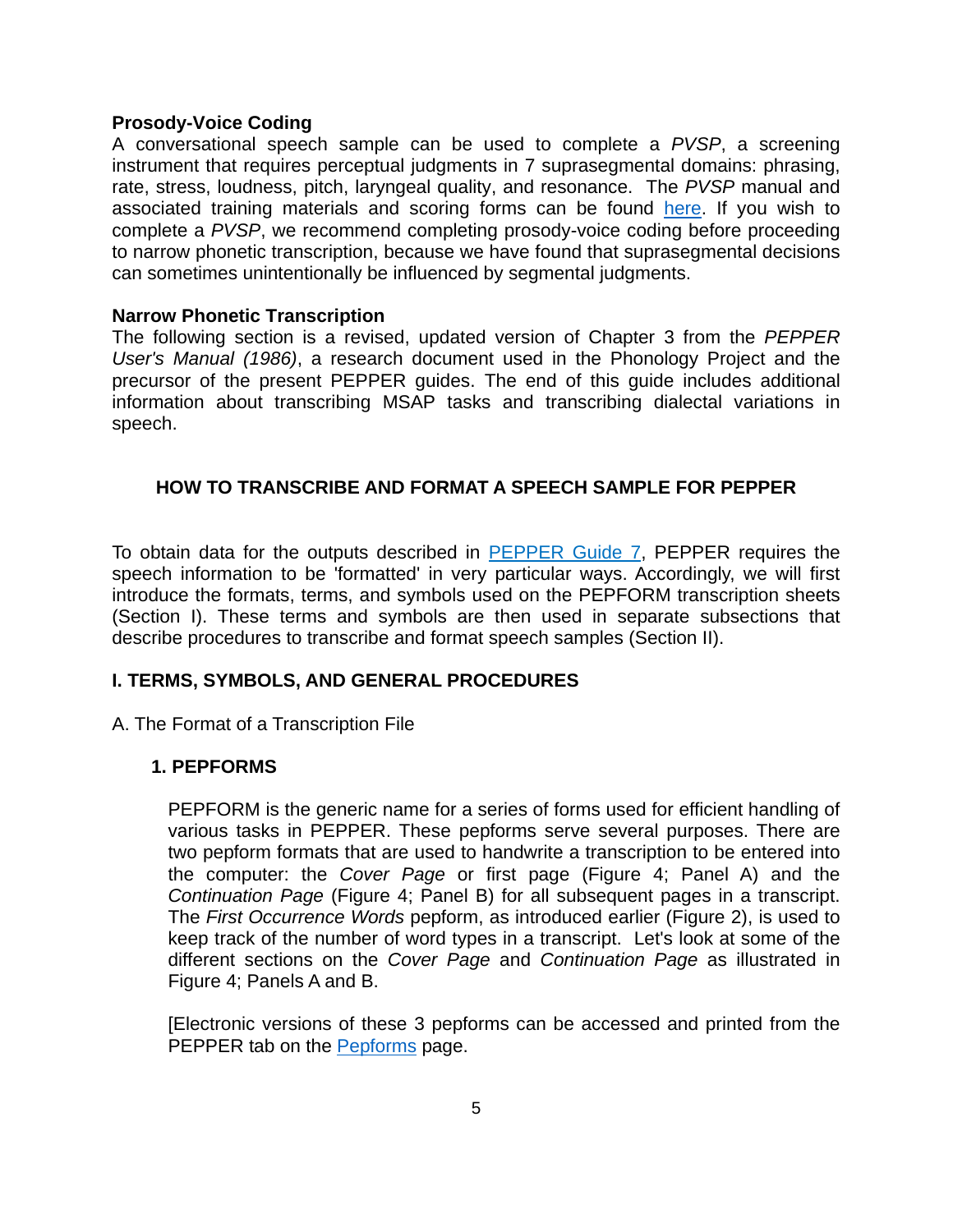|                 |                                                |                                                   |              |                                                                  | PEPFORM: Cover Page Study SRT Peplog No. 5363 Page                |
|-----------------|------------------------------------------------|---------------------------------------------------|--------------|------------------------------------------------------------------|-------------------------------------------------------------------|
|                 | Pepfile Name $SRTI - CI$<br>Subject John Smith |                                                   |              | Sampling Dates $\frac{L}{c}$ / 1 / 04<br>Sampling Examiner M. B. |                                                                   |
|                 | Age $3;5$                                      |                                                   |              | $Transcription$ Date $6/5/04$                                    |                                                                   |
|                 | $D.0.8.$ $1/1/01$                              |                                                   |              | Transcriber L.V.                                                 |                                                                   |
|                 |                                                | Notes Child is playing with a Mr. Potatohead toy. |              |                                                                  |                                                                   |
|                 | Utterance No. Counter No. Line                 |                                                   |              | <b>Transcription and Comments</b>                                |                                                                   |
| L               | χ<br>158                                       | $\mathbf{u}$                                      |              |                                                                  | No, we don't have a hat though We we have                         |
| $\overline{2}$  | Υ                                              |                                                   |              |                                                                  |                                                                   |
|                 | Z                                              |                                                   |              |                                                                  | nou wi dount has a hast dout wi wi haev                           |
| 2 cont'd        | x                                              |                                                   | $CNE3$ $ u3$ |                                                                  | a different hat It look(s) like a blue hat Yeah                   |
| 3<br>4          | γ                                              | ٣                                                 |              |                                                                  |                                                                   |
|                 |                                                |                                                   |              |                                                                  | $Z$ a dif int hat it like laik a blu hat ja                       |
| $\frac{5}{6}$   | χ                                              | 67                                                |              |                                                                  | « M7 He have black shoes cahr Yeah This and                       |
|                 | γ                                              |                                                   |              |                                                                  | ðs                                                                |
|                 | Z                                              |                                                   |              | m   hi hæv b_æk su@ a>   jæ                                      | $dx_{n}$ ?                                                        |
| & cont'd        | x                                              |                                                   |              | $\sqrt{2}$                                                       | this is his tongue $\langle \star \rangle$ Is this supposed to go |
| $\mathbf{q}$    | Y                                              | 852<br>Z                                          |              |                                                                  |                                                                   |
|                 | z                                              | $dis$ id $hiz$ they *                             |              |                                                                  | IZ ZIS Spoorst tu good                                            |
| 9 cont'd        | X                                              | up here? $2^{c_7}$ Look ** * teeth eyeah.         |              |                                                                  | $CQJ$ $C7$ $CRJ$                                                  |
| 10              | Y                                              |                                                   |              | Θ                                                                |                                                                   |
| 12              | Z                                              | Ap h <sub>If</sub>                                | nvk          | tit<br>$+$                                                       | jæ                                                                |
| $\frac{13}{14}$ | χ                                              | 583<br>$\sqrt{3}$<br><yeah></yeah>                |              | Then I'm gonna put some arms                                     |                                                                   |
|                 | γ                                              | $\times$                                          |              |                                                                  |                                                                   |
|                 | Z                                              | 3e                                                |              | Den aim guna puit sam armz                                       |                                                                   |

| PEPFORM: Continuation Pepfile                                    |     |                |                                             | Name SRTI-CI        |                                                |               | Peplog<br>No.        |                                   | 5363           |                                       | $Page_2$                                                                                         |
|------------------------------------------------------------------|-----|----------------|---------------------------------------------|---------------------|------------------------------------------------|---------------|----------------------|-----------------------------------|----------------|---------------------------------------|--------------------------------------------------------------------------------------------------|
| Utterance No. Counter No. Line                                   |     |                |                                             |                     |                                                |               |                      | <b>Transcription and Comments</b> |                |                                       |                                                                                                  |
| 14 cont'd<br>15                                                  | 174 | x              | right here                                  |                     | $\overline{c}$ io                              |               |                      |                                   |                | [humming]<br>«Mhmz cmzcmz cmz cmz cmz |                                                                                                  |
|                                                                  |     | Y              | ۳                                           | v-                  |                                                |               |                      |                                   |                |                                       |                                                                                                  |
|                                                                  |     | Z              | raīt                                        | $h_{LT}$            |                                                | $m: h_m$      | $\tilde{\gamma}$     | m                                 |                |                                       | m                                                                                                |
| 16<br>$\overline{17}$                                            |     | χ              | C12<br>¥.                                   | and a nose          |                                                |               |                      |                                   |                |                                       | That(s) supposed to go up                                                                        |
|                                                                  |     | Υ              |                                             |                     | z                                              | ð             |                      |                                   |                |                                       |                                                                                                  |
|                                                                  |     | Z              | ×<br>En                                     |                     | $n \overline{\delta v} \delta$                 |               | $ \frac{2e^{t}}{h}$  |                                   |                |                                       | pou-t tu gou np                                                                                  |
| I7 cont'd                                                        |     | χ              | here                                        | Tike (that)         |                                                | $\circledS$   |                      |                                   |                |                                       | Maybe his maybe his                                                                              |
| $\overline{18}$                                                  |     | Υ              |                                             | k                   |                                                | $^{+}$        |                      |                                   |                |                                       | Z                                                                                                |
|                                                                  |     | $\overline{z}$ | hra                                         | $l$ $\overline{ab}$ | $3x -$                                         |               |                      |                                   |                |                                       | métbi: hi: méimi hi                                                                              |
| 19                                                               |     | X              | C12<br>< * 7 < * * 7                        | EQJ                 | 05,07<br>Eyes                                  |               | $\overline{\omega}$  |                                   |                |                                       | Eyes go up <** there                                                                             |
| 20<br>21                                                         |     | Y              |                                             |                     |                                                | z             |                      | $\mathbb{Z}$<br>- q               |                |                                       |                                                                                                  |
|                                                                  |     | Z              | $\ast$                                      | 平米                  | āī z                                           |               |                      | arz for Ap                        |                | $\ast$                                | SET                                                                                              |
| 21 cont'd                                                        |     | x              | and <hi> and his glasses go right here</hi> |                     |                                                |               |                      |                                   |                |                                       | (Nah                                                                                             |
| 22                                                               |     | Y              |                                             |                     |                                                | Z             | Ś.                   | $\mathbb{Z}$                      |                |                                       |                                                                                                  |
|                                                                  |     | Z              | $x_{n}$                                     | hr <sub>2</sub>     | Ň,                                             |               |                      | hiz glæssz gou rait               |                | hra                                   | næ                                                                                               |
|                                                                  |     | X              | C12<br>And                                  | 元<br>#              | his ears                                       |               | C <sub>12</sub><br>* | ÷.                                | $\overline{c}$ | Look                                  | (7)<br>And                                                                                       |
| $\frac{23}{24}$ $\frac{25}{26}$                                  |     | Y              |                                             |                     | z                                              | rz            |                      |                                   |                | k                                     |                                                                                                  |
|                                                                  |     | Z              | εn                                          |                     | $h$ $f$ $\left(\frac{1}{e}\right)$ $I$ $v$ $z$ |               | $\star$              | $\frac{1}{2}$                     |                | $\pm v$ %                             | ņ                                                                                                |
| 26 cant'd                                                        |     | χ              | and where can this go?                      |                     |                                                |               |                      | CID                               |                |                                       | [humming]<br>$<$ Hm <sub>7</sub> $<$ hm <sub>7</sub> $<$ hm <sub>7</sub>                         |
| 27                                                               |     | Υ              |                                             |                     |                                                | ð s           |                      |                                   |                |                                       |                                                                                                  |
|                                                                  |     | Z              | 22n                                         | WEY Kæn dig gov     |                                                |               |                      |                                   | hm             | hm                                    | hm                                                                                               |
| $\ensuremath{\mathcal{A}}\xspace\ensuremath{\mathcal{S}}\xspace$ |     | X              | 212<br>$4 * 7 4 * 7 4 * 7$                  |                     | CQJ                                            | $C12-$<br>* * |                      | C12                               |                | CQJ                                   | $<$ $\times$ $7$ $<$ $\times$ $7$ $\times$ $\times$ $\times$ $\times$ $\times$ $\times$ $\times$ |
| 29<br>30                                                         |     | Y              |                                             |                     |                                                |               |                      |                                   |                |                                       |                                                                                                  |
| $\overline{31}$                                                  |     | Z              | ÷                                           | یز                  | 女                                              |               |                      |                                   |                |                                       | mή                                                                                               |

Figure 4. Panel A: PEPFORM: *Cover Page* illustrating the format of transcripts. Panel B: PEPFORM *Continuation Page* illustrating certain transcription and formatting conventions. See text for discussion.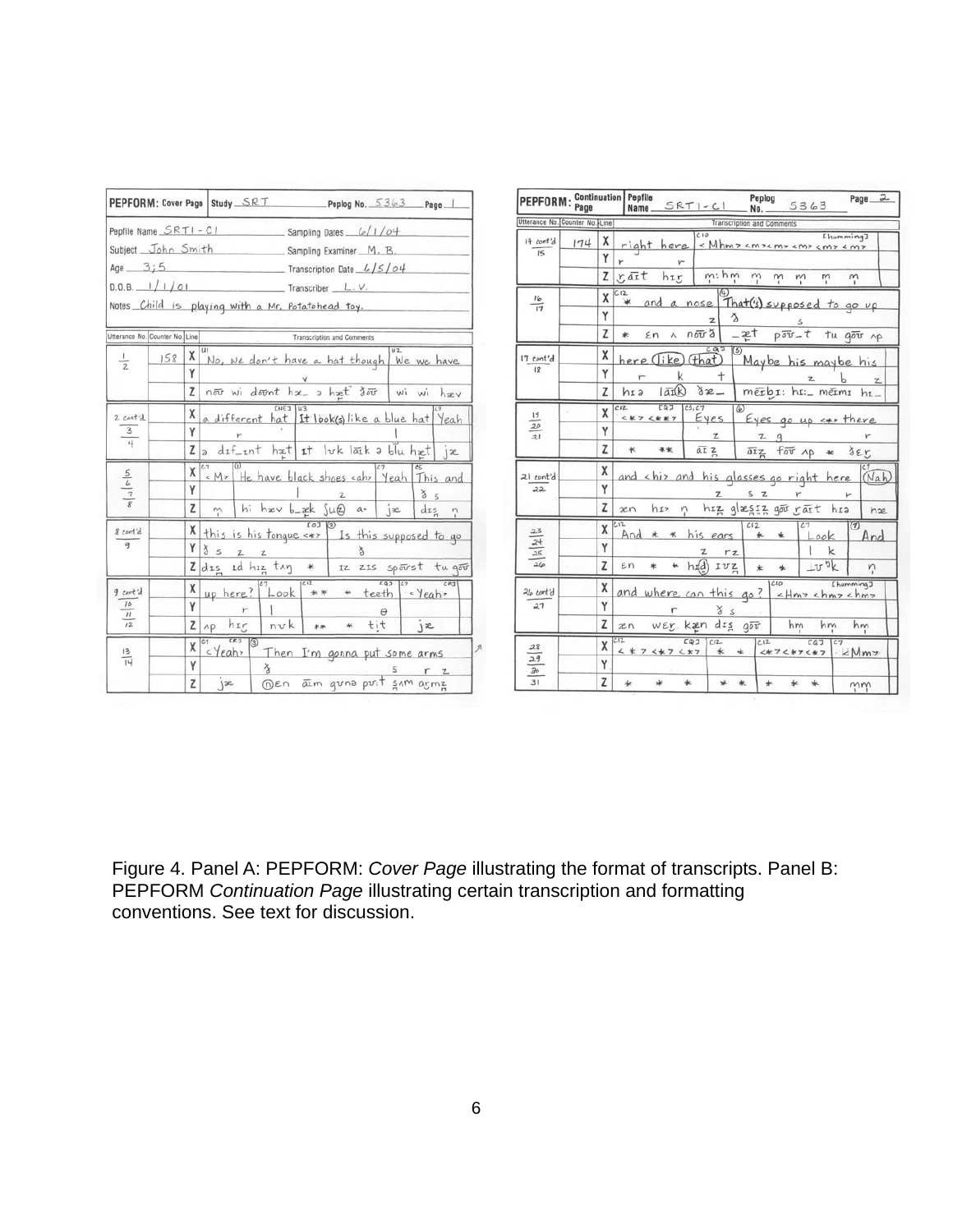## **2. Identifying Information**

Enter all appropriate identifying information in the top block of the *Cover Page*  and also on the top of the *Continuation Pages.* The *Notes* section on the *Cover Page* provides a place for the examiner or transcriber to enter important comments. These include observations on the reliability of the data relative to physical and affective state variables. For example, does the participant have a cold? Was he/she inattentive during all or a portion of the sample? Try to annotate all observations that might affect later interpretation of the speech analyses results.

## **3. Utterances and Utterance Numbering**

An utterance as defined for PEPPER analyses could be an isolated vowel sound, a syllable, a word, a phrase, a string of words, or a sentence. The large blocks on the pepforms (six on the *Cover Page* and eight on *Continuation Pages)* are for entry of speech utterances. Short utterances can be combined in one block (as are all of the utterances in Panels A and B of Figure 4). Utterances longer than one block can be continued on the next block(s). Enter an utterance number in the far left column for each utterance, even if the utterance is only one or more questionable words (see section IIB: "How to Format Questionable Words").

Space is also provided on each pepform to record a playback device's or digital sample's counter number, which indicates where an utterance occurs on the audio (or video) recording (see Utterance 1, Figure 4; Panel A). Continuous speech utterances will be the focus in this guide, but an 'utterance' can be as short as one sound or syllable in, for example, a stimulability test, or a single word, as is the case for an articulation test or many of the imitated tasks in the MSAP.

### **4. Transcription Lines**

Within each utterance block (see Figure 4):

The X line is used for the English orthographic representation of speech,

the Y line is used for the intended (presumed) phonetic output, and

the Z line is used for the actual or observed phonetic output.

The Y line, then, is either the adult ambient form or the child's intended form, including lower-level phonetic feature specifications appropriate to the pragmatic context. The Z line is the participant's realized or surface form. You have the flexibility to represent in many ways how the participant 'intended' to articulate.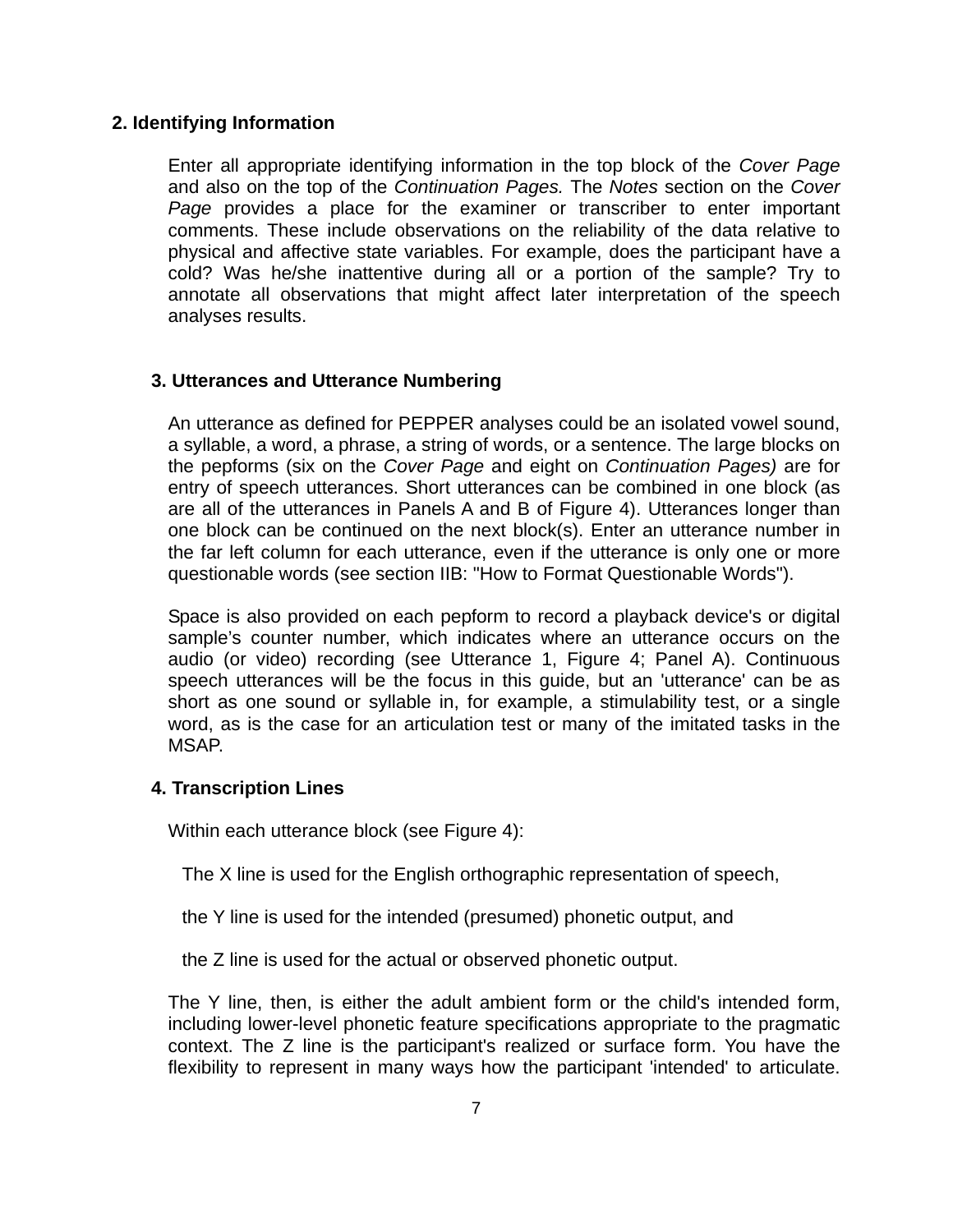Deciding what should be entered in each of these three lines is, in fact, the major task of this guide. As described in detail later, PEPPER compares the entries in each line to one another. Depending on what it finds in each line, speech behaviors can be 'correct' or 'incorrect.'

## **5. Words, Segments, and Diacritics**

Utterances consist of part-words and/or whole words, which in turn consist of phonemes and diacritics. PEPPER views any one or string of segments separated by spaces as a word. As discussed next, the basic units for phonetic transcription are phoneme symbols and diacritic symbols.

### B. Phoneme and Diacritic Symbols

PEPPER uses the system of phoneme and diacritic symbols described in *Clinical Phonetics*, editions 1-4 (Shriberg and Kent, 1982, 1995, 2003, 2013). Changes to some symbols in edition 5 of *Clinical Phonetics* (Shriberg, Kent, McAllister, & Preston, 2019) are **not** included in PEPPER. *Clinical Phonetics* is a workbookaudio training series that teaches the perceptual skills needed to transcribe over 100 symbols that comprise the system. Figures 5, 6, and 7 provide, respectively, the organizational system for the consonants, vowels and five diphthongs, and diacritics. If you intend to use the diacritic system extensively, you should be thoroughly familiar with the descriptive materials in *Clinical Phonetics.* Another option, however, is to use only the IPA phoneme symbols and perhaps a few of the diacritic symbols (symbols for dentalized [ **I**], lateralized [ **P**], nasalized [ **!**], derhotacized [ ] and others) you feel confident in using reliably.

C. Additional Symbols Used in PEPPER

In addition to the phoneme and diacritic symbols, PEPPER transcripts use a few special symbols. They will be introduced briefly here and described in detail later.

### **1. The Three Punctuation Symbols**

Only three punctuation marks may be used in the X line:

Comma (,)

Apostrophe (')

Question mark (?)

Do not use periods at the ends of sentences. The three punctuation marks are used solely for descriptive purposes in the orthographic representation (the X line). They do not affect any of the PEPPER analyses. Some examples: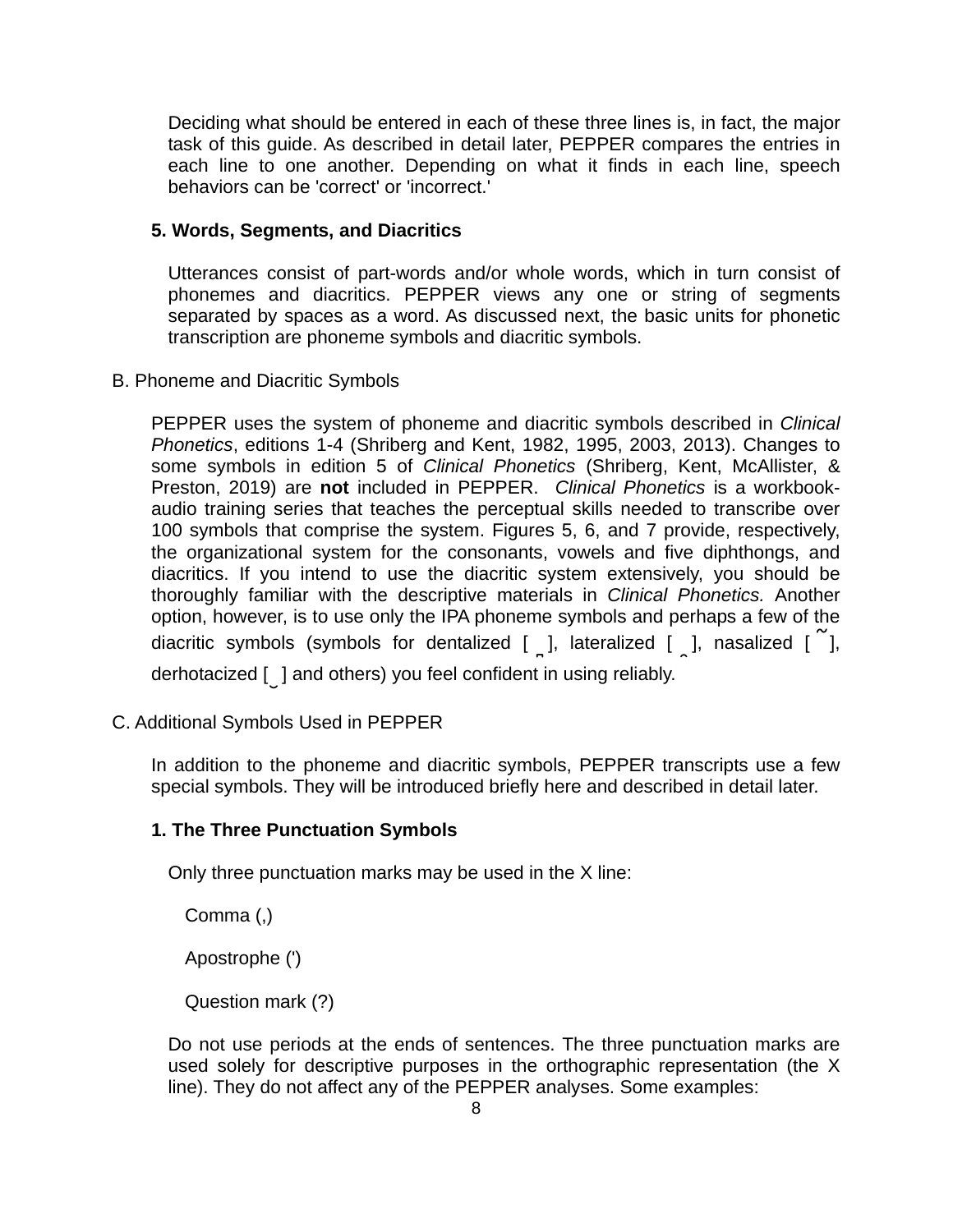- X: Scotty is over here
- X: Can't you see it?

# X: One, two, three, four, five

|           |                                             |               |                | <b>PLACE</b>    |                       |                   |                            |                             |                        |          |
|-----------|---------------------------------------------|---------------|----------------|-----------------|-----------------------|-------------------|----------------------------|-----------------------------|------------------------|----------|
|           |                                             | <b>MANNER</b> | <b>VOICING</b> | <b>Bilabial</b> | Labiodental           | Lingua-<br>Dental | Lingua-<br>Alveolar        | Lingua-<br>Palatal          | Velar                  | Glottal  |
|           |                                             |               | Voiceless      | p               |                       |                   | t                          |                             | $\mathsf k$            | $\gamma$ |
|           | Stop                                        | Voiced        | b              |                 |                       | d                 |                            | g                           |                        |          |
|           | <b>OBSTRUENTS</b><br>Fricative<br>Affricate | Voiceless     |                | f               | $\boldsymbol{\theta}$ | $\mathbb S$       | $\mathbf{r}$               |                             | h                      |          |
|           |                                             | Voiced        |                | $\vee$          | ð                     | Z                 | $\overline{3}$             | $\mathcal{L}_{\mathcal{L}}$ |                        |          |
|           |                                             | Voiceless     |                |                 |                       |                   | $\mathfrak{t}\mathfrak{f}$ |                             |                        |          |
|           |                                             |               | Voiced         |                 |                       |                   |                            | \$                          |                        |          |
|           |                                             | Nasal         | Voiced         | m               |                       |                   | $\overline{\phantom{a}}$   | ŋ                           |                        |          |
|           |                                             | Lateral       | Voiced         |                 |                       |                   |                            |                             | $\mathcal{L}^{\prime}$ |          |
| SONORANTS | dinon                                       | Rhotic        | Voiced         |                 |                       |                   |                            | r                           |                        |          |
|           |                                             | Glide         | Voiced         | W               |                       |                   |                            | J                           | (W)                    |          |

# Consonant Sounds of English

Figure 5. The 24 English consonants organized by their articulatory features. The liquids /l/ and /r/ are classified as lateral liquids and rhotic liquids, respectively. [Adapted from Shriberg, L. and Kent, R. (2003, 2013). *Clinical Phonetics.* Boston: Allyn and Bacon.]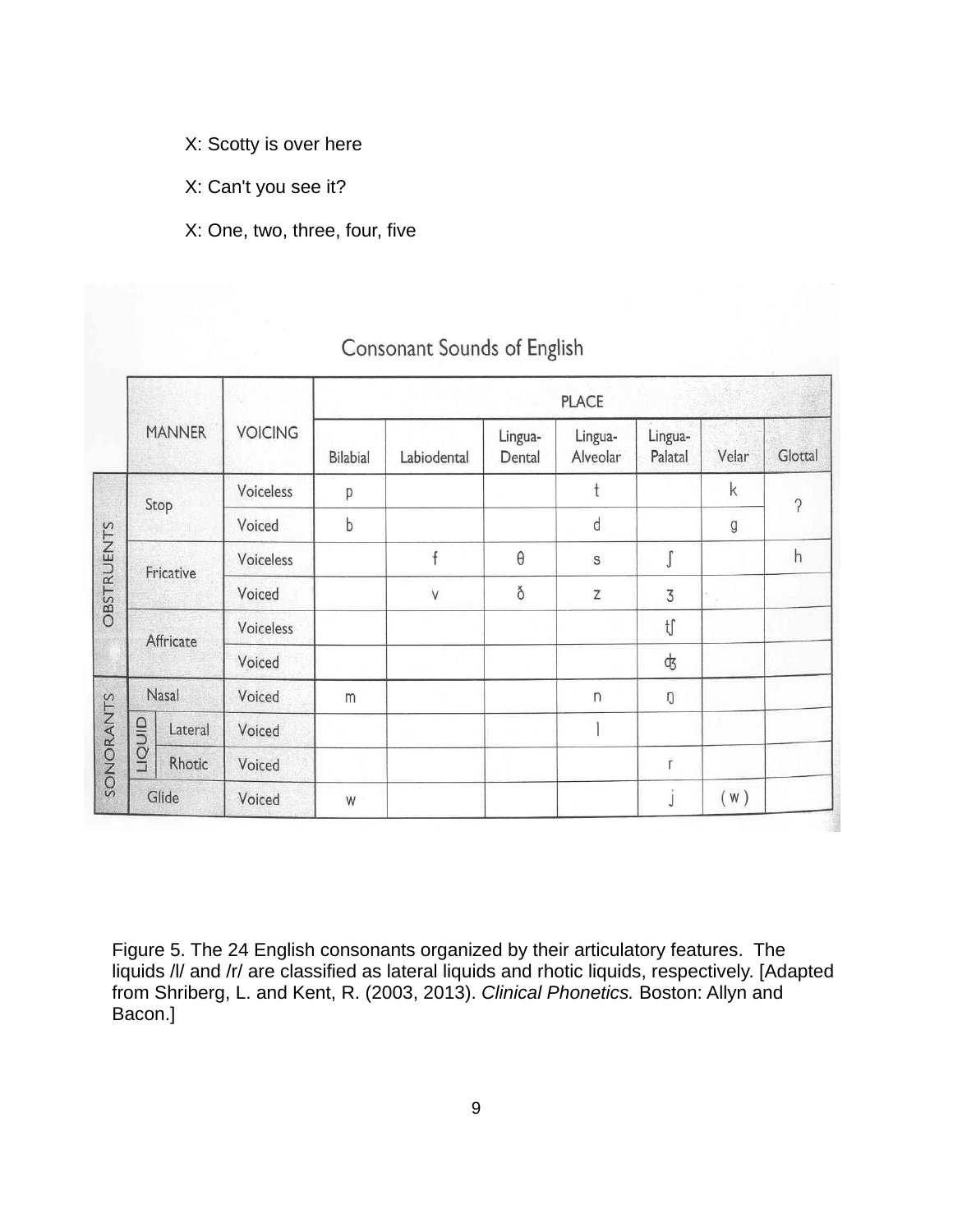

Figure 6. The 16 English vowels organized by their articulatory features (a.k.a. "the vowel quadrilateral"). The alternative IPA symbols for  $/1/$  and  $/1/$  are not included here. The five diphthongs available in PEPPER are  $\sqrt{a_1}/\sqrt{a_2}/\sqrt{a_3}/\sqrt{e_1}/$ , and  $\sqrt{a_3}/$ . [Adapted from Shriberg, L. and Kent, R. (2003, 2013)*. Clinical Phonetics.* Boston: Allyn and Bacon.]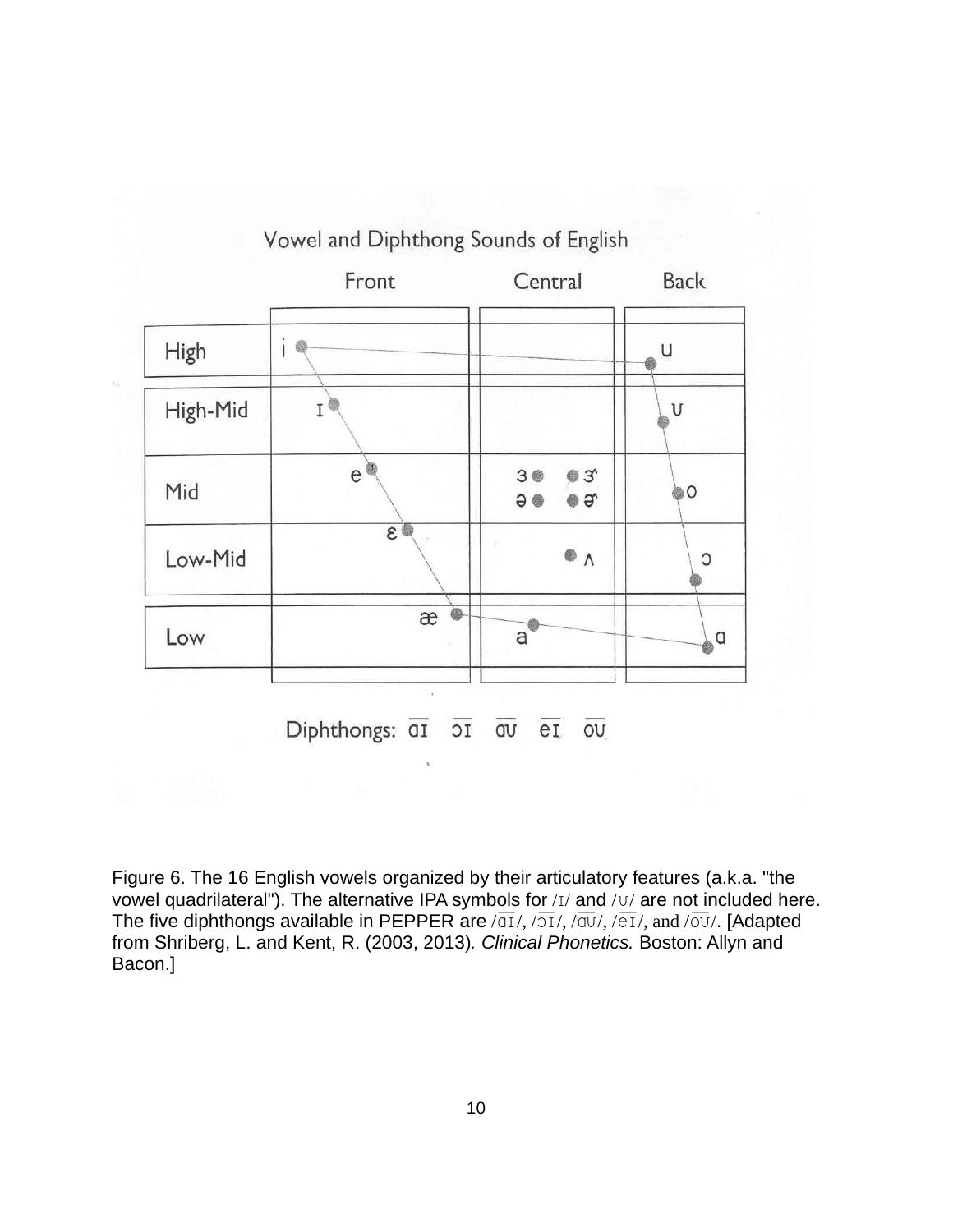## **Diacritic Marks for Phonetic Transcription**



Figure 7. The 47 special characters and diacritics available in PEPPER for narrow phonetic transcription. [Adapted from Shriberg, L. & Kent, R. (2003, 2013). *Clinical Phonetics.* Boston: Allyn and Bacon.]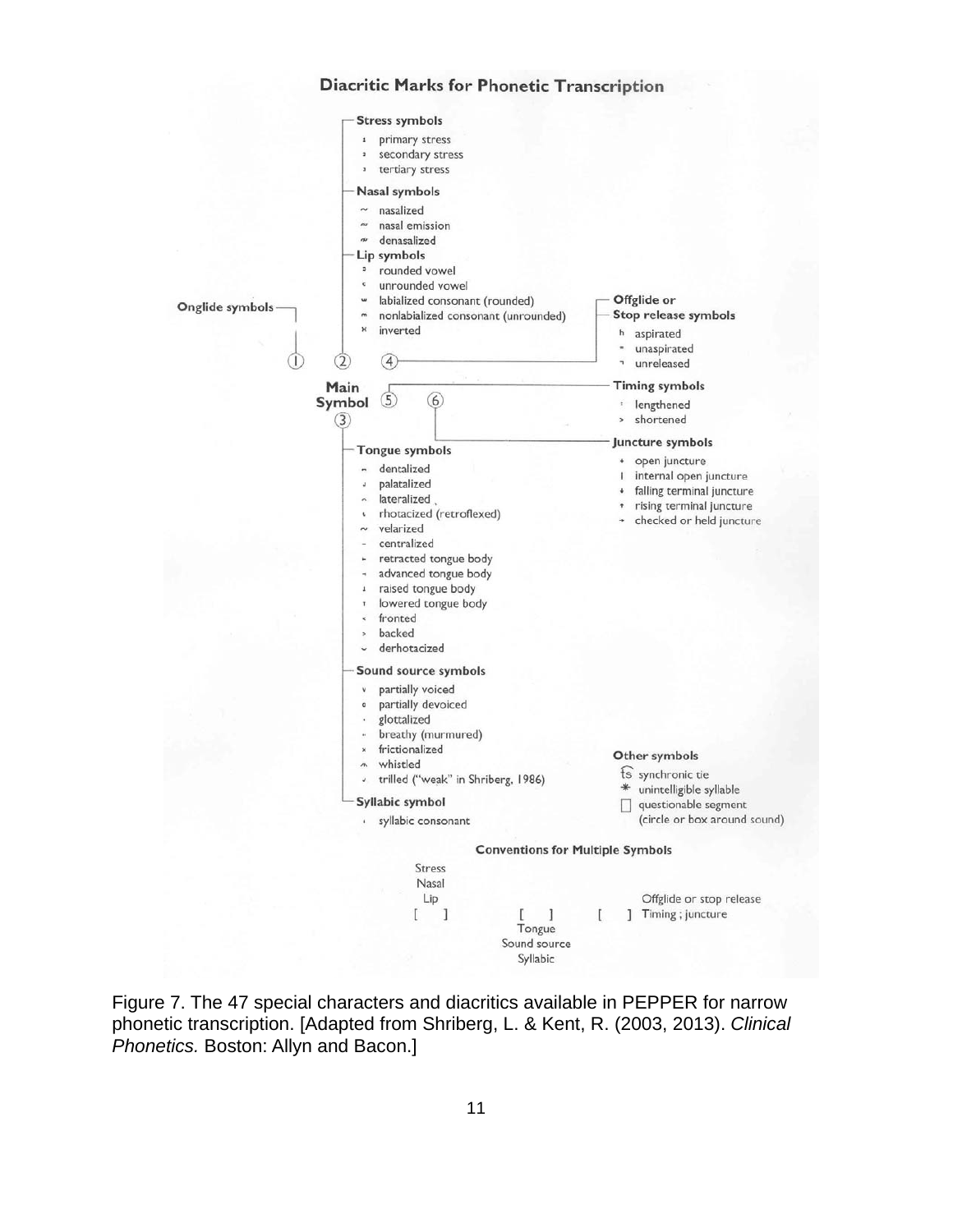## **2. The Comments Symbol [ ] (square brackets)**

Use square brackets to enclose your anecdotal comments about the participant or his speech. Square brackets are used only in the X line; they cannot be entered in the Y or Z lines. For example:

 X: The car won't move [whiney voice]  $Y: \delta \Theta$  kg r wount muy  $7.84 \times 7.8$ 

Comments may be used to describe or explain circumstances associated with speech, the audio quality, or the environment; for example, [imitated], [laughing], [whispered], [was too far from mic], [distorted signal], etc. Entered comments will appear on the PepFile transcript and can be viewed as a Comments Summary in PEPPER; however, they are for informational purposes only and do not affect any of the PEPPER analyses. See Table 1 on pp. 22-25 for a list of sample abbreviations for comments. Figure 4 includes some examples of how these abbreviations are used (e.g., [NE] = noise: environmental, [O] = clinician over talk).

### **3. The Four Symbols for Questionable Words**

Four symbols are used to exclude words in the speech transcript from certain quantitative analyses. As a group, words marked by these four symbols are called *questionable* words. Rules and guidelines for using these symbols will be discussed in Section IIB. Words, syllables, or segments coded with these symbols are included in certain PEPPER analyses and excluded from others.

a. *Disregard < > (angle brackets)* 

The disregard symbols are called angle brackets (as differentiated from the square brackets used for comments). Angle brackets are used only in the X line for a variety of purposes, such as to indicate words used as fillers, false starts, and sound and syllable (i.e. part-word) repetitions.

### b. *Either/Or / (slash)*

Use the Either/Or symbol, a slash, only in the X line when you are unsure about which of two words a participant intended to say.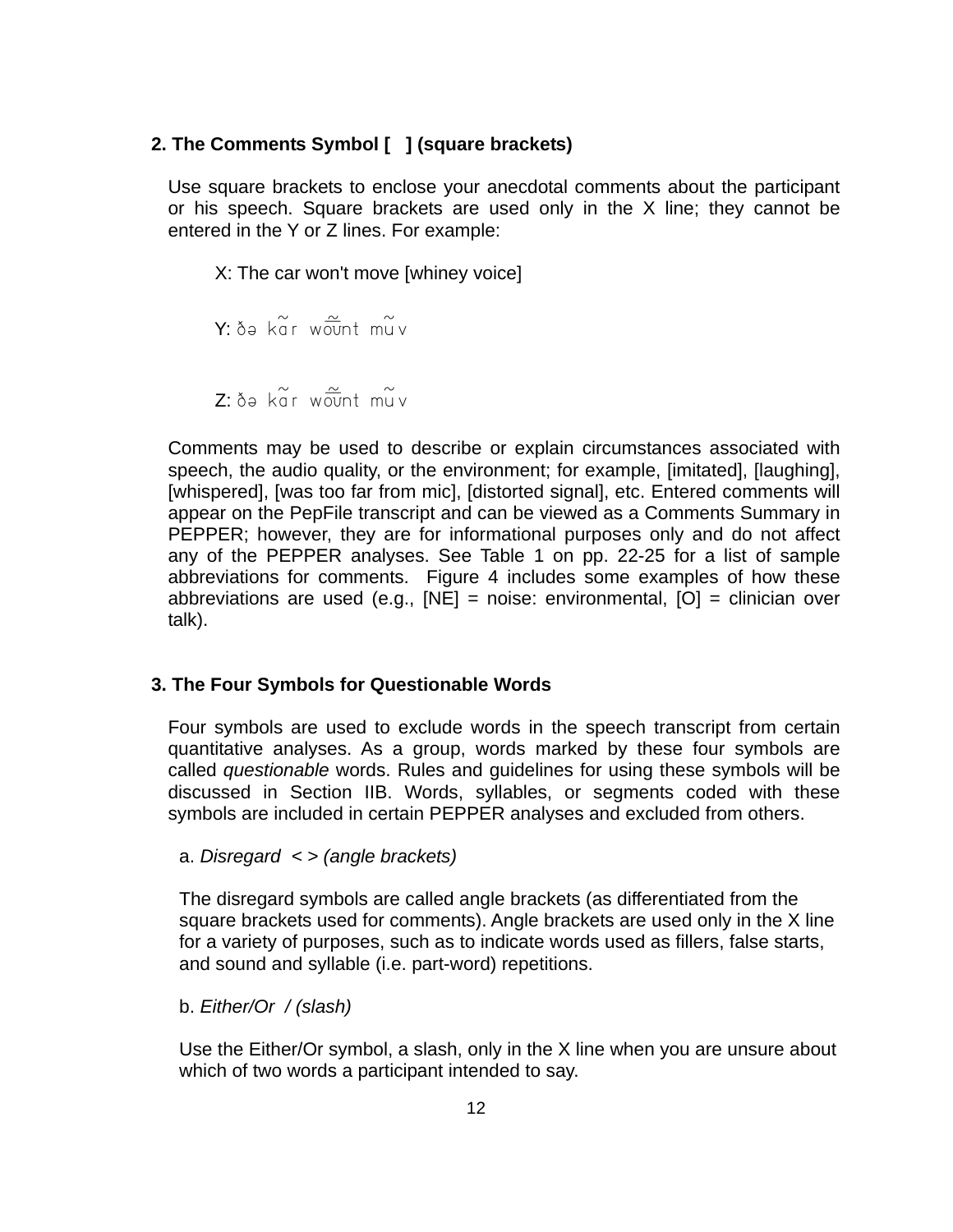## c. *Unsure O (Circled)*

Draw a circle, the Unsure symbol, around one or more characters in the X line or in the Z line (on the computer screen, the circle appears as a box when entered) when you are unsure about the intended sound(s)/word, and/or whether the sound is present.

## d. *Unintelligible \* (asterisk)*

Use the unintelligible symbol, an asterisk, in the X, Y, or Z lines when you are unable to gloss or transcribe a syllable or a word.

# **4. The Bound Morpheme Symbol** ( ) *(parentheses)*

Parentheses are used to enclose bound morphemes that are obligatory but were not produced. Their use is described in detail in Section IIC on pp. 33-34.

# **5. The Missing Symbol \_\_** *(under bar)*

The under bar, a solid line, is used to mark a segment that is missing in the Z line. It acts as a space holder so that PEPPER can inspect the correspondence between what was intended (Y line) and what was said, or omitted (Z line).

# D. General Procedures

 A discussion of procedures for clinical transcription, including guidelines for efficient use of time, is offered in Chapter 9 of *Clinical Phonetics (5th ed.)* (2019). Topics include recording equipment, listening and scoring options, and strategies to maximize transcription efficiency. Familiarity with materials of this sort is strongly suggested for persons who will be phonetically transcribing speech for PEPPER analyses. The discussion here includes only those procedures that directly affect the formatting of transcription for valid PEPPER entry and analyses.

NOTE: The Phonology Project transcribers use PEPPER to open and play audio files in uncompressed .wav format, and use an X-Keys programmable foot pedal to control audio file playback. For additional information, refer to "Displaying a Sound or Video File" in the Help section of PEPPER; see also [PEPPER Guide 5.](https://phonology.waisman.wisc.edu/wp-content/uploads/sites/532/2019/07/PEPPER-Guide-5.pdf)

# **1. Determining an Utterance**

NOTE: Because we complete prosody-voice coding on all conversational speech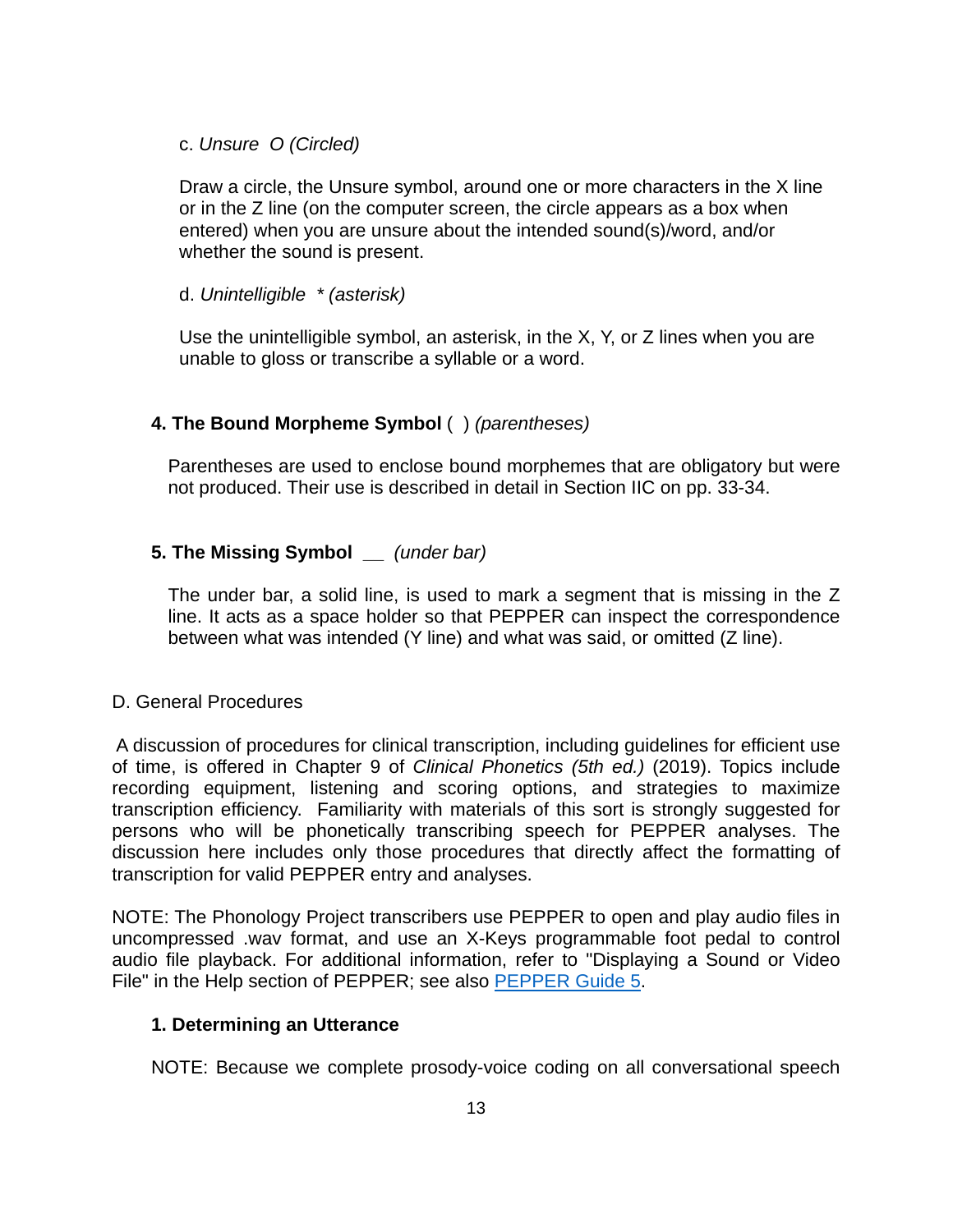samples, we use the glossing and utterance segmentation rules on pp. 9-11 in the PVSP manual. Therefore, the information below, taken from the 1986 *PEPPER User's Manual*, does not necessarily reflect our current procedure for segmenting and determining utterance boundaries. *If no PVSP will be completed, the following guidelines will suffice.*

a. Basic Definition

Templin's (1957) adaptation of Davis's (1937) definition of an utterance is useful: An utterance is defined as "...the child [comes] to a complete stop, either letting the voice fall, giving interrogatory or exclamatory inflection, or indicating clearly that he [does] not intend to complete the sentence."

b. Complex Utterances

Complex utterances containing conjoined and/or embedded clauses are entered as single utterances. In PEPPER, conjoined utterances are defined as two or more independent clauses joined by a conjunction *(and, but, so).*  Sequential utterances that are not joined by a conjunction are entered as separate utterances.

c. Non-complex Utterances

Utterances containing *and* or *or* to join compound subjects or predicates are entered as single utterances. For example:

Susan, Carol *and* Bob, *and* Sam all helped.

I washed *and* dried *and* put away the dishes.

I like cookies *and* cake *and* ice cream *and* donuts.

d. Long Utterance Options

Utterances that do not fit on one of the utterance blocks on a pepform are simply continued to a second block without advancing to a new utterance number (see Figure 4).

Because only one of the PEPPER analyses is concerned with utterance length, it is convenient to divide very long utterances into two or more utterances. Long utterances (longer than 15 words or so) can be difficult to enter on the keyboard and view on the computer screen. Moreover, if the participant makes many speech errors, it becomes more challenging to edit the longer Y and Z lines. Such utterances are given successive numbers. The procedure, then, is to divide the utterance into two utterances using a logical boundary and to assign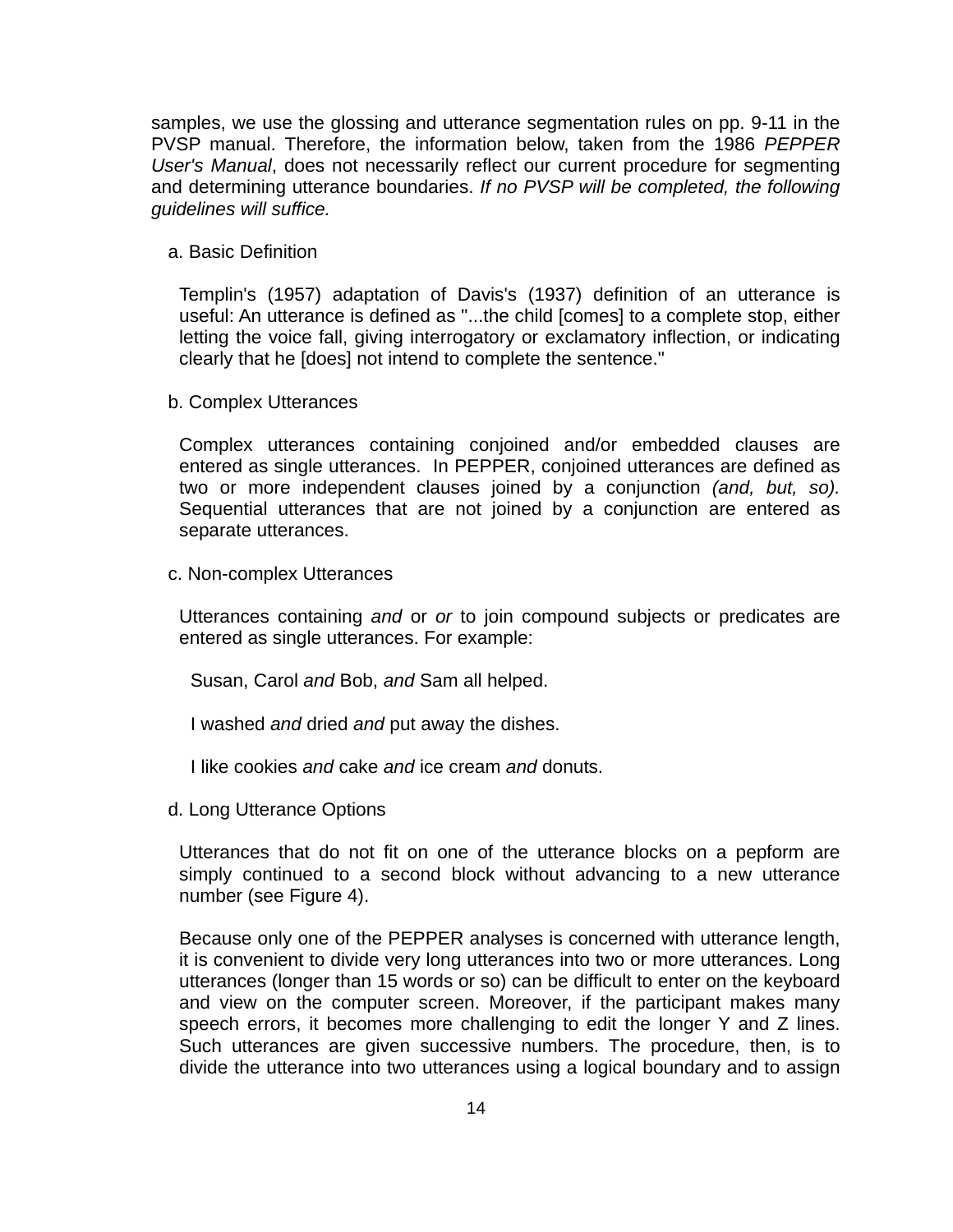the next utterance number to the second utterance. Enter a short note describing what was done in the *Notes* section on the Cover Page. If the speech sample will also be used for language analyses, identify these artificially separated utterances specifically in square-bracketed comments (see section IIA, item 5).

## **2. Determining Where to Begin Transcribing**

Typically, a continuous speech sample is transcribed from the first utterance in the audio sample, but the transcriber can arbitrarily determine where in the sample to begin. For example, if a PVSP will be completed on the sample, the transcriber may wish to begin with the first PVSP-codable utterance. Once a starting point is identified, consecutive utterances should be glossed and transcribed from that point. No utterances should be skipped. This rule controls sample selection so that utterances are not directly selected by the transcriber. It allows the transcriber to select a rich, productive section of the speech sample at which to begin transcribing while still providing a representative sample of the participant's speech.

#### **3. Using Counter Numbers for Digital Samples**

Counter numbers are typically recorded on the pepforms (at the beginning of the first utterance and then at the beginning of subsequent pages) and on the cover page of the PVSP Scoring Form (beginning of sample, first coded utterance, last coded utterance). A transcriber may wish to record counter numbers more often, particularly in samples where there are long periods of time when the participant is not talking. If the sample will be acoustically analyzed later, recording a counter number for each utterance that is coded for prosody-voice will make locating these utterances on the recording considerably easier and more efficient.

When playing a digital recording in PEPPER or other playback software, typically the counter number is automatically displayed at the point in the sample that is playing. This makes determining and recording counter numbers an easy, straightforward process.

#### **4. Alternating Among X, Y, and Z Lines**

The following sequence seems the most efficient for glossing and transcribing utterances in the X, Y, and Z lines.

a. First determine the gloss, including all questionable segments or words. Write the gloss in the X line, leaving ample space between words. If you are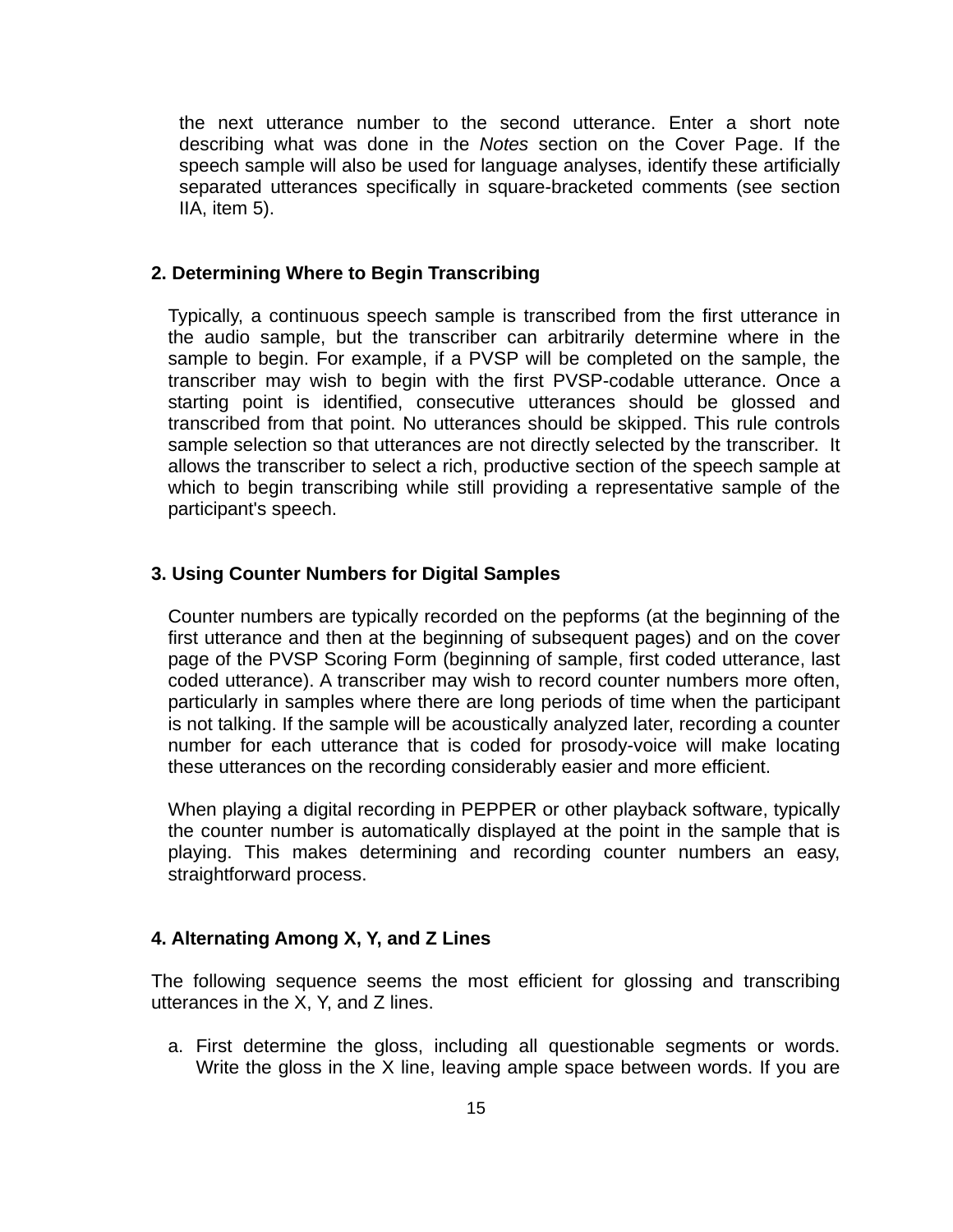transcribing a conversational speech sample that will also be coded for prosody-voice, gloss all utterances to be transcribed and/or coded and complete prosody-voice coding before moving on to Step b.

- b. Move to the Z line and begin transcribing what you hear. Try to align vertically the symbols within each word so that you can alternate between the Y and Z lines. That is, immediately after you enter your transcription of a segment or word in the Z line, directly above it enter the intended form in the Y line. **It is only necessary to enter the intended form in the Y line if it does not match the realized form in the Z line (i.e., it is a speech error).** As discussed below, this is the critical point at which you decide whether the participant intended to use acceptable allophones--and, therefore, whether the speech in Y is appropriately viewed as containing phonetic or phonologic errors. Continue alternating between Y and Z until all entries in X are accounted for.
- c. Finally, and this is a critical step, check your X, Y, and Z lines for accuracy. Did you listen to each segment? Have you observed all the conventions described in this guide? Will your transcription and formatting conventions allow for valid PEPPER input and output?

# **5. Using PEPFORM: First Occurrence Words**

The form called *PEPFORM: First Occurrence Words* is useful to keep track of word types (first occurrence words in a continuous speech sample). For some PEPPER analyses you can elect to look at just these words (*word types*), as opposed to all words (*word tokens*). *PEPFORM: First Occurrence Words* allows you to keep a running tally of first occurrence words as you gloss them. (Remember that conversational samples are typically transcribed to 100 first occurrence words.)

To use this pepform, while glossing, simply enter each new word in the appropriate box, alphabetized by the first letter of the word. You can make tallies at any time by drawing a line after the last entry in each box and summing words across boxes. The scratch area at the top of the form is used for the tally marks. Hash marks are used to keep a running tally of first occurrence words as they are glossed. Obviously, as the sample proceeds you will obtain a successively lower rate of new words per unit of time. In one study that divided a speech sample into fifths, in each successive one fifth of the sample, the proportional occurrence of new words (word types) was as follows: 29%, 21%, 19%, 17%, 14% (Shriberg and Kwiatkowski, 1985).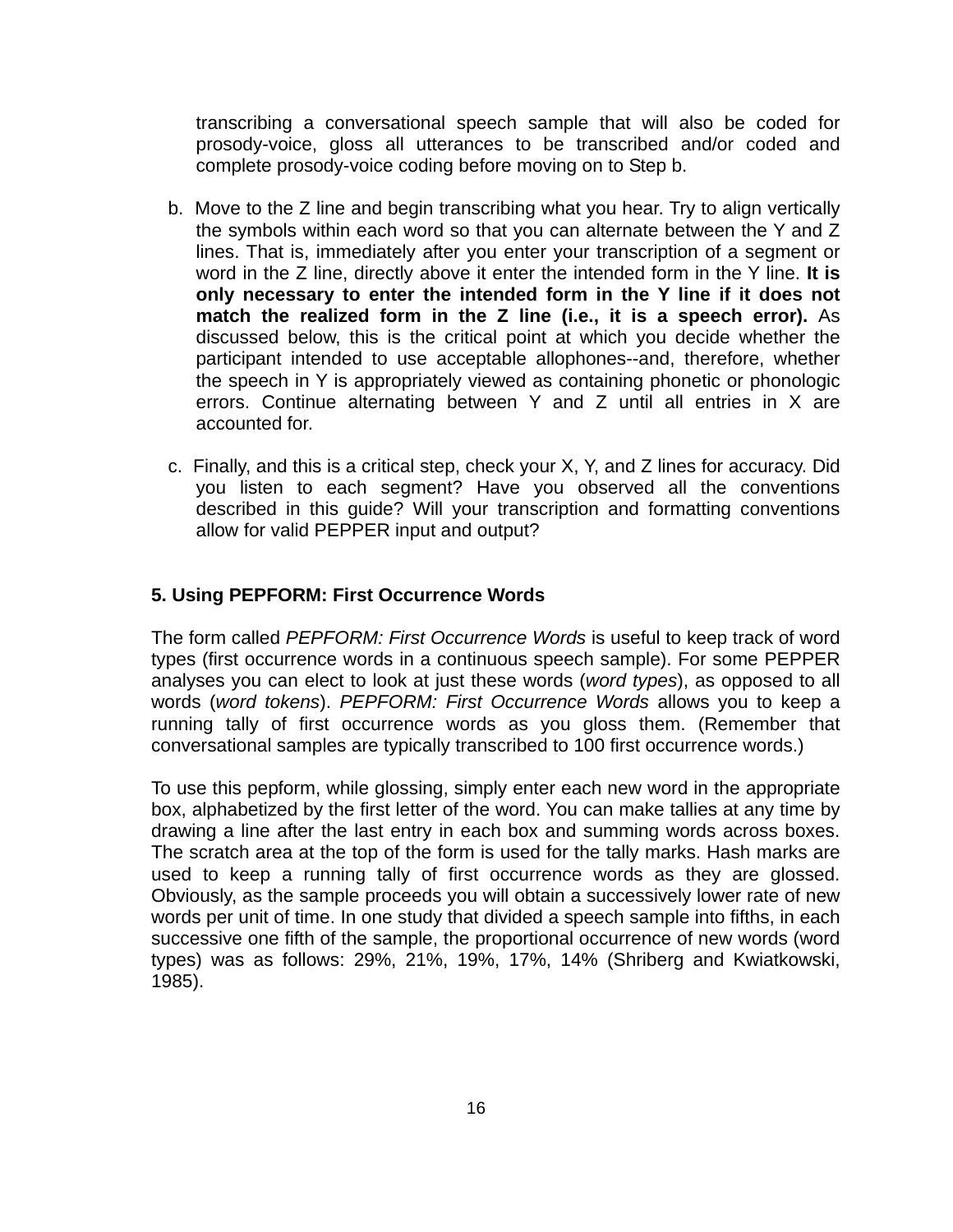| First<br><b>PEPFORM:</b><br>Occurrence<br>Words       |                                                                 |                                                                  | Pepfile Name SRTI-CI<br>Peplog No. 5363                                                                                      |                               | Scratch Tailies<br>LAT LAT LAT LAT LAT LAT LAT<br>LHT LHT LHT ILHT | Total<br>Words<br>100                                           |                                                                      |
|-------------------------------------------------------|-----------------------------------------------------------------|------------------------------------------------------------------|------------------------------------------------------------------------------------------------------------------------------|-------------------------------|--------------------------------------------------------------------|-----------------------------------------------------------------|----------------------------------------------------------------------|
| A<br>α<br>and<br>arms<br>are<br>alot<br>at<br>almost  | в<br>blue<br>black<br>big<br>but                                | с<br>can<br>chairs<br>chair                                      | D<br>don't<br>different<br>didn't                                                                                            | Ε<br>eyes<br>ears<br>every    | F                                                                  | G<br>$90^{\circ}$<br>gonna<br>glasses<br>green<br>grapes<br>got | H<br>have<br>hat<br>he<br>his<br>here<br>had<br>has<br>house<br>home |
| I<br>it<br>is.<br>I'm<br>$\mathbf{I}$<br>$\mathbf{r}$ | J                                                               | κ<br><b>know</b><br>kinda<br>keep                                | L<br>look(s)<br>like<br>$I$ ittle<br>lift                                                                                    | М<br>maybe<br>muffins<br>many | N<br>no<br>noise<br>not                                            | $\circ$<br>one<br>oat<br>oats<br>of<br>$\circ$ n                | P<br>put<br>pink<br>play<br>puzzles                                  |
| Q                                                     | R<br>right<br>red<br>rice<br>room<br>really<br>remember<br>room | s<br>shoes<br>supposed<br>some<br>seeds<br>SO<br>sit<br>sometime | т<br>though<br>this<br>tonque<br>to<br>teeth<br>then<br>that(s)<br>there<br>they're<br>trucks<br>toys<br>they<br>two<br>them | υ<br>$\mu$ p<br>used          | ٧                                                                  | W<br>we<br>where<br>won't<br>was<br>with<br>would               | X, Y, Z<br>yeah<br>yep                                               |

Figure 8. A PEPFORM: *First Occurrence Words* illustrating how a transcriber can keep track of how many first occurrences of words (word types) have been glossed and/or transcribed.

# **6. Determining the Length of a Transcript**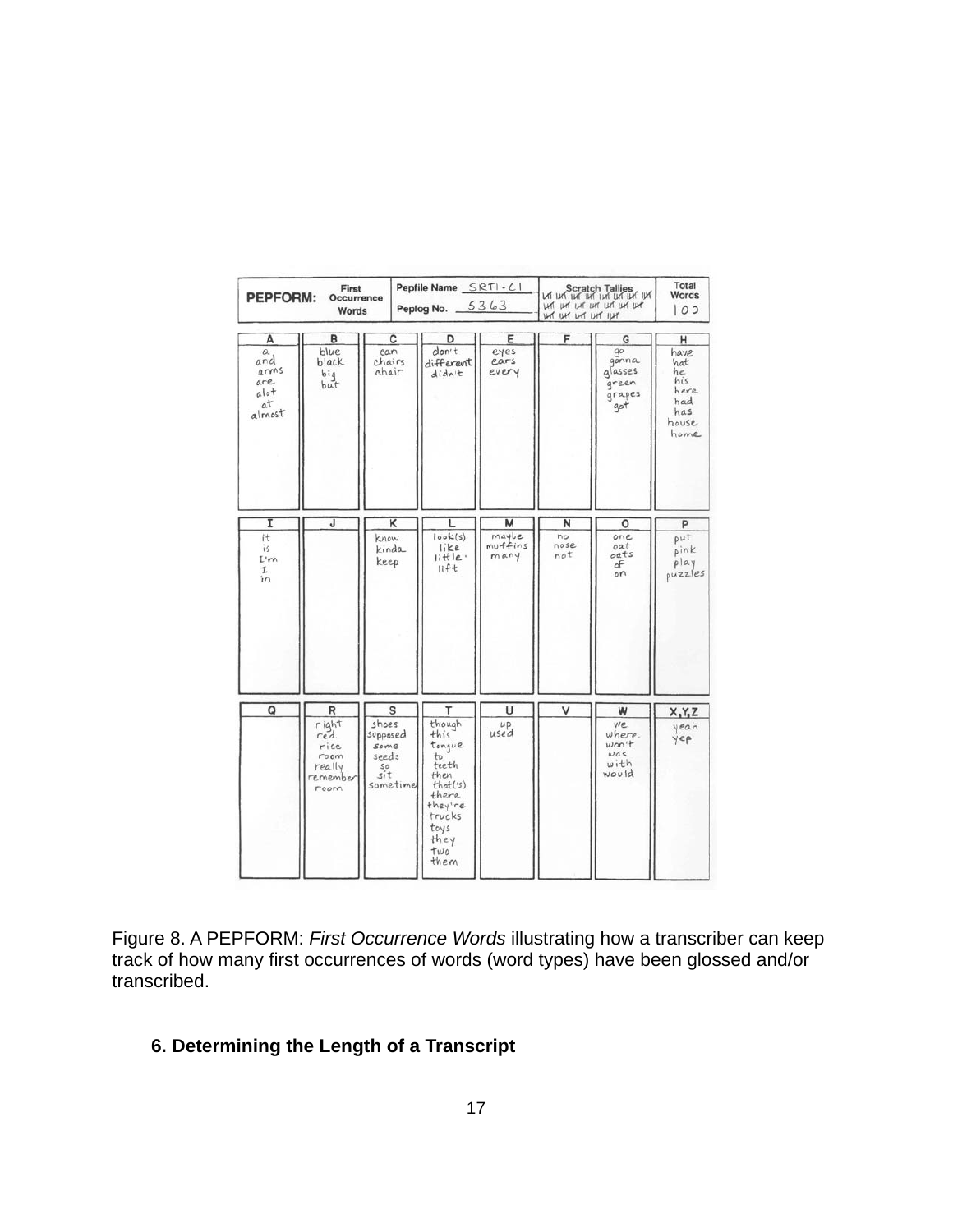Particularly if multiple continuous speech samples will be compared, it is important to adopt a rule for glossing and transcribing that will result in a reasonably consistent, standardized sample length. The rule that is adopted will depend upon the clinician's or researcher's goals. Potential rules include:

- The 90-70-225 Rule
- The 100 First Occurrence Words Rule
- The 12+ PVSP Codable Utterance Rule
- a. The 90-70-225 Rule

One guideline that has been used to standardize the length of a continuous speech sample is referred to as the *90-70-225 rule* (Hoffmann, 1982; Shriberg and Kwiatkowski, 1985; Shriberg, Kwiatkowski, and Hoffmann, 1984). The rule states that you *stop transcribing the speech sample when you have transcribed (whichever occurs first):* 

> *90 non-questionable, first occurrence words (word types)*

> > *or*

*70 utterances, each of which contains at least one non-questionable word* 

 *or* 

#### *225 non-questionable words (word tokens)*

The key words in these rules have been defined earlier in this guide. The *90- 70-225 rule,* when followed in this sequence, ensures that the sample is neither too short nor too long for PepAnalyses outputs. With normally speaking and speech-delayed children, the *90-70-225 rule* should result in your needing to transcribe approximately 5-8 minutes of continuous speech. Of course, samples that violate this rule can be used, with explanatory comments in the *Notes* section. If you find that you need longer samples to obtain the necessary number of words or utterances, you should examine your speech sampling methods in relation to suggestions discussed in [PEPPER Guide 1](https://phonology.waisman.wisc.edu/wp-content/uploads/sites/532/2019/07/PEPPER-Guide-1.pdf). Very long samples may contain proportionally more function words, which may jeopardize the validity of the Percentage of Consonants Correct analysis.

1) When using the "90 non-questionable first occurrence words" option in this rule, words that are spelled differently but sound the same *(to, too)* or that mean different things *(times* in multiplication versus the duration of events) are counted as different words. The assumption is that different lexical forms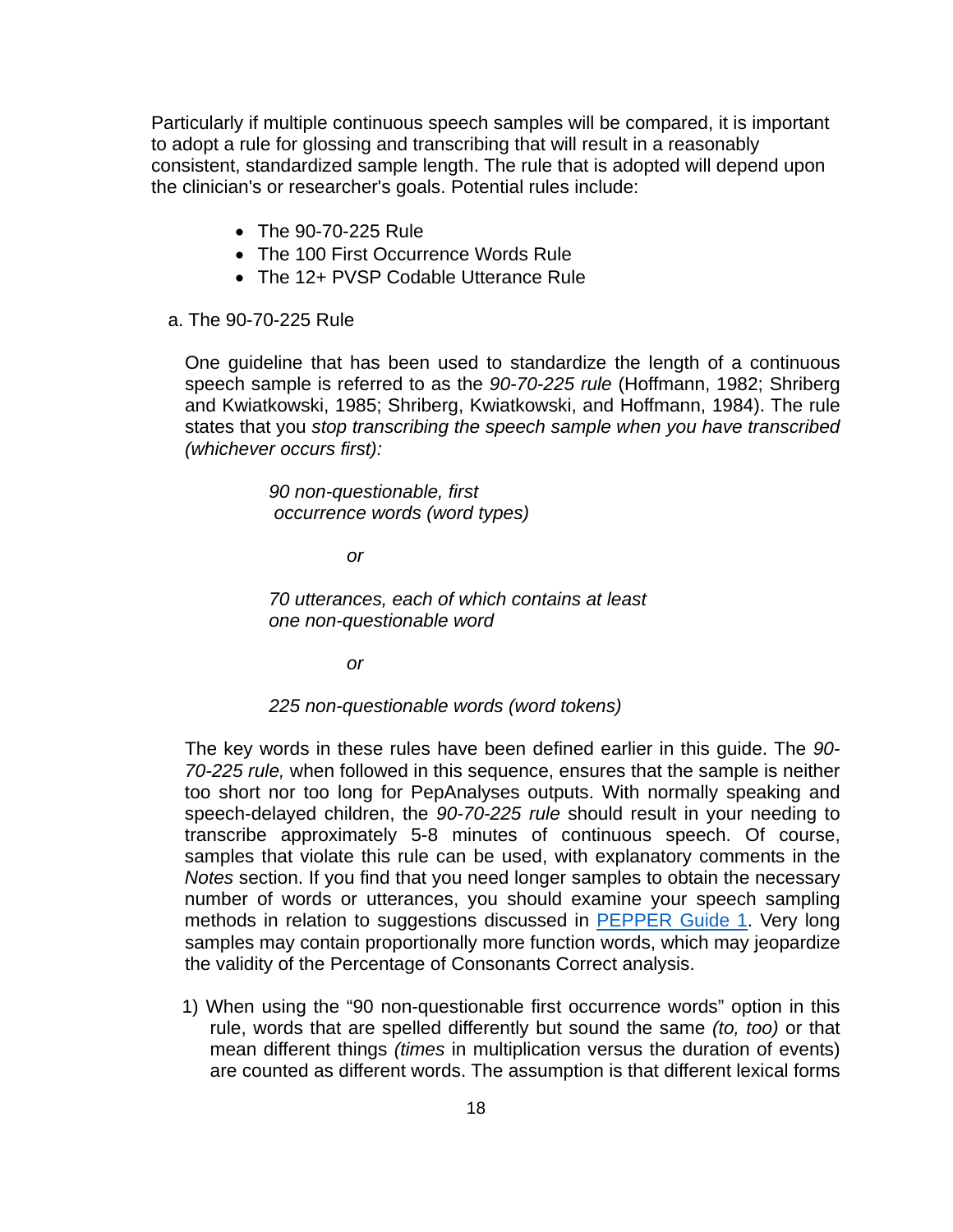may be represented or produced differently in child phonology. This convention does not depend on how the child actually said either word, that is, whether or not either or both alternatives were articulated either correctly or the same way.

- 2) Also, when using the "90 first occurrence words" option, completely transcribe the utterance in which the  $90<sup>th</sup>$  word occurs.
- 3) When using the "70 utterances" option in this rule, be sure not to count any utterances in which every word is questionable (every word is in angle brackets or circled) or unintelligible. Also, avoid including too many utterances that consist entirely of words like "yes" or "okay," even if they are not in angle brackets. Doing so would decrease the likelihood that the 70 utterances will contain a sufficient number of different word types and/or total words. Rather, transcribe an additional number of utterances that are not single-word responses.
- b. The 100 First Occurrence Words Rule

For many years, we have glossed and transcribed continuous speech samples up to and including the utterance in which the 100th first occurrence word is reached. The final transcript length is dependent upon the speech and language skills of the participant. Generally, the more unintelligible a participant is, the longer the transcript will be, as it takes more utterances to reach 100 intelligible, non-questionable first occurrence words. For children with significant speech and language delays or disorders, 100 first occurrence words might not be reached. In such cases, it is important to keep in mind that the validity of some of the resulting PepAnalyses outputs may be compromised.

c. The 12+ PVSP Codable Utterance Rule

This rule evolved from the need to have a sufficient number of PVSP coded utterances transcribed in order to complete acoustic analyses. Basically, if 100 first occurrence words are reached before 12 PVSP coded utterances are reached, continue to transcribe up to and including the 12th coded utterance.

#### **II. TRANSCRIPTION PROCEDURES AND FORMATTING CONVENTIONS**

This section has been organized specifically for later reference. The lists of "do" and "do not" conventions serve several purposes. They are necessary either because of technical constraints in the PEPPER software or reliability constraints in transcription, they are preferable for efficiency, or they are useful for particular questions about the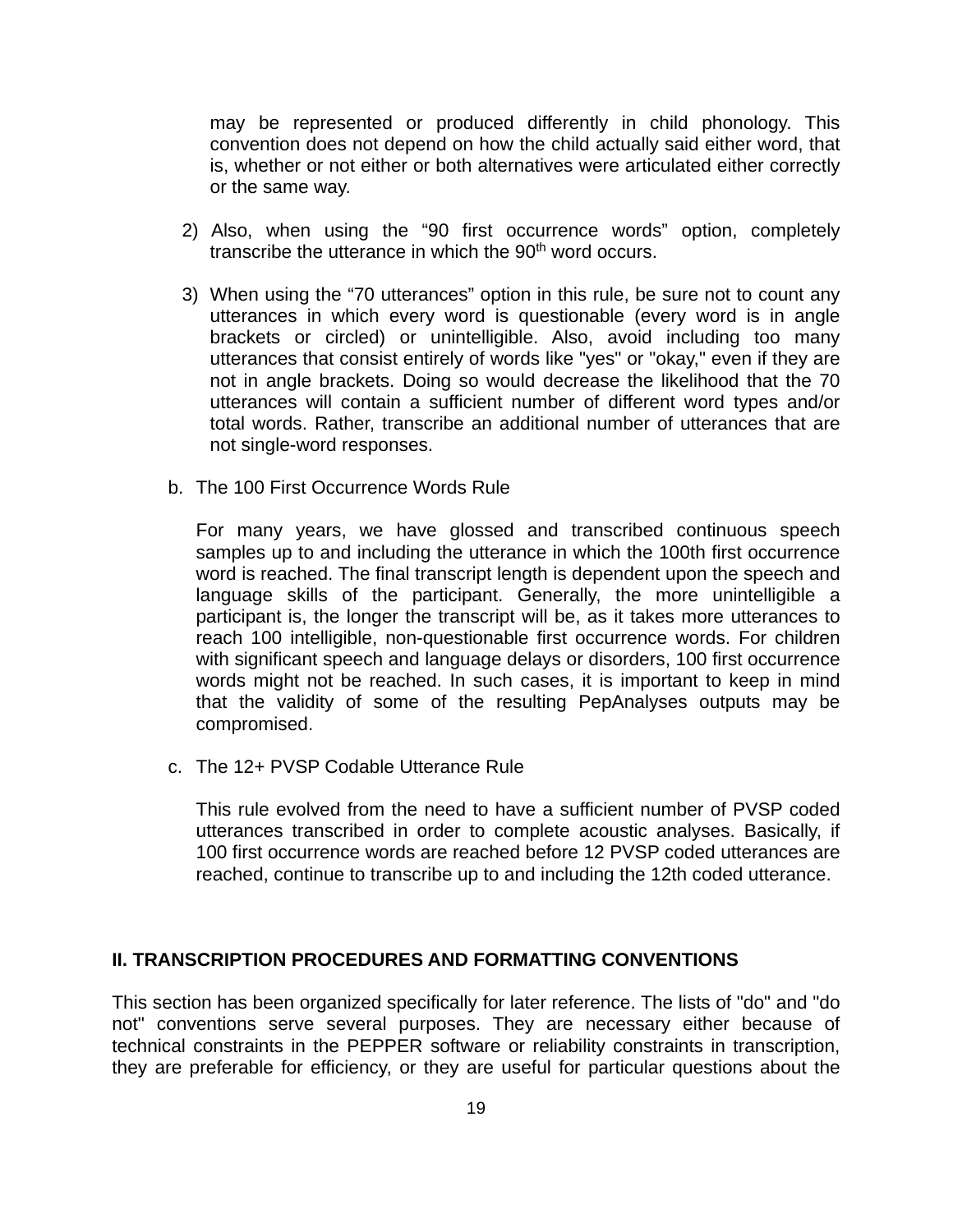participant. Hence, the following guidelines are arranged as reference lists to be consulted as needed. You may need to augment these lists with items and new lists of your own. The underlying principles that are described for these conventions may help you develop consistent conventions for any speech transcription and formatting situation. Record each of your own conventions in an appropriate place right in this guide for future reference.

A. How to Use the Alphabetic Characters

## **1. Upper Case and Lower Case Letters**

Only orthographic (alphabet) characters are available in the X line. Attempting to enter any other characters (other than some described below) into the X line on the computer will result in an error message. Capitalize the first letter of the first word in an utterance. Follow standard capitalization rules for all other words (e.g. proper nouns). Capital letters are treated exactly like lower case letters in all quantitative PEPPER analyses.

## **2. Punctuation**

Use standard punctuation rules for comma (,), apostrophe (') and question mark (?). The comma and the question mark are for descriptive purposes only. Because they occur outside of words, they have no bearing on PEPPER analysis programs/outputs. The apostrophe must be used consistently for contractions, possessives, etc. (*it's, we're, John's*), because each unique form will be stored as a different orthographic word type.

### **3. Spelling**

Accurate spelling of all words in the X line is critical for computer recognition. Each word must be spelled the same way each time it occurs. Because number symbols (7, 33) are not available for entry in the X line, they must be spelled out (seven, thirtythree). Below are some guidelines for how to spell frequently occurring forms in the X line. Although unique spellings are used for alternative casual speech forms, conventional spelling is used when word forms are reduced or misarticulated.

*Yeah, yes, yep, okay* 

*um, oh, uh, m, mhm, uhuh, uhhuh* 

*donno, gimme, lemme, gonna, gotta, hadta, hafta, kinda, wanna, whatcha* 

*til* (in place of until), '*cause* (in place of because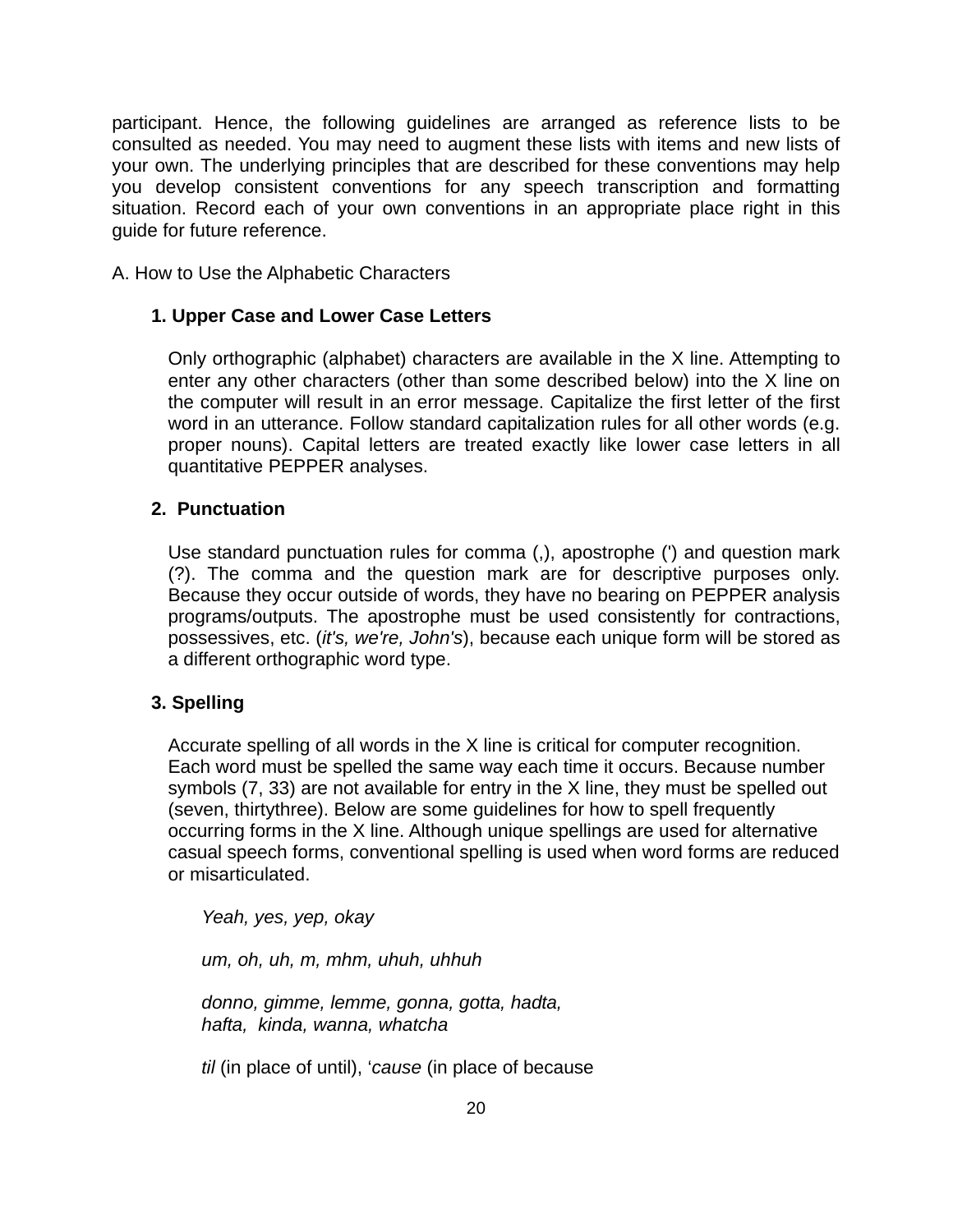- note: not "cuz")

*playing* (even though child said "playin")

# **4. Word Division**

Differentiate noun compounds (blackboard) from noun phrases (black board). The former will be treated as a two-syllable word, the latter as two words. Ritualized reduplications (for example, *bye bye)* are entered as one word (*byebye*). Proper names (people's names, character names, games, book titles, movie titles, song titles, etc.), such as *Big Bird* or *Dairy Queen* are treated as one word (and are actually entered in the X line as one word, *BigBird*, *DairyQueen*) only for a young child or a child with limited language. *Disney World,* for example, might be assumed to be represented as only one word /dizniwsld/ for a young child; for an eight-year-old child it would, assumedly, be represented as two morphemes /d $izni/$  /w $x$ ld/. Because a hyphen is not available in the X line, words that are normally hyphenated, for example, t-shirt, forty-five, are spelled out or entered in the X line as one word, for example, *teeshirt*, *fortyfive* (see correspondence constraints in later sections). Also, because the period is not available in the X line, abbreviations are entered without them, as in *LA* or *DC*.

# **5. Square Bracket Comments**

PEPPER's square bracket option allows you to enter comments at any point in the X line. Only orthographic characters can be entered within the square brackets, and square brackets are available only in the X line. All entered comments will be displayed on the PepFile transcript, but they will not affect any of the PepAnalyses outputs. A convention we've used is to place a squarebracketed comment above and immediately after the word, phrase, or utterance it references.

Comments may be of any length and may be used to annotate virtually anything you want. However, they should be kept brief to save space and prevent typing errors. The following alphabetized list includes some abbreviations we have used to keep track of various linguistic behaviors, non-linguistic behaviors, environmental or technical issues, and other details that were important for certain projects. Once again, we recommend developing and keeping a log of abbreviations you may want to use repeatedly.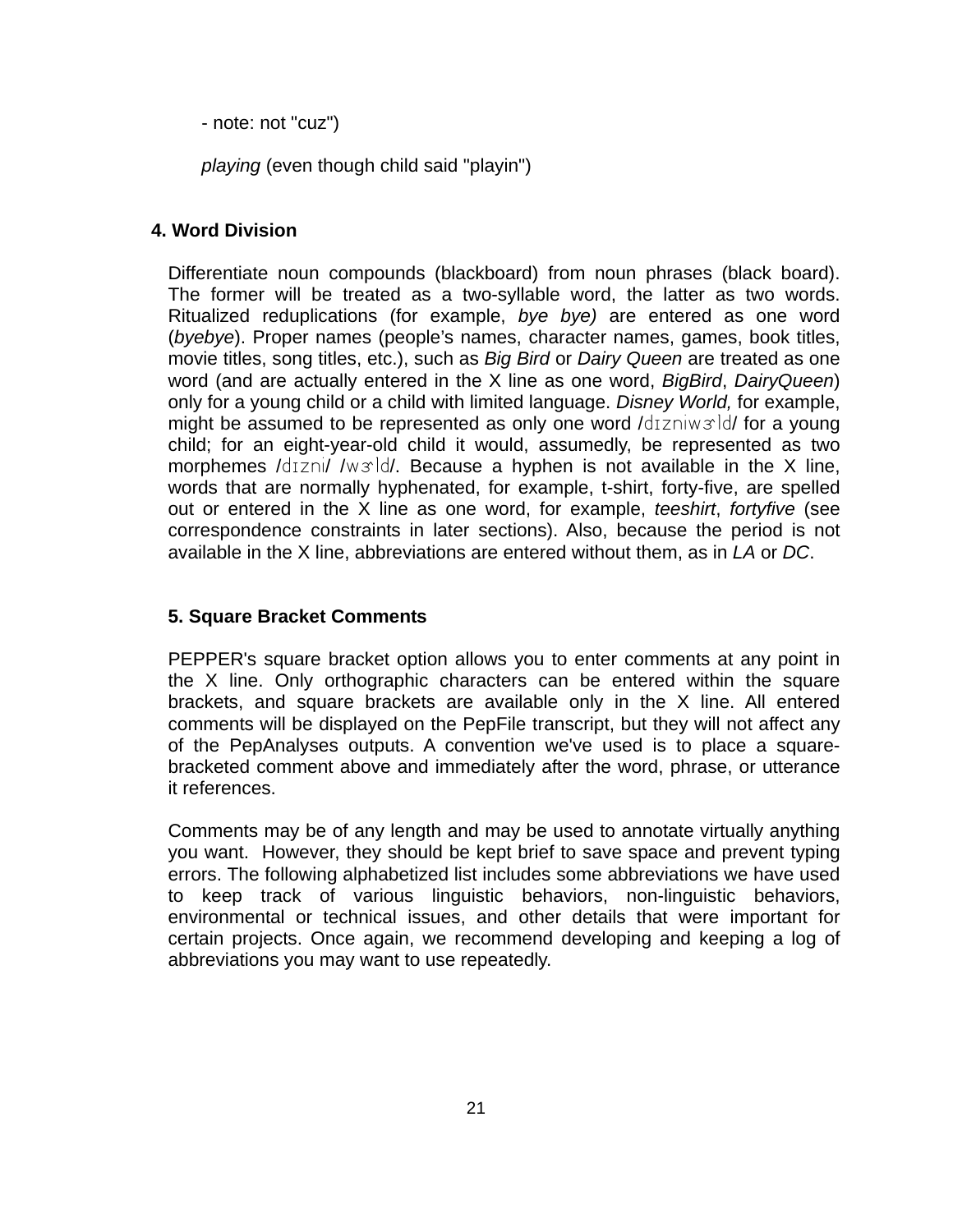Table 1. Sample abbreviation codes for comments.

| <b>Abbreviation Code</b> | Description/Explanation                                                                                                                                                                                                                                                            |
|--------------------------|------------------------------------------------------------------------------------------------------------------------------------------------------------------------------------------------------------------------------------------------------------------------------------|
| [A]                      | Addition indicates that the participant added a word or phrase<br>to an articulation test word or a stimulus phrase in a protocol.<br>(See later discussion of articulation tests and protocol files.)                                                                             |
| [AE]                     | <b>Audible Exhalation</b>                                                                                                                                                                                                                                                          |
| [AI]                     | Audible Inhalation                                                                                                                                                                                                                                                                 |
| [AS]                     | Assimilation across words, e.g., things that, is said as $[\theta_{\text{I}}\eta z]$<br>zæt]. PepAnalyses programs compute the occurrence of<br>assimilation (regressive, progressive) within words, but do not<br>provide a way to compute presumed assimilation across<br>words. |
| [BC]                     | <b>Breath Control problem</b>                                                                                                                                                                                                                                                      |
| [BLO]                    | Block, particularly a dysfluency-type block on an obstruent<br>sound                                                                                                                                                                                                               |
| [BN]                     | Background noise that interferes with reliable transcription                                                                                                                                                                                                                       |
| [C]                      | Confirmation of the examiner's gloss; used for discourse<br>analysis when the participant says words like yeah, mhm, etc.                                                                                                                                                          |
| [CLAR]                   | Clarification Register, when not understood in the previous<br>utterance                                                                                                                                                                                                           |
| [D]                      | Distance of the microphone from the participant's mouth was<br>too close or too far, with adverse consequences for<br>transcription and/or prosody-voice coding                                                                                                                    |
| [D]                      | Delayed Imitation; typically used only to contrast a response<br>with those obtained spontaneously, by immediate imitation,<br>etc.                                                                                                                                                |
| [E]                      | Exclamation, particularly those that involve suprasegmental<br>features of interest or that are associated with changes in                                                                                                                                                         |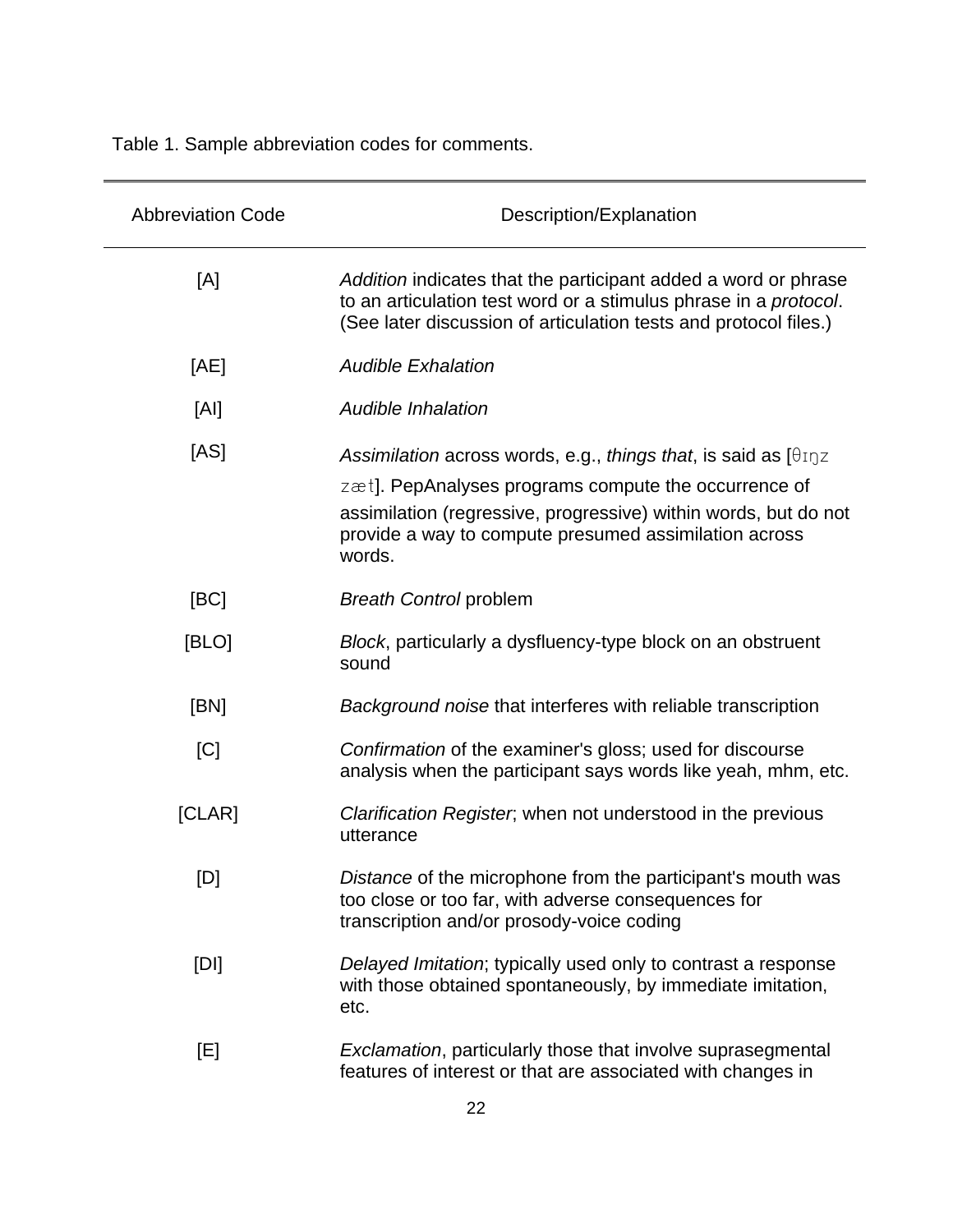previous articulation patterns

- [ES] *Exaggerated Stress*
- [F] *Fluency* breakdown
- $[FP]$  Used to indicate that a sound transcribed as  $[t^{\dagger}]$  in the Y or Z lines (see later discussion) sounds like a *flap*. Due to technical constraints in the analyses, the IPA flap symbol,  $[\;]$  is not available in PEPPER.

[GF] Glottal Fry, as heard on the preceding vowel(s). Notice that the [ **"**](see Figure 7), which indicates *glottalized*, is used to represent a variety of vocal percepts, e.g., *glottal fry*, *hard glottal attack*, *hoarseness*, *aphonic*, etc. This example demonstrates how comments can be used to differentiate among such behaviors.

- [H] *Hoarse* vocal quality (see above)
- [HA] *Hard glottal attack* (see above)
- [I] *Imitation*
- [L] *Laughing* as participant said the word or utterance
- [LC] *Lateral Click*; has been used to describe a stop or fricative that includes a non-linguistic click-like sound
- [LREV] *Language Revisions*
- [LSC] *Long Stop Closure*
- [M] *Mumbled* articulation, often used in association with sounds or utterances that are coded in the Y line
- [MIC DISTORT] *Microphone-related distortion* of the acoustic signal that may interfere with the transcription and/or acoustic analysis of the preceding word(s). [NOTE: Words that are acoustically distorted should be put in angle brackets because the accuracy and validity of the transcription could be compromised.]
	- [MON] *Monotone/monopitch*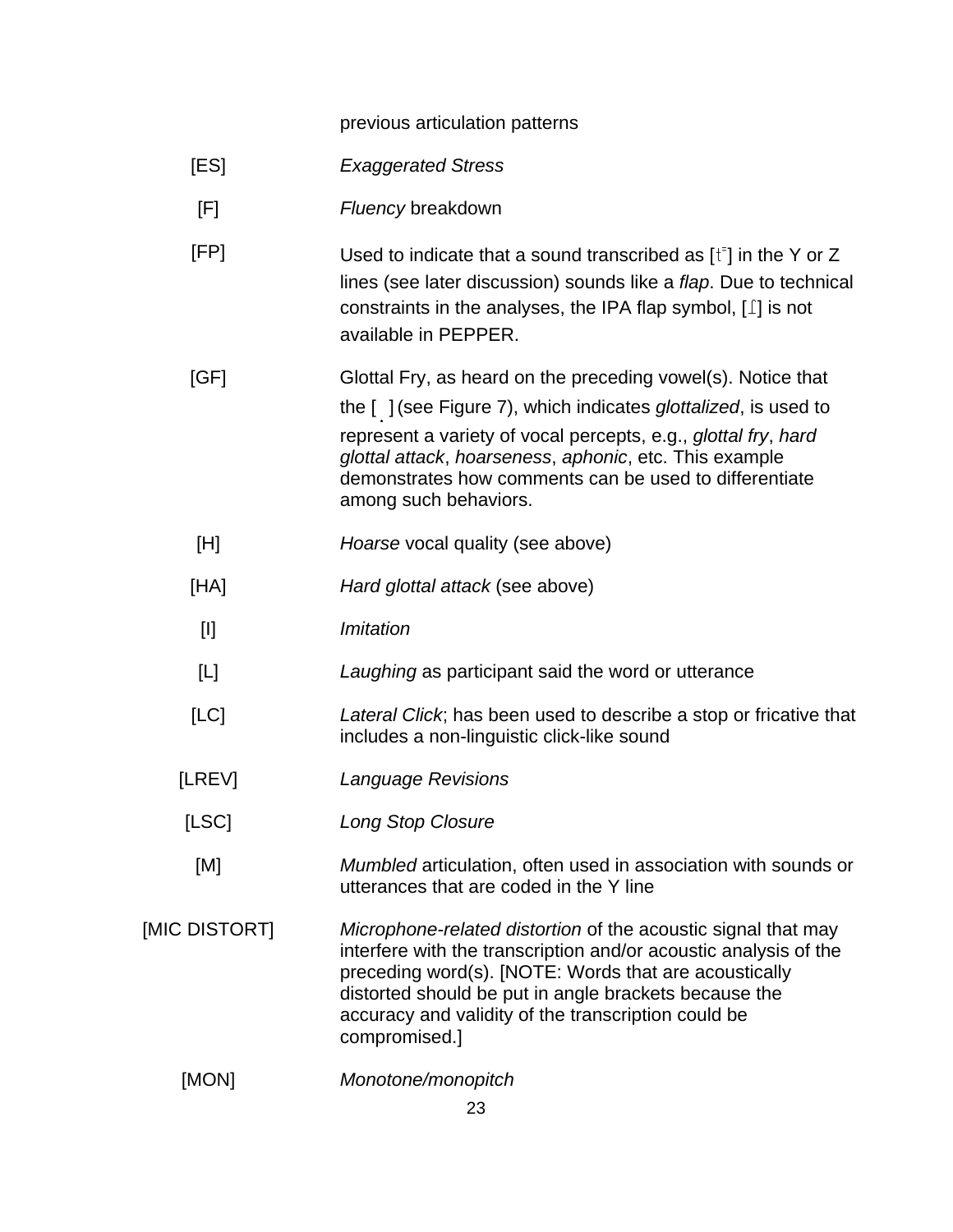| [MP]  | Misplaced stress, either lexical or sentential                                                                                                                  |
|-------|-----------------------------------------------------------------------------------------------------------------------------------------------------------------|
| [N]   | Noise; vocal, but non-meaningful; e.g., vowel or consonant-<br>like noise that may be transcribed for a child with severe<br>speech involvement                 |
| [NA]  | Narrative; as opposed to conversational register                                                                                                                |
| [NE]  | Noise: environmental, which is transient, as opposed to<br>consistently present noise from an air conditioner or<br>fluorescent light (see [BN] above)          |
| [NR]  | No Response; i.e., an item in an articulation test or some other<br>protocol task was administered, but the participant did not<br>respond                      |
| [NS]  | Noise: sound effect, e.g., using voice to simulate sound of a<br>motor (often quite revealing in vocal intensity relative to sound<br>made in 'speech')         |
| [NT]  | Not tested; i.e., an item was not administered, as in an<br>articulation test or some other task or test wherein items are<br>administered in a fixed sequence  |
| [O]   | Overtalk by the examiner or someone else which may, but not<br>necessarily, preclude obtaining a gloss or a transcription of the<br>previous word or utterance  |
| [P]   | Playful, sing song quality in the utterance                                                                                                                     |
| [PB]  | <b>Pitch Break</b>                                                                                                                                              |
| [PRO] | Prolongation, particularly a dysfluency-type prolongation on an<br>obstruent sound                                                                              |
| [PRQ] | <b>Poor Recording Quality</b>                                                                                                                                   |
| [Q]   | Quiet volume as if talking to oneself                                                                                                                           |
| [QLC] | Questionable lateral click; i.e., a slight or questionable [LC]                                                                                                 |
| [R]   | Repetition, used to explain certain words that have been<br>angle-bracketed beginning with the third repetition (see later<br>section on use of angle brackets) |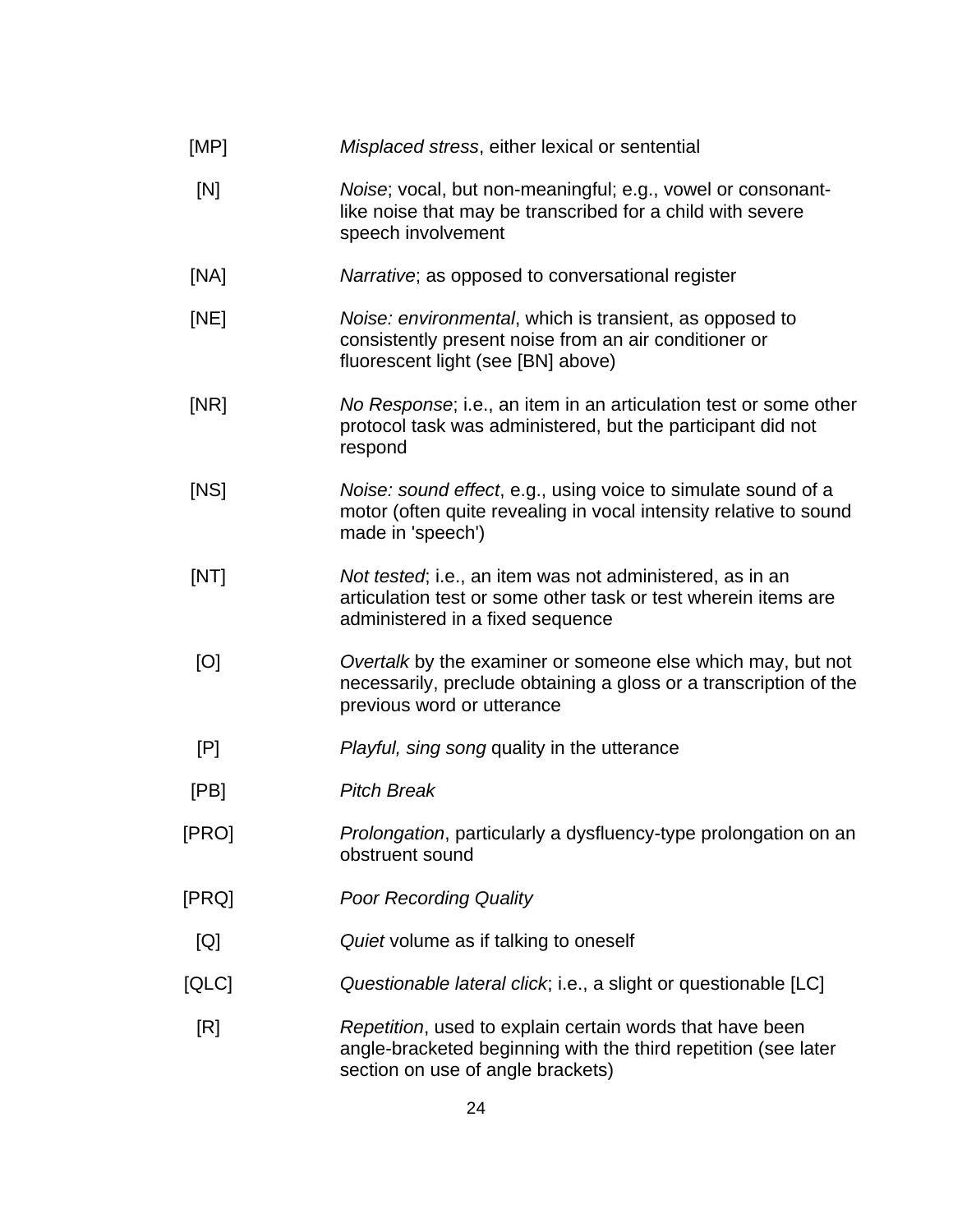| [REP]  | Repetition, particularly a dysfluency-type repetition |
|--------|-------------------------------------------------------|
| [RR]   | <b>Rapid Rate</b>                                     |
| [S]    | Searching; groping                                    |
| [SR]   | Snap Release of stop                                  |
| [TREM] | Tremulous voice quality                               |
| [VB]   | <b>Voice Break</b>                                    |
| [W]    | Whispered                                             |
| [Y]    | Yawned                                                |
| [YE]   | Yelled                                                |
|        |                                                       |

Additional abbreviation codes have been used to explain many other events, such as why words were placed in angle brackets and the nature of problems in agreement between two transcribers. When comments need to refer to speech sounds such as  $\int f(x, y)$ you will need to spell out these sounds in orthography, for example, "sh", because phonetic characters cannot be entered in the X line.

This sample list of arbitrary abbreviation codes suggests the range of uses you may develop for comments enclosed in square brackets. By inspecting the number of each type of comment used in a transcript, you gain information about the participant and about your speech sampling procedures. A Comments Summary output available in PepAssess provides a summary of each comment used in a file including percentage data for the proportion of utterances containing each comment type.

### B. How to Format Questionable Words

The general rule in transcribing continuous speech samples for PEPPER analyses is to account for everything a participant says. Once you begin transcribing, every successive utterance is transcribed. As introduced earlier in this guide, four categories are used for words that are in some way questionable: disregards, either/ors, unsures, and unintelligibles. In this subsection, rules (things you *must* do) for use of each of these categories are listed, and guidelines (things you may want to do) are presented for situations you may encounter.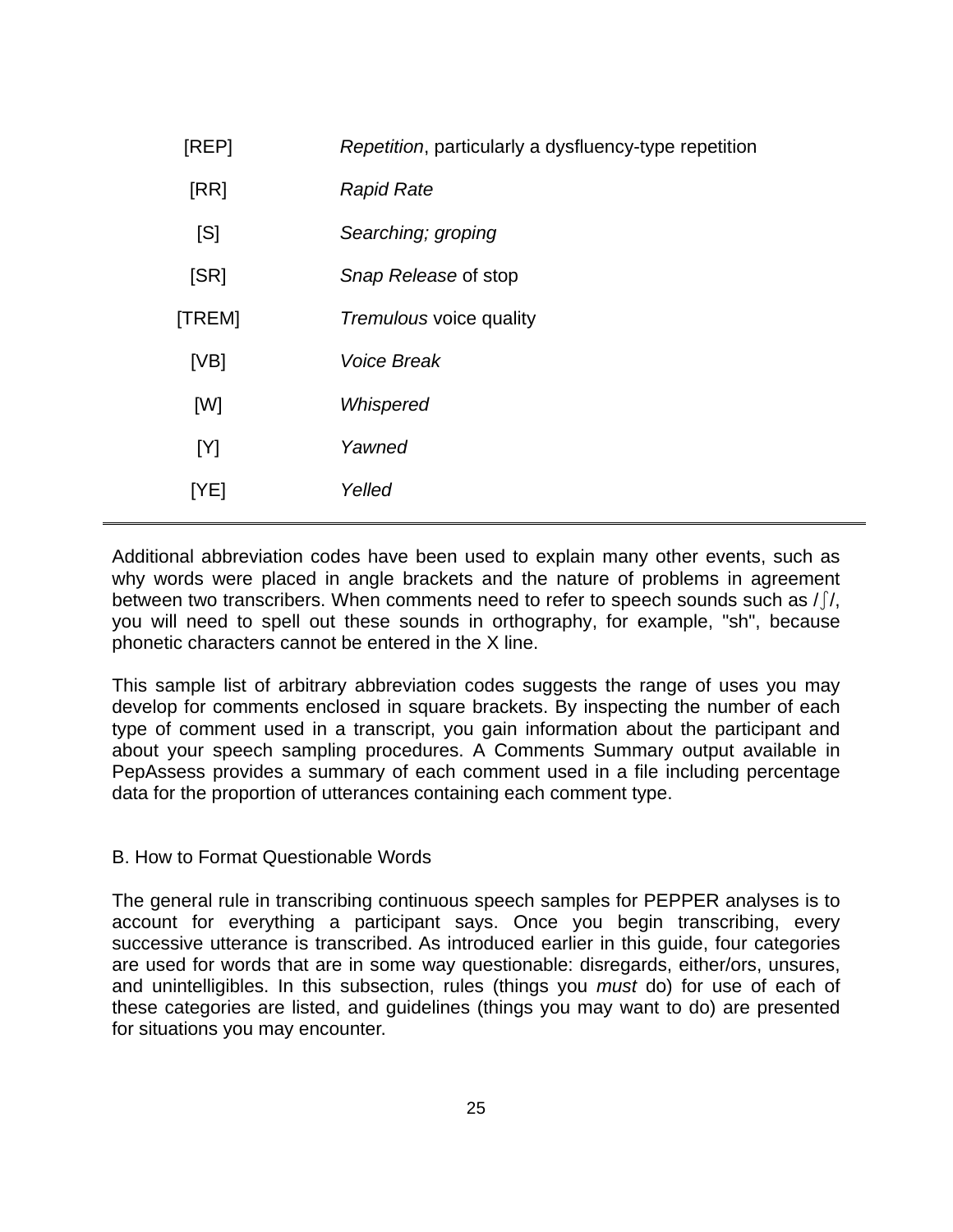## **1. Rules for the Use of Disregards** (words enclosed in angle brackets, < >)

- a. Angle brackets are used only in the X line. They may be placed around a unit no larger than a word, and whatever they enclose is treated as a disregarded 'word' in PEPPER computations. Angle brackets may be placed around the unintelligible symbol,  $\langle \rangle$ , around one sound orthographically spelled in the X line, <ch>, around one or more syllables, <ba> <br/>sbaba>, or around an entire word, <yeah>.
- b. Although a sound, syllable, or word is placed in angle brackets in the X line, the Y and Z lines should be completed in the usual manner. That is, a transcription of the intended sound or word should be entered in the Y line, and a transcription of what the participant said should be entered in the Z line. If the entire word or any part is unintelligible, use asterisk symbols following the rules described later in this section. Observe all capitalization rules, spelling rules, and other rules and conventions for words entered in angle brackets in the X line.
- c. Disregarded words, as the term suggests, are words excluded from phonetic and phonologic analyses in PEPPER because of various problems with their validity or intelligibility. However, they are included in some structural computations, such as Average Words Per Utterance.
- d. If a word or sound is placed within angle brackets, it does *not* need to contain a vowel or a syllabic consonant in the Y line. (The ERROR CHECK program in PEPPER requires that all nonquestionable words have at least one vowel nucleus.)

# **2. Guidelines for the Use of Disregards**

The following list provides 11 guidelines and sample entries for use of disregard symbols (angle brackets).

a. *Repetitive words.* Routine uses of certain words or phrases are placed in angle brackets beginning with the *third occurrence* in the transcript (examples: *yes, okay, like, uhuh, no, I don't know, nothing*)*.* Words in angle brackets will be excluded from PEPPER's phonetic/phonologic analyses. Such words or phrases must occur as a single unit, not in the context of utterances with additional words, such as *"*Yes, I can." Put a comment in square brackets to explain any nonobvious use of this guideline. For example, if a child repeatedly said "go go go go go," successive occurrences of "go" would be placed in angle brackets, and the utterance followed by an explanatory comment in square brackets:

 $X:$  And I go go <go> <go> <go>  $[R]$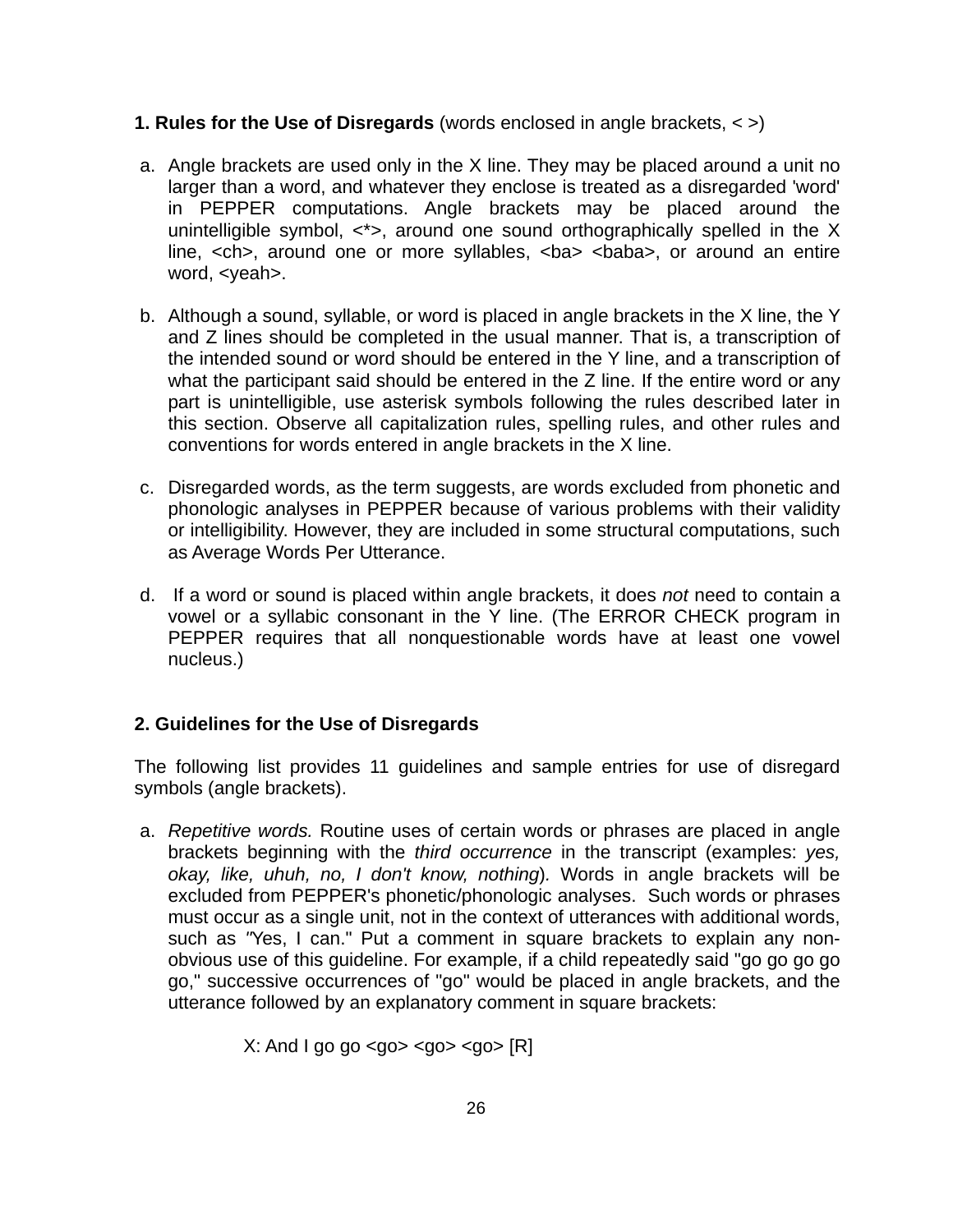- b. *Fillers.* The words *mm, uh* and other place holders are placed in angle brackets from their first occurrence onward.
- c. *Imitated utterances*. If you choose to exclude imitated words from analyses, anglebracket them and explain in a square-bracketed comment:

X: <television> [I]

- d. *Exclamations.* Word-like forms such as *ah, oh, wow, whoops* would not be bracketed until their third occurrence in the transcript.
- e*. False starts.* A single consonant or syllable that is presumed to be a false start on a word may be placed in angle brackets. For example,

X: <g> monkey [probably started to say gorilla]

 $Y: q \text{ many } kI$ 

 $Z: q \text{ manki}$ 

f. *Revisions.* Whenever the participant revises a previous word or phrase, all completed words in both the original and the revised form are entered without angle brackets. However, all incomplete words in the original or revised forms are entered in angle brackets. Typically, but not always, the revised forms are more correct in grammar or articulation. Some examples:

X: And he she went...

X: He <ru> running is running

X: Yeah my bus comes don't come <un> until...

g*. Gloss confirmation.* Words such as *yes* or *mhm* that confirm a clinician's gloss of the previous utterance should be placed in angle brackets, followed by a comment, e.g.

 $X:$  <yeah >  $[C]$ 

h. *Non-meaningful vocalizations.* Angle bracket all sounds made in play to imitate objects, such as cars or musical instruments, and follow with a comment. For example,

 $X:  $rank$   $rank$   $[NS]$$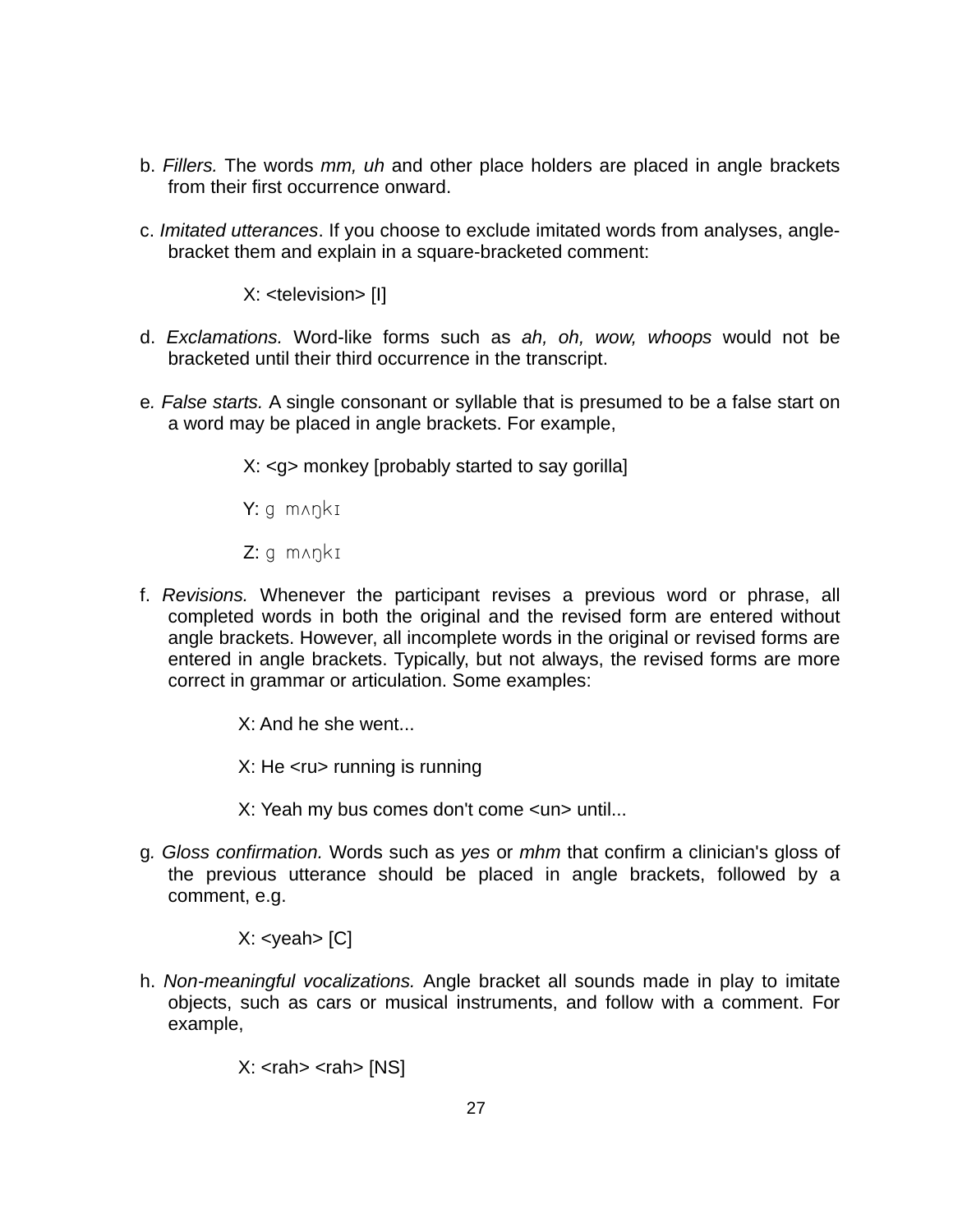X: <vroom> [NS]

i*. Questionable transcription.* If a sound, a whole word, or the whole utterance can be transcribed but is questionable because of participant variables (playfulness, whispered, muffled, peculiar voice quality) or technical/environmental problems (e.g., background noise, microphone distance, clinician over talk), put the X line entries in angle brackets and explain in a comment:

> $X:$  <that> <one>  $[P]$ Y: ðæt w^n  $Z: \delta x + w \wedge n$

j*. Problem transcription.* If a sound, a whole word, or a whole utterance is difficult or impossible to transcribe because of problems due to participant, technical, and/or environmental variables, use angle brackets for that element and a comment:

> $X:$  <stores  $\triangleright$  [NE] Y: storz  $Z:$  stor $\n \ \, \mathbb{Z}$

k. *Indistinct and contradictory forms.* Sometimes a participant's utterance has a meaning in adult language that was not the participant's phonological target. An indistinct utterance ( $[\epsilon], [\lambda]$ ) can be intended to mean *yes, no,* or *what,* and its particular meaning may not be clear from the context and inflectional characteristics of the utterance. In such cases, write the intended message *(yes, no, what)* in angle brackets in the X line and the utterance as produced by the participant in the Y and Z line.

Indistinct utterance: X: <yes>  $Y: \wedge$  $Z: \wedge$  Contradictory form: X: <yes>  $Y: n \overset{\sim}{\wedge}$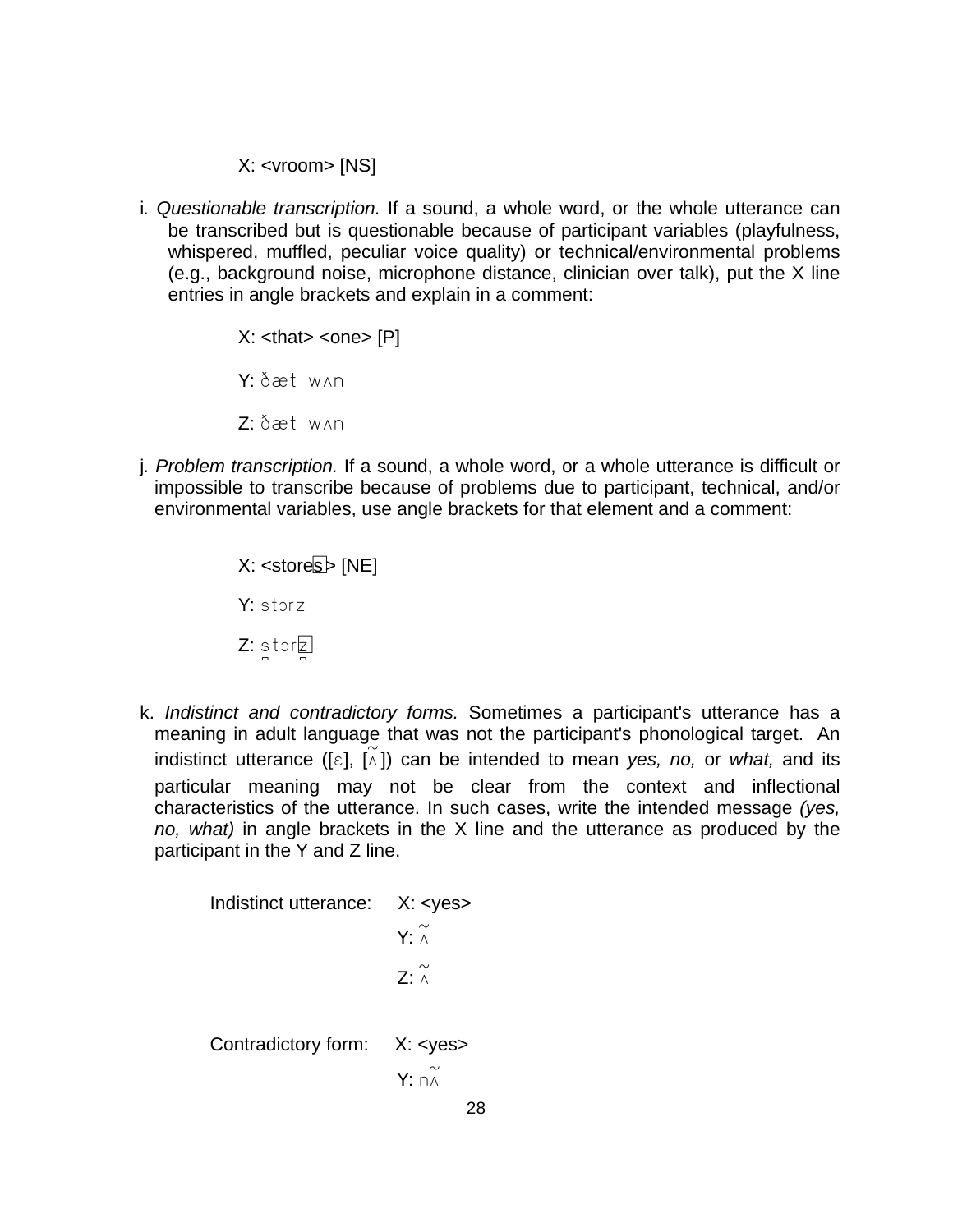Of all the questionable word categories, angle-bracketed words are the most frequently occurring type. These 11 uses of angle brackets pertain primarily to procedures for glossing continuous speech. Other guidelines have been developed for articulation testing and for special circumstances when consensus transcription between two transcribers yields certain results. Once again, although a word is angle bracketed in the X line, be sure to enter a complete transcription for the sound, syllable, or word in the Y and Z lines.

**3. Rules for the Use of Either/Ors** (alternative glosses separated by a slash, /)

The second category of questionable words, *either/or,* is perhaps the least frequent category of questionable words used in PEPPER transcripts. Whenever the linguistic content and/or your knowledge of the participant suggest two likely glosses for a word in the X line, write your first choice before the slash and your second choice after the slash.

Either/or words, such as this/it, was/why, are excluded from phonetic and phonologic analyses because they are questionable. Because they are included in structural analyses, however, transcriptions in the Y and Z lines should be completed for the word before the slash, for example,

> 1) X: A/The boy  $Y: a b\overline{21}$  $Z: a \overline{b} \overline{a} \overline{b}$ 2) X: Her/She is big [pointed to girl]  $Y: h \rightarrow z$  big  $Z: I I bI$

**4. Rules and Guidelines for the Use of Unsures** (circled segments or whole words, for example, *the* $(cat)$ 

a. Circle sounds or whole words (circles appear as boxes in PEPPER) for one of two reasons: I) if you're unsure of the partial or complete gloss of a word, circle the appropriate segments in the X line, or 2) if you're unsure of the partial or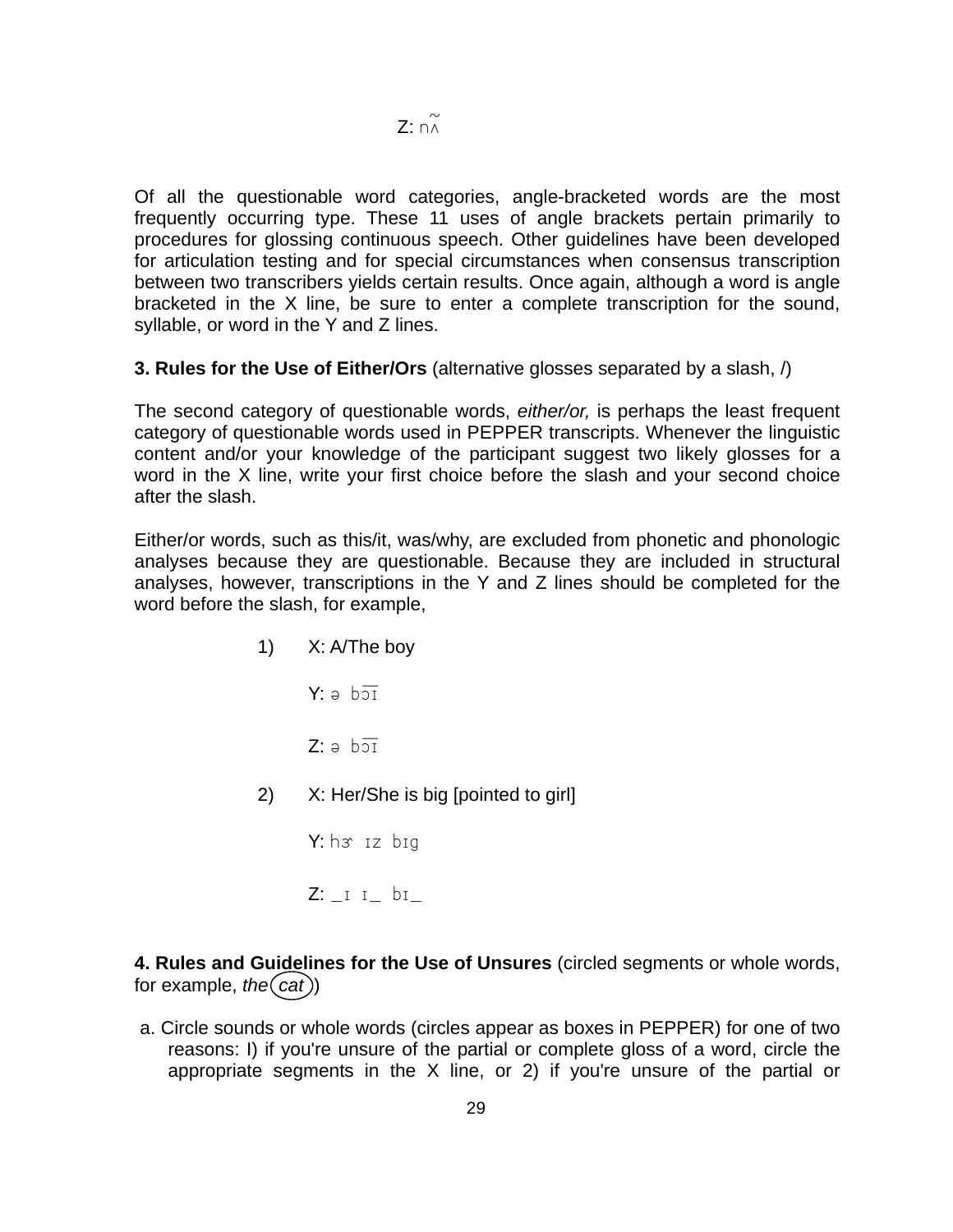complete transcription of a word, circle the appropriate segments in the Z line.

- b. On pepforms, an entire word can be circled, but when that word is entered in PEPPER, each sound in the word is circled individually in the X or Z line.
- c. Sounds are never circled in the Y line because it would be conceptually inappropriate. An unsure in the X line means you are unsure of the gloss. Unsures in the Z line mean you are unsure about the participant's actual output form. Examples are:
	- 1) Unsure of gloss

 $X:$   $(Daddy)$  here? Y: dædt htr

- $Z:$  dæ<sub>--</sub> h $I_{-}$
- 2) Unsure of transcription

 X: At my party  $Y:$  æt m $\overline{a}$  parti

Z:  $æt$  mai parki

As a general rule, whenever you are in doubt about the gloss or your transcription, it is advisable to circle sounds or whole words. Review of a transcript for the occurrence(s) of unsures can tell you about the participant's speech and, perhaps, where you may need additional transcription practice.

- **5. Rules and Guidelines for the Use of Unintelligibles** (non-glossable and/or nontranscribable syllables **\**)
- a. Unintelligible symbols (asterisks) are used in essentially the same way as unsures, except that they are the 'symbols of last resort.' An asterisk is placed for each syllable in the X line when it cannot be glossed, and in the Y and Z lines when a syllable cannot be transcribed.
- b. An asterisk denotes a syllable and therefore one asterisk is used for each syllable in a word. Syllables in a word are apparent by the train of vowel-like sounds. If you think an unintelligible word has more than one syllable, place an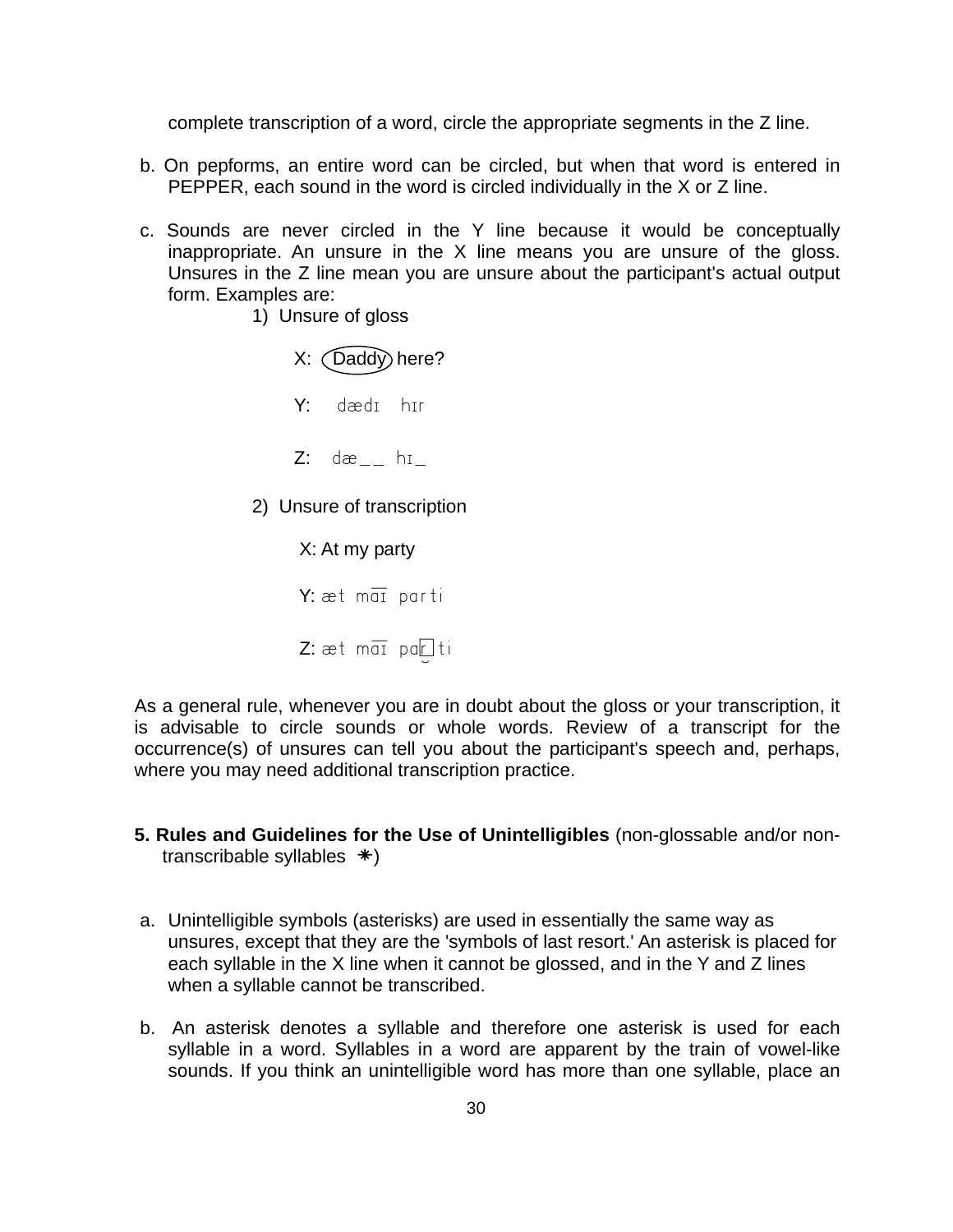asterisk next to one another for each vowel heard. Leave a space between asterisks to indicate word boundaries, for example,

X: \*\* \*\*\* \*

c. The ratio of monosyllabic words to polysyllabic words is approximately 3:1 in a speech sample (Shriberg & Kwiatkowski, 1980; 1983). Therefore, if the participant presents a continuous string of unintelligible syllables, make the first three syllables monosyllabic words (one asterisk) and make the next two syllables a two-syllable word (two adjoining asterisks). Repeat this convention to the end of the unintelligible string. For example,

X: \* \* \* \*\* \* \* \* \*\*

d. Asterisks are the only questionable symbols that can be used in the Y line. Each asterisk is tabulated as a syllable and each continuous string of asterisks (i.e. not separated by spaces) is tabulated as a word. Here is an example of a 2-word utterance:

X: <Going> <\*\*> [shouted into mic; distorted]

Y:  $q\overline{ov}$ <sub>In</sub>  $\overline{**}$ 

 $7 \cdot \ast \ast \ \ast \ast$ 

e. Any unintelligible syllable within a word can be represented by an asterisk. For example,

X: <mixture> [O]

 $Y:$  mikst $\lceil \varphi \rceil$ 

 $Z:$  m $\text{Ks}$  $*$ 

f. It is important for the purposes of the Intelligibility Index to represent all speech by either a gloss and transcription or by the unintelligible symbol. Note that if the word cannot be glossed, but can be transcribed, asterisks should be placed only in the X and Y line. For example:

> $X:$ \*  $Y: *$  $Z: \wedge p^{\partial}$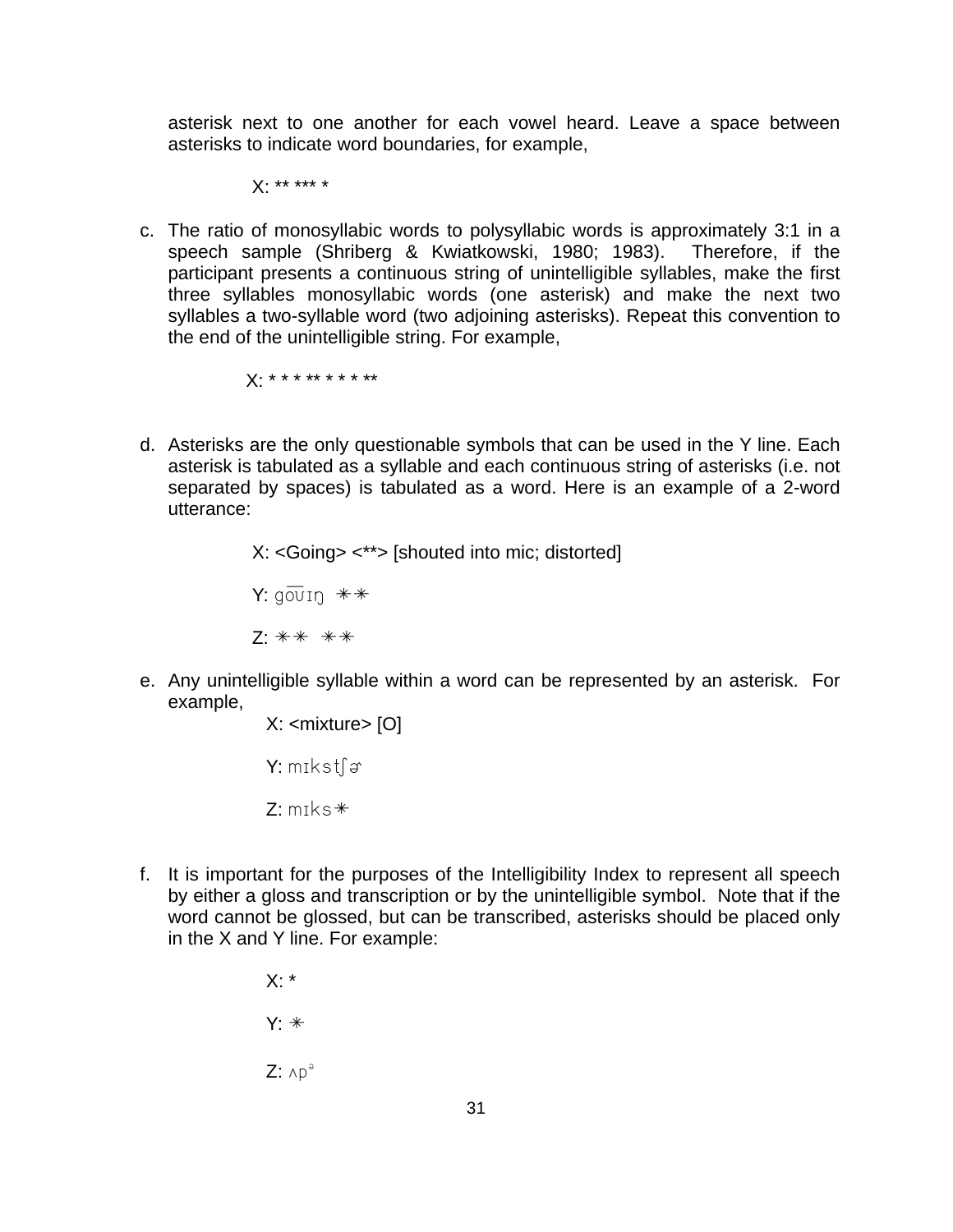g. Remember that asterisks can be used in combination with other questionable categories. For example,

> $X: <^* > [NE]$  $Y: *$  $7 \cdot *$

In this case, because the unintelligible word was placed in angle brackets, it will be removed from the Intelligibility Index. The inability to gloss and transcribe the word was due to a technical problem with external noise ([NE]), that is, it was not due to the participant's lack of intelligibility.

To test your understanding of procedures for questionable words, describe the consequences of each entry in the following example--then review the guidelines in the previous pages to check your accuracy:

> X: What/where is it? [M]  $Y:$  wat  $17$   $11$  $Z: \overline{w} \boxdot \overline{w}$   $\overline{w}$   $\overline{w}$   $\overline{w}$   $\overline{w}$  and  $\overline{w}$  are  $\overline{w}$  and  $\overline{w}$  are  $\overline{w}$

To summarize, the basic principle in the use of questionable words is always to gloss and transcribe speech whenever possible. If some participant or technical factor makes glossing or transcription impossible or unreliable, use the *either/or, unsure,* or *unintelligible* symbols as required. If a sound, syllable, or word should be excluded from the phonetic and phonologic analyses for any of the 11 reasons listed in the discussion of *disregards,* use the angle brackets convention. Finally, the use of square brackets for comments is recommended to provide a useful record in the transcript of the rationale underlying each of your decisions.

# C. How to Format Errors Involving Grammatical Morphemes

The interaction between phonology and syntax often poses problems for transcribing and formatting a transcript when a child or an adult has deficits in both areas. Procedures for each of four possibilities are described as follows.

# **1. Correct Grammar: Correct Speech**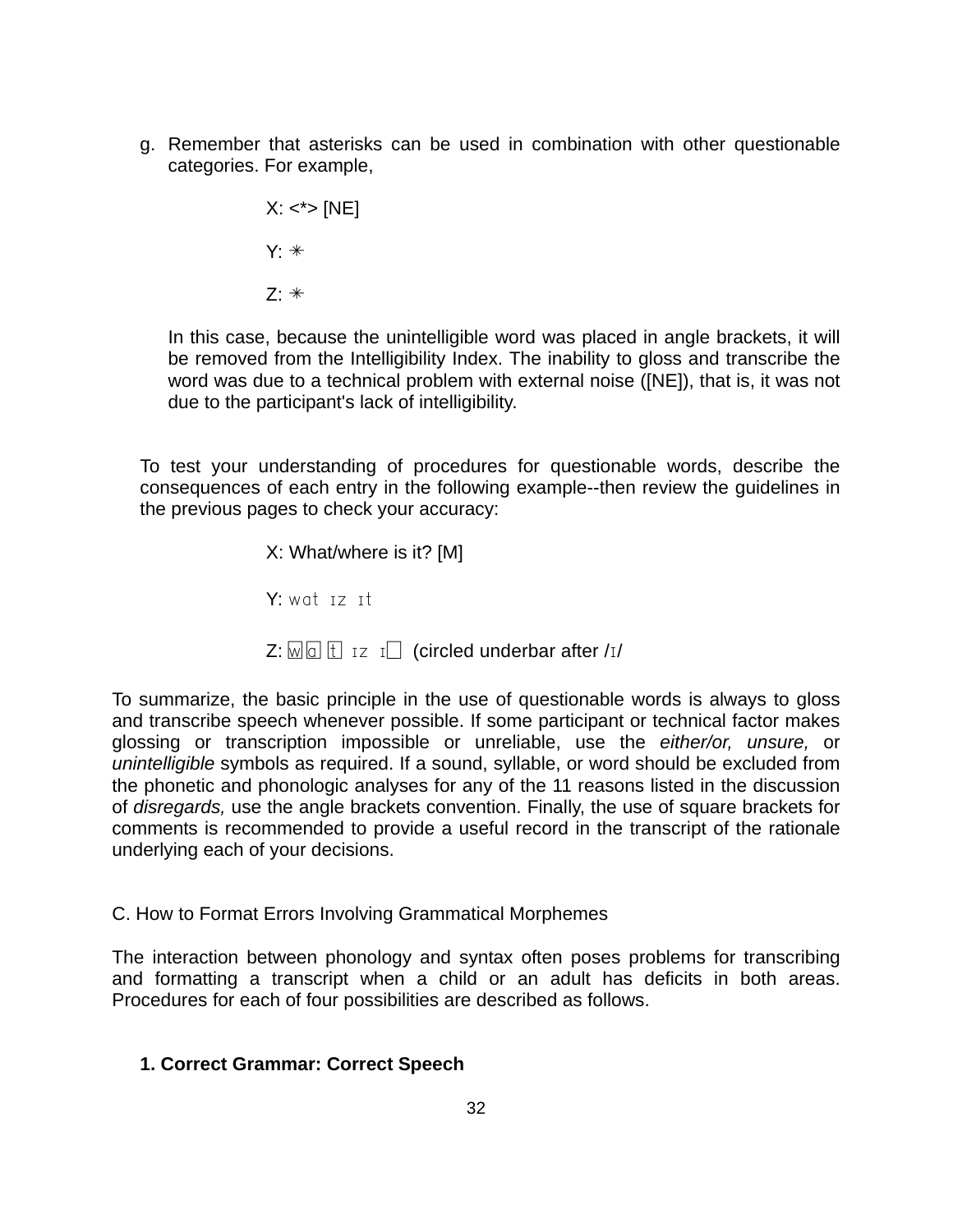If the participant uses a correct grammatical form and also articulates it correctly, transcribe and format in the usual way. Some examples:

| X: He's running | X: Two carrots | X: I'll go                            |
|-----------------|----------------|---------------------------------------|
| $Y: hiz$ ranin  | Y: tu kerəts   | $Y: \overline{q_1}   q_0\overline{v}$ |
| $Z: hiz$ ranin  | Z: tu kerəts   | $Z: \overline{qI}$ gov                |

# **2. Incorrect Unbound Morphemes: Correct Speech**

If the participant uses an incorrect unbound morpheme form, but articulates it correctly, enter the gloss exactly as said in the X line and its intended and obtained transcription in the Y and Z lines. Some examples:

| X: Him goed        | X: Her putted it here                                                | X: I has [have] two |
|--------------------|----------------------------------------------------------------------|---------------------|
| <b>Y:</b> him goud | Y: h <sub>3</sub> puted it hir Y: $\overline{ai}$ hæz tu             |                     |
| $Z:$ him goud      | <b>Z</b> : h <i>s</i> puted it hir <b>Z</b> : $\overline{di}$ hæz tu |                     |

You can use the square bracket convention to enter the obligatory form after the incorrect or deleted form. This procedure allows for later rapid identification of incorrect grammatical elements, if you are interested in inspecting such data.

# **3. Correct Grammar: Incorrect Speech**

Whenever a participant's error is obviously attributable to speech rather than grammatical deficits, enter the correct grammatical gloss in the X line, the correctlyintended transcription in the Y line, and the incorrectly-articulated speech in the Z line. Some examples:

| X: Go running                      | X: All the bunnies | X: She is fishing                      |
|------------------------------------|--------------------|----------------------------------------|
| $Y: q\overline{\text{ov}}$ ranin   | Y: ol ðə baniz     | $Y: \int i \, Iz \, f \, f \, \int in$ |
| Z: $g\overline{o}v$ r $n_{-}i_{-}$ | Z: ol ðə b^nid     | $Z: t^{\pm}i$ i fii                    |

## **4. Incorrect Bound Morphemes: Incorrect Speech**

If the participant did not appear to intend a bound morpheme in an obligatory context, gloss the root word in the X line, placing the grammatical morpheme within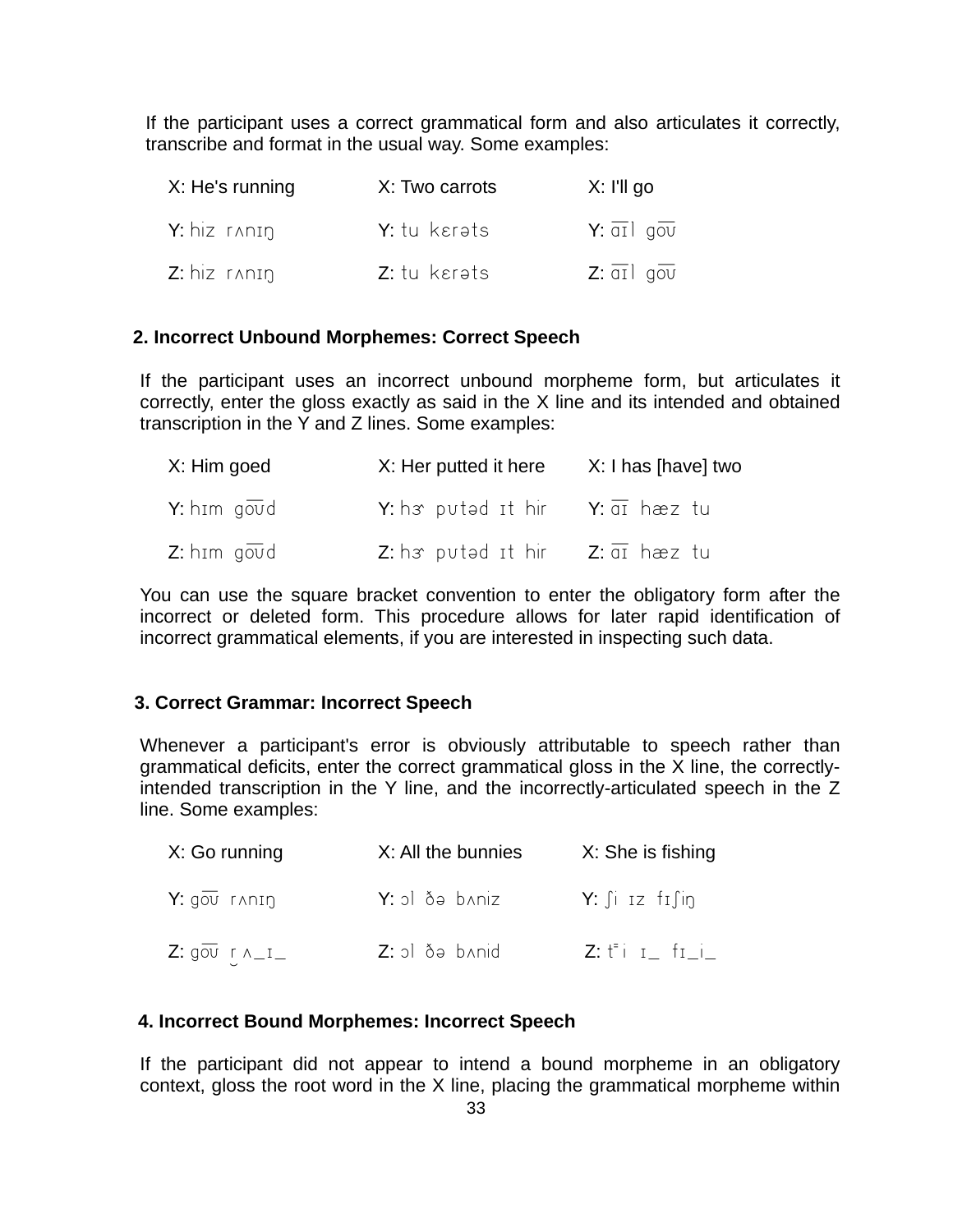parentheses. In the Y line, enter only the root word and transcribe what the participant says in the Z line. Some examples:

| X: two cat(s) | $X:$ he('s) happy | X: Adam walk(ed) home          |
|---------------|-------------------|--------------------------------|
| Y: tu kæt     | Y: hi hæpi        | Y: $ædm$ wak $h\overline{owm}$ |
| Z: tu kæt     | $Z:$ hi hæpi      | $Z$ : ædm wak houm             |

This last situation involves only sounds or syllables deleted from root words. For instance, deleted auxiliaries would be handled by the procedure listed for "Incorrect Unbound Morphemes: Correct Speech." The parenthesis convention preserves in the transcript instances where a bound morpheme is required but not represented in the participant's speech. (Parentheses are treated like any other orthographic character within the PepAnalyses, that is, just like any other alphabet character or punctuation symbol.) The combined use of square brackets and parentheses will allow for subsequent inspection of potential influences of language on speech and speech on language. [NOTE: Parentheses can only be used to indicate deleted sounds or syllables at the end of a word. PEPPER does not allow parentheses to be entered around sounds or syllables at the beginning or in the middle of a word.]

D. How to Transcribe Phonetically and Format Speech Errors

The five following subsections provide explicit procedures and guidelines for phonetic transcription of speech. These materials have been derived from over thirty years of experience with hundreds of participants from preschool age to adult and many clinician-transcribers. These accumulated guidelines provide both the answers to common situations you will encounter as well as the principles for solutions to novel situations you might encounter. Obviously, these materials cannot be memorized in one or even several readings. But our experience indicates that if you keep referring to these guidelines as you prepare and enter new transcripts, you gradually will assimilate the basic information.

### **1. General Considerations**

a. Broad Versus Narrow Phonetic Transcription

You may use either broad phonetic transcription or narrow phonetic transcription for creating PepFile transcripts for subsequent PepAnalyses outputs. Questions about academic background and training, clinical-research needs, available time, and related issues will need to be considered. If you do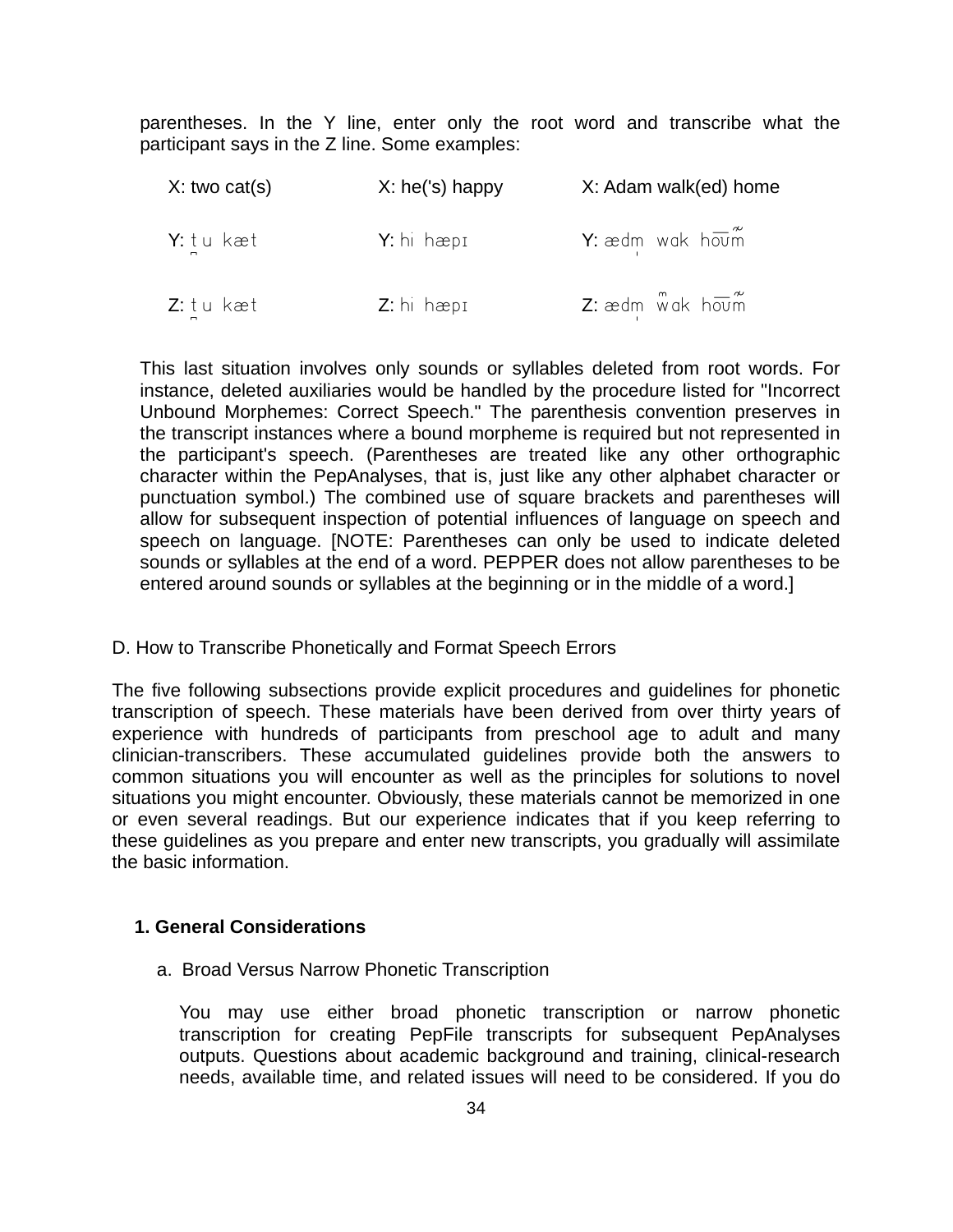elect to use some form of narrow phonetic transcription, you gain descriptive information at the cost of time and possibly reliability. Such issues (Shriberg & Kent, 2003; Shriberg & Kwiatkowski, 1980; 1985) continue to intrigue workers in child phonology and speech pathology. For the remainder of this section, it is assumed that you have elected to use some form of narrow phonetic transcription and that you are transcribing continuous speech. Even if you will be using only a few diacritics to capture common speech-sound distortions (e.g.[s],  $\lfloor \check{\mathsf{I}} \rfloor$ , [r]), you should study this section carefully. Included are conventions that apply when using broad or narrow transcription, such as how to format deletions, how to evaluate casual speech sounds, and other situations requiring standardized conventions. Applications to articulation testing protocols and other evaluation procedures should be readily discernible, though you will need to standardize procedures for your particular requirements. The emphasis here is creating transcripts that will generate valid and reliable PEPPER data to be used in making clinical and research decisions.

b. Reference Sources

All versions of *Clinical Phonetics* include definitions for all phonetic symbols used in PEPPER and guidelines for their use. Two reference sources for broad phonetic transcription of intended words include, but are not limited to, *A Pronouncing Dictionary of American English* (Kenyon & Knott, 1953) and *Longman Pronunciation Dictionary, 3rd edition* (Wells, 2008). Especially for traditionally troublesome sounds like those in the /r/ family, for instance, *ear* [ir] vs.  $[If]$  vs.  $[if]$ , PEPPER users will need to become familiar with the transcription procedures recommended in *Clinical Phonetics* and to look up underlying forms in a pronunciation dictionary as needed. As described below, however, the formal citation register that a child might use in an articulation test (assumed in the form listed in Kenyon and Knott) is intended only for some words in continuous speech. Participants typically use more casual speech forms in clinical-research speech samples. For these and other reasons, we need to give them the benefit of the doubt rather than formatting their speech so that PEPPER scores it as incorrect. More on this later.

c. Transcription and Formatting Legibility

If you are handwriting glosses and transcriptions prior to entering a PepFile into PEPPER, two general suggestions about handwriting and neatness warrant brief comment. First, both your orthographic and phonetic characters, including all main characters and diacritics, should be written clearly and consistently. In the press of time, printed letters that resemble one another, such as "r" and "n", can become ambiguous. And phonetic symbols, such as  $\begin{bmatrix} 0 \\ 1 \end{bmatrix}$  versus  $\begin{bmatrix} 0 \\ 0 \end{bmatrix}$ ,  $\begin{bmatrix} 0 \\ 0 \end{bmatrix}$ versus  $\begin{bmatrix} 0 & 1 \end{bmatrix}$  and  $\begin{bmatrix} 1 & 1 \end{bmatrix}$  versus  $\begin{bmatrix} 1 & 1 \end{bmatrix}$ , can become so degraded that you or someone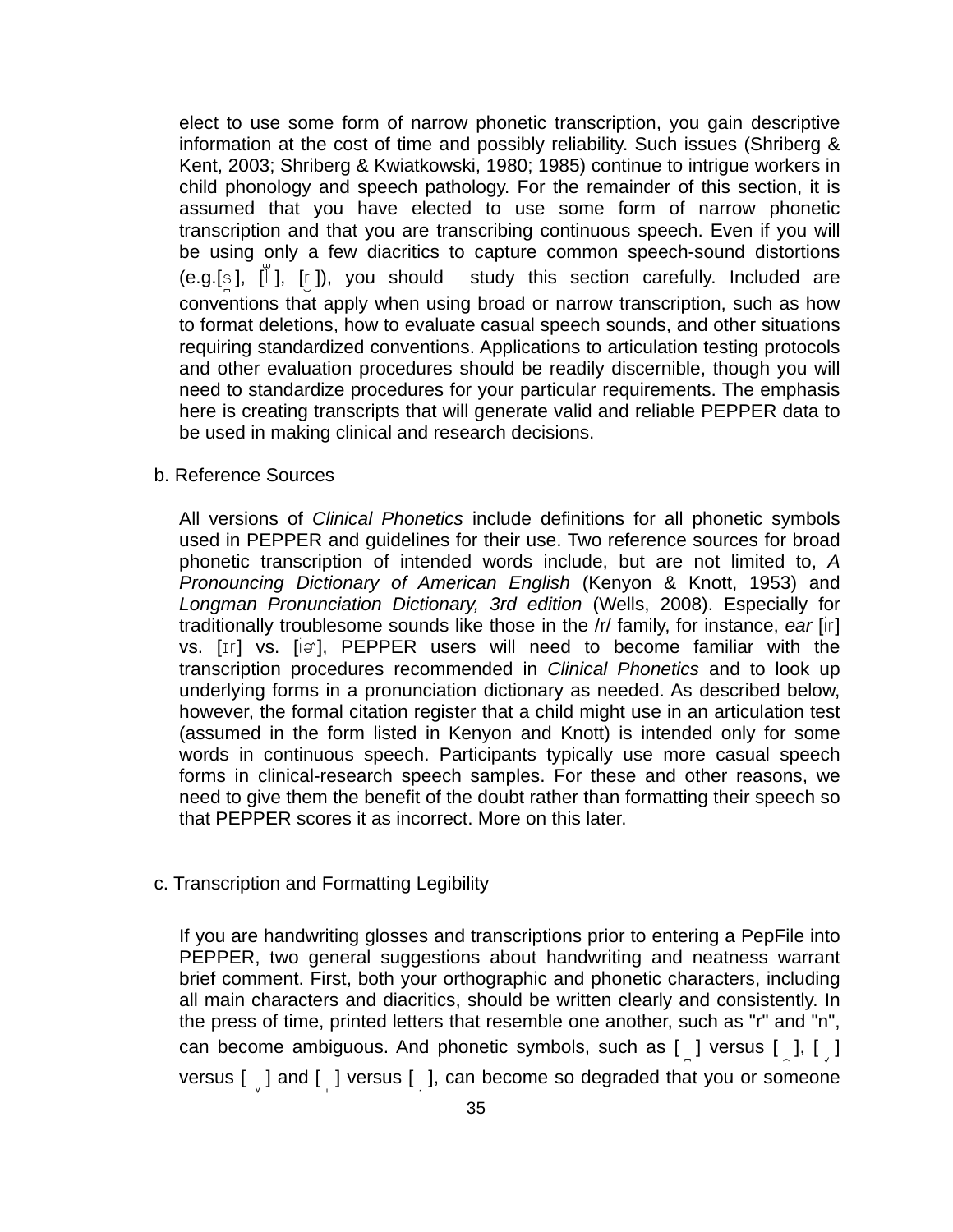else cannot tell one from another at some later date. Also, the size and placement of symbols need to be regularized to prevent ambiguity, for example,

[orindot] rather than [orIndot]. Occasionally we have experienced problems with incomplete erasures. Sometimes it is not clear later whether a symbol was just written faintly or had been partially erased.

The second condition concerns the alignment of all words and symbols. Within lines, for example, the placement of onglides and offglides is frequently ambiguous if a transcriber does not place the added sound close to a main character. Hence,  $[t\overline{eI}^m$  bol will be analyzed differently than  $[t\overline{eI}^m$  bol. Guidelines are presented later for determining where an on-/offglide belongs relative to the main symbols on either side of it. Between the Y and Z lines, align words and symbols so that the correspondences are easy to view, as also discussed later.

The point here is that once you have decided on the appropriate transcription, be sure that your handwriting and neatness make the transcription legible and formally correct for the keyboarding process described in [PEPPER Guide 3](https://phonology.waisman.wisc.edu/wp-content/uploads/sites/532/2019/07/PEPPER-Guide-3.pdf). We have found that a stock of No. 1 pencils, comfortably soft erasers, and an electric pencil sharpener are indispensable tools for transcription. (This sounds a bit antiquated, but it's still true!) (See also the 4th edition of *Clinical Phonetics,*  Chapter 7, for specific technical and procedural suggestions.)

### **2. Basic Formatting and Transcription Constraints**

a. The Two Basic Formatting Constraints

PEPPER's analysis programs compare entries in the X, Y, and Z lines. Therefore, you must follow two basic formatting constraints:

- 1) The number of words must correspond among all three lines (X, Y, and Z).
- 2) The number of phonetic segments must correspond in the Y and Z lines. Methods to assure correspondence matches and examples are provided later in this section.
- b. The Two Basic Transcription Guidelines

Two principles underlie the methodological approach to transcription and formatting of normal and disordered speech for PEPPER analyses.

#### **Principle No. 1: Give the participant the benefit of the doubt.**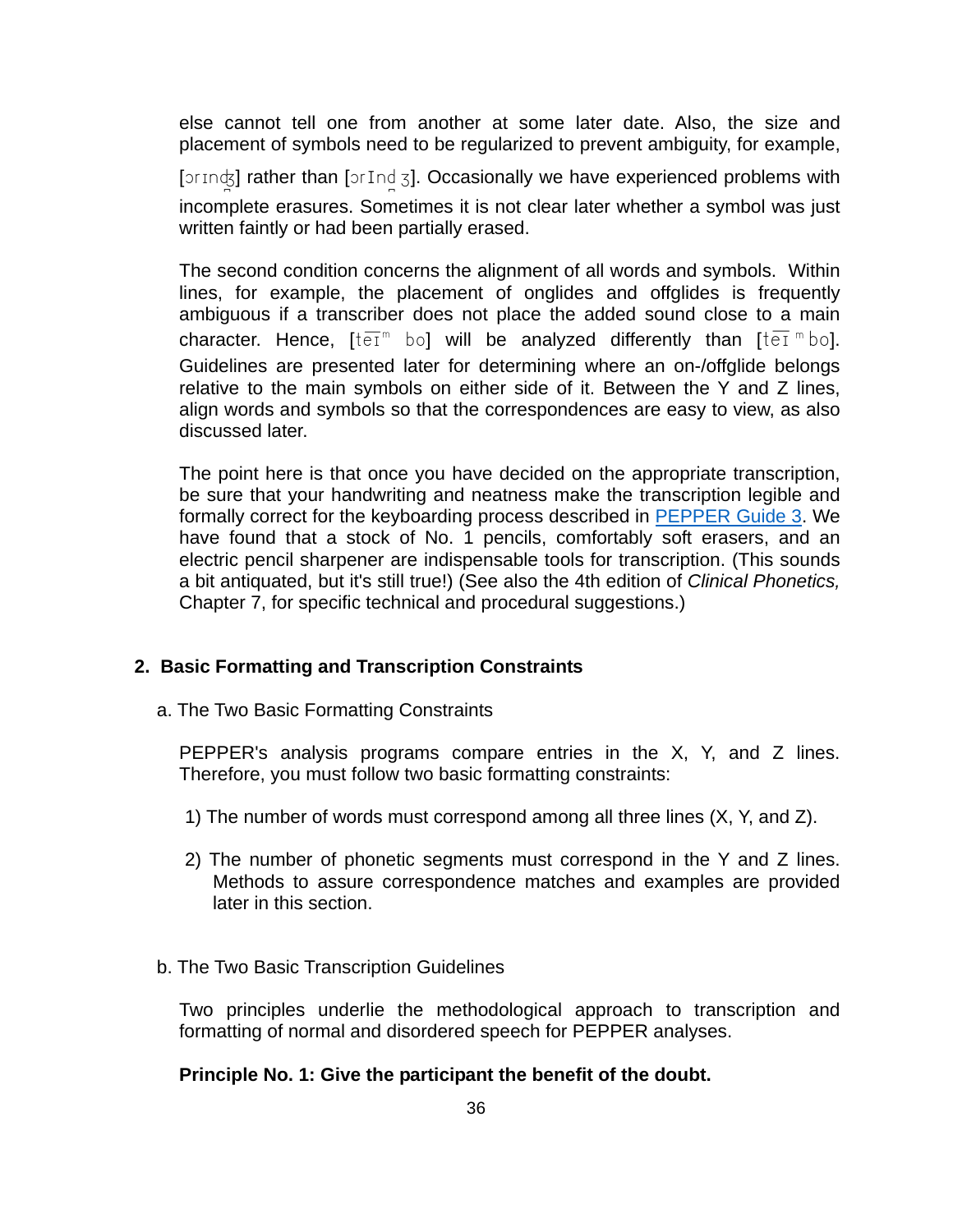The benefit-of-the-doubt rule guides much of the material in this section. Avoid formatting speech behavior such that PEPPER will view certain speech behaviors as speech errors when they are not. Rather, attempt to find a rationale to give the participant the benefit of the doubt.

## **Principle No. 2: Follow the error hierarchy - distortion, substitution, deletion.**

This rule is consistent with the benefit-of-the-doubt notion. For example, it is more conservative to infer that a participant has devoiced  $/z/$ ,  $[z]$  (a distortion) rather than to infer that the participant has made a substitution of  $\frac{s}{s}$  for  $\frac{z}{t}$ ,  $[s/z]$ . The difference translates to an articulatory or a phonetic error [z] versus a phonologic error [s/z]. Given the limitations of perceptual phonetics and the assumed direction of a child's developing system, phonetic differences are the more likely. Always ask the following question as you are transcribing: "Can this speech difference be transcribed using the same main characters in Y and Z?" You should use a different main character in Z to indicate a substitution *only* if your perceptual judgment is more certain that it is an  $s/z$ ,  $w/r$ ,  $w/l$ , or  $\theta/s$ , for example. If you are uncertain, a distortion such as  $z/z$ ,  $y/r$ ,  $\frac{y}{x}$ /l, s<sub>i</sub>/s, etc. should be indicated.

c. General Guidelines for Including Normally Occurring Allophones

Use of narrow phonetic transcription allows a level of descriptive detail useful for certain questions about normal and disordered speech. However, this level of description should not bias PepAnalyses outputs such that the participant's speech is seen to have many phonetic and phonologic "errors." To allow for detail (i.e., diacritics) in the Z line, without causing a mismatch in Y-Z correspondence, the solution is to enter the Z line behavior (diacritic) also in the Y line. By entering the same symbols in both the Y line and the Z line, these added elements of detail will not be viewed as incorrect in PepAnalyses outputs.

To apply the correct principles, the transcriber must first be familiar with the obligatory and the optional allophones of speech sounds. The following eight English allophone rules cover allophone situations we have accounted for using the diacritic characters available in the PEPPER program.

1) In a stressed syllable, initial singleton voiceless stops are aspirated, e.g. *pat* [pʰat], *car* [kʰar].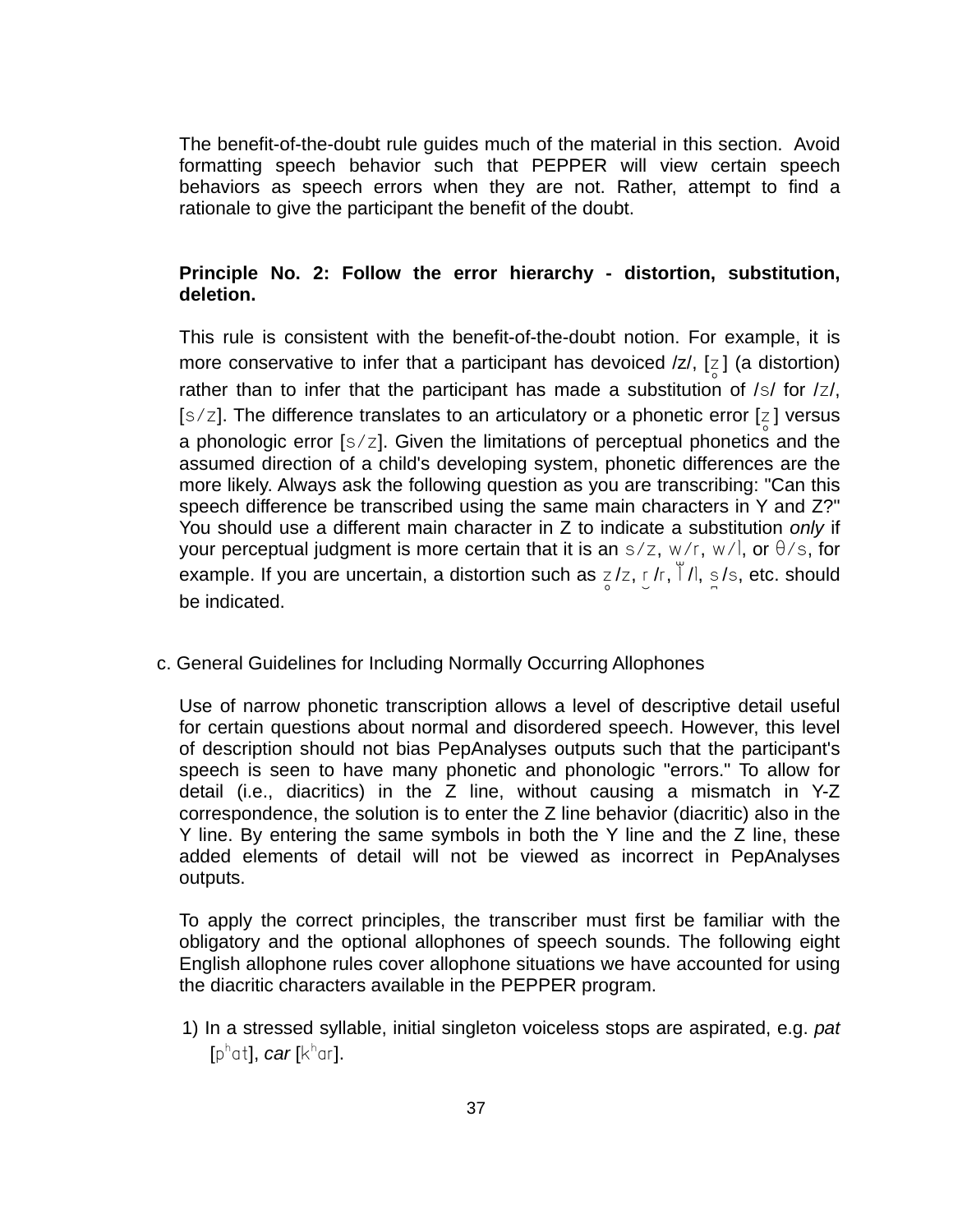- 2) In an unstressed syllable, singleton voiceless stops are optionally unaspirated, e.g. *city* [sɪt<sup>=</sup>ɪ] or [sɪt<sup>h</sup>ɪ]. Note: The alveolar flap [1] is not included as a main character in PEPPER. In its place, use the unaspirated alveolar stop  $[t^{\dagger}]$ .
- 3) Voiceless stops in all clusters preceding a vowel are unaspirated, e.g. *stand*   $[$ st<sup> $=$ </sup>ænd], *spoon*  $[sp^{\dagger}$ un], or *iceskates*  $[\overline{q_1}$ sk $^{\dagger}$ e $\overline{t}$ ts].
- 4) In medial clusters and word-final position, all stops are optionally released, e.g. *cupcake* [kʰʌpʰkʰēīkʰ] or [kʌp`kʰēīk`], *bed* [bɛdʰ] or [bɛd`].
- 5) Voiced stops and fricatives in word-final position normally are partially devoiced, e.g. *sled* [sl2d:], *bees* [biz:].
- 6) Postvocalic /l/ is normally velarized, e.g. *almost* [a] moust], *tail* [tet]].
- 7) Vowels and diphthongs that occur before nasal consonants are optionally nasalized, e.g. *ring* [rɪŋ] or [riŋ].
- 8) Vowels and diphthongs are longer in duration in open syllables (V, CV) than in syllables closed by *voiceless* obstruents (VC, CVC), but shorter in duration than syllables closed by *voiced* obstruents. Consider: *bee, beet, bead*.

Given the list of allophone rules above, when and how should obligatory and optional diacritics be transcribed in Y and Z? The transcriber really must deal with two issues or questions:

1) Q: How much phonetic detail should be preserved in a PEPPER transcript?

A: You need not use diacritics in Z and Y to indicate the normally occurring allophones described in Rules 1-8 above. The normal allophones will be assumed to occur. However, you should transcribe such behavior when a research protocol requires it or when transcription of these allophones will clarify an associated error. For example, the transcriptions  $\lbrack \kappa_0, \Delta \rbrack$  *car* and [ $pæ$ ] *pan,* show that the participant 'marked' the deleted final consonant. Enter [ $ka$ r] or [p $\widetilde{\cong}$ n] in Y and [ $ka$ <sub>-</sub>] or [p $\widetilde{\cong}$ -] in Z. Another example: [ $\pm$ <sup>t</sup> $\epsilon$ rw $\overline{e1}$ ] *stairway* in Z and [st<sup>-</sup> $\epsilon$ rw $\overline{e1}$ ] in Y shows that although the child

deleted the  $/s/$  and dentalized the  $/t/$ , the obligatory unaspirated  $/t/$  was preserved. (Dentalized alveolar stops are non-errors; see Table 5.)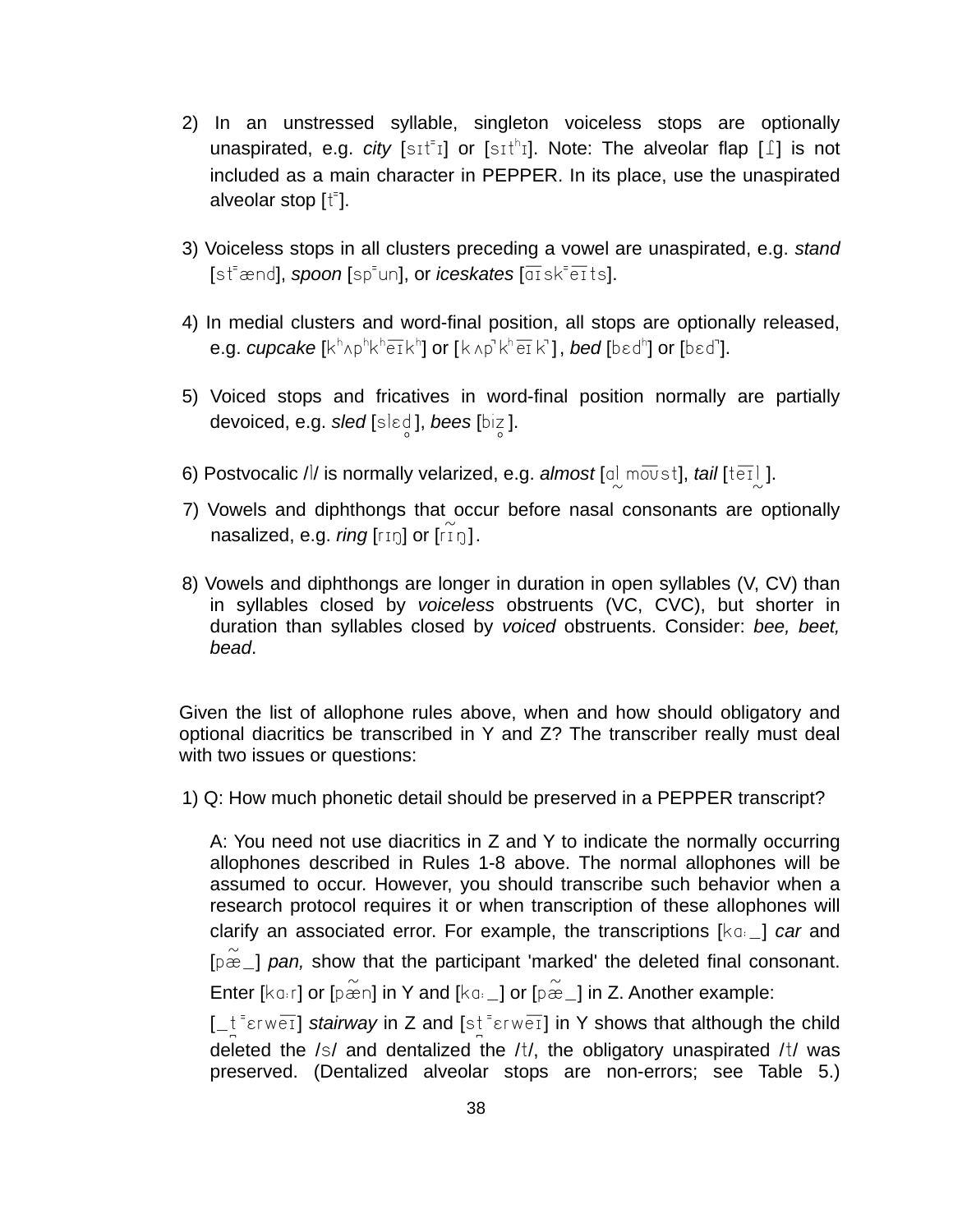However, you may wish to enter normally occurring allophones in both Y and Z when the participant has previously used incorrect allophones or exaggerated articulation. For example, enter *car*  $[k^h]$ <sub>0</sub>, with a square bracketed note to indicate the reason, i.e., [exaggerated aspiration].

2) Q: What response definitions should be used to have PEPPER recognize and keep track of phonetic and phonologic errors?

A: You should use diacritics when they describe a nonpermissible allophone. Nonpermissible allophones differ from those permitted in the language, but they are not always considered speech errors. For example, a lateralized  $/s/$  [s] is generally considered a speech error, whereas a palatalized /s/ $[s]$  is not.

In this section, the suggestion is to transcribe normally occurring allophones only when they may be of some descriptive value. Subsequent sections of this chapter concern the diverse rationales used to determine if a speech behavior is acceptable (entered in both Y and Z) or unacceptable (an 'error' entered only in the Z line).

d. A Time-Saving Convention

It is efficient on a pepform to enter transcription in the Y line only when it differs from the transcription in the Z line (see Figure 3 for example). Depending on the type of error, you may elect to enter in the Y line just the sounds that differ or, for clarity, the whole word. Note these alternatives:

| X: the cat | X: the cat |                                                                               | X: the cat |  |
|------------|------------|-------------------------------------------------------------------------------|------------|--|
| V·         |            | Y:ðkæt Y:k                                                                    |            |  |
| Z: ðə kæt  |            | $Z: d \circ \kappa \circ d \circ \ldots \circ Z: \delta \circ \kappa \circ d$ |            |  |

### **3. Procedures for the Use of Special Phonetic Symbols**

[PEPPER Guide 3](https://phonology.waisman.wisc.edu/wp-content/uploads/sites/532/2019/07/PEPPER-Guide-3.pdf) provides detailed instructions for entering symbols in the computer. This subsection provides rationales for several restrictions on symbol use. Reference to Figure 7 (p. 11) will be useful for the following discussion of diacritic symbols.

a. The Syllabic Symbol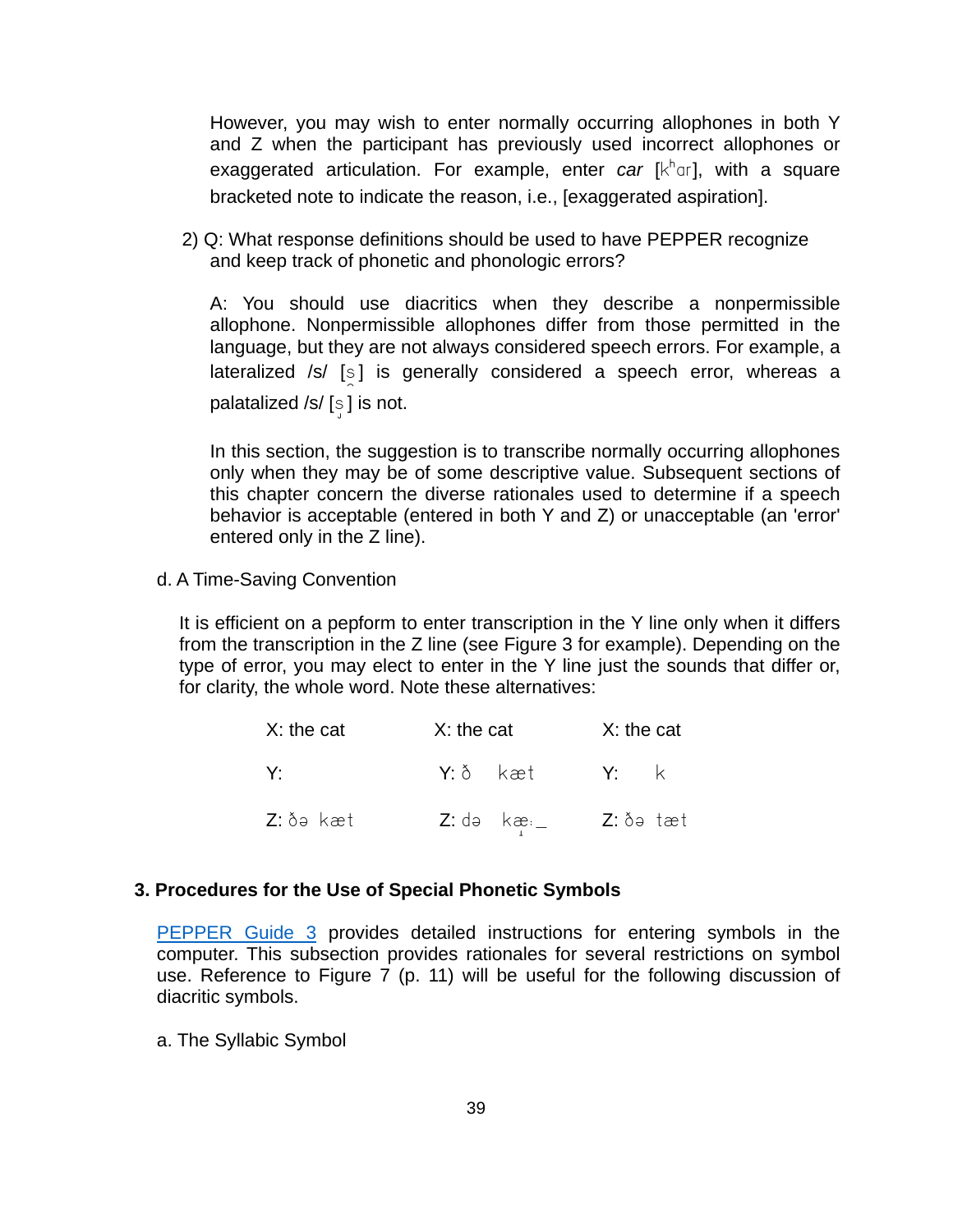- 1) Every non-questionable word in the Y or Z line must have either a vowel or a syllabic consonant. PEPPER's entry program inspects each word for this criterion. This restriction does not apply to questionable words, such as those that are placed in angle brackets. For example, [m] as a nonquestionable word in the Y or Z line would be an entry error, but  $[m]$ would be acceptable. Moreover, <ts> transcribed as [ts] in the Y and Z lines would be acceptable because angle-bracketed questionable words do not have to have at least one vowel or syllabic.
- 2) When a syllabic consonant is used, a vowel segment is assumed to precede the syllabic consonant. Hence, the canonical form of  $[\widetilde{h}m]$  is CVC, and of  $[m]$ is VC.
- 3) Syllabic consonants are most likely to occur when the preceding sound has the same place of articulation, e.g.  $[b \land t \land 1]$ ,  $[w \land s]$  although the reduced speed of young participants' articulation typically includes a  $\lceil \theta \rceil$  even in these situations, e.g.,  $[b \land t \Rightarrow n]$ , [wisəl].
- b. The Five Juncture and Three Stress Symbols

The 5 juncture symbols [+], [i], [+], [+], [-] and the 3 stress symbols  $\begin{bmatrix} 1 & 0 \\ 0 & 1 \end{bmatrix}$ ,  $\begin{bmatrix} 1 & 0 \\ 0 & 1 \end{bmatrix}$ are used for descriptive purposes only. Although the 5 juncture and 3 stress symbols are useful to describe prosodic aspects of speech, the reliability of perceptual judgments of prosody is not high. Instrumentally-aided approaches that enable these 8 symbols to be used reliably would justify the development of associated quantitative analysis programs.

You may freely put the 8 juncture and stress symbols in the Z line only or in both the Y and Z lines, although placing them in the Z line is usually sufficient for descriptive purposes. Juncture symbols are frequently used to indicate pauses occurring within words. (Note how  $[sp+un]$  differs from [spun]. Owing to their mutually exclusive referents, only one diacritic from each group should be used to transcribe a prosodic pattern, e.g., one from the 5 juncture symbols and/or one from the 3 stress symbols.

c .Number of Diacritics Allowed in Each Position

The number of diacritics that can be entered within each position is restricted by both logical and technical considerations. The following table describes the limitations (see Figure 7 on p. 11 for symbols).

You may select up to the listed number of diacritics for each position group. All groups are independent of one another except for the position shared by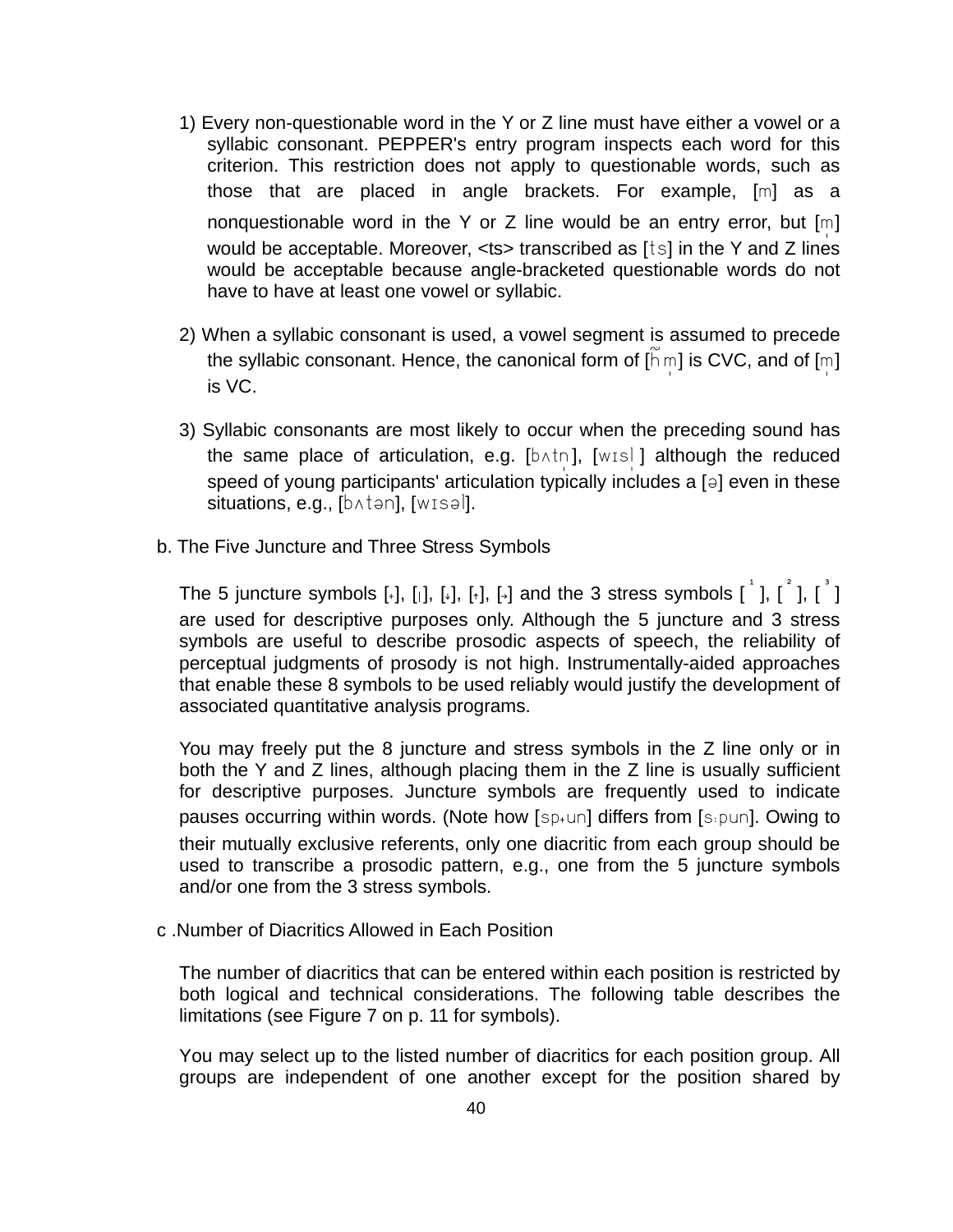offglides and stop-release symbols, as mentioned previously. Thus, you must limit the number of symbols you use to describe what you hear. For example, although you may want to transcribe a distorted /z/ as [ $z_{\text{max}}$ ] (pretend here that all 3 of the diacritics are centered under  $\frac{z}{z}$ , you will have to choose the two diacritics that are least redundant and most different from the expected features (probably  $[z]$ ) (again, pretend that both diacritics are centered under  $|z|$ ) for PEPPER entry and analyses. The three groups restricted to only one diacritic include diacritics that are mutually exclusive (e.g. either  $[t^h]$ ,  $[t^=]$ , or  $[t^+]$ ).

Finally, as alluded to in item 7 in Table 2 above, even if you could demonstrate that such fine transcription can be made reliably, onglides and offglides cannot be modified by a diacritic.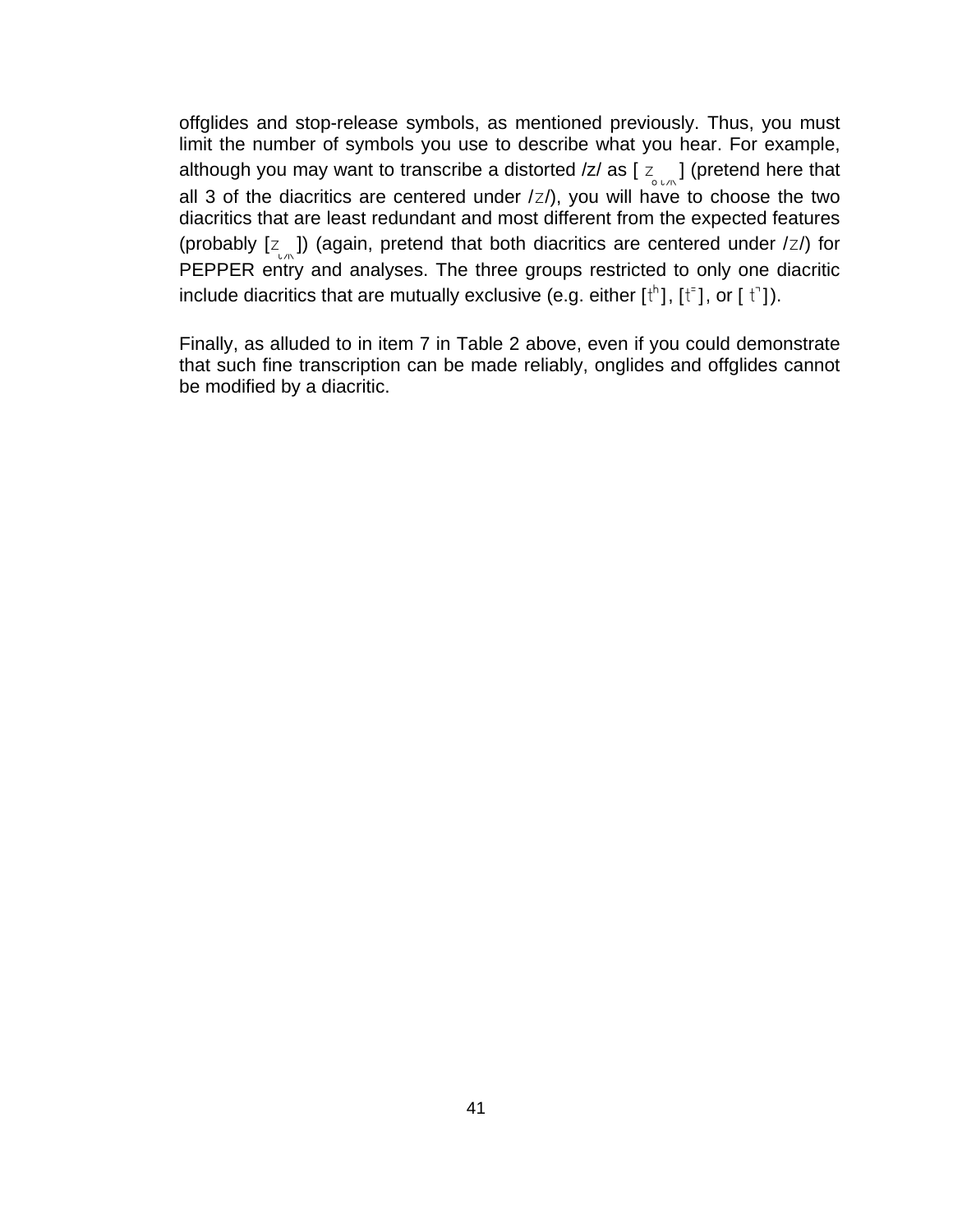| The 7 Symbol/Position Groups                                                                                                                                                                                                                                                                                                                                                                                                                                                                                                          | <b>Maximum Number of Diacritics</b><br><b>Allowed Within Each</b><br><b>Position Group</b>                                                                                                                                                               |
|---------------------------------------------------------------------------------------------------------------------------------------------------------------------------------------------------------------------------------------------------------------------------------------------------------------------------------------------------------------------------------------------------------------------------------------------------------------------------------------------------------------------------------------|----------------------------------------------------------------------------------------------------------------------------------------------------------------------------------------------------------------------------------------------------------|
| 1) The 3 Nasality & 5 Lip Symbols<br>$\begin{bmatrix} 1 \ 1 \end{bmatrix}, \begin{bmatrix} 1 \ 1 \end{bmatrix}, \begin{bmatrix} 1 \ 1 \end{bmatrix}, \begin{bmatrix} 1 \ 1 \end{bmatrix}, \begin{bmatrix} 1 \ 1 \end{bmatrix}, \begin{bmatrix} 1 \ 1 \end{bmatrix}, \begin{bmatrix} 1 \ 1 \end{bmatrix}, \begin{bmatrix} 1 \ 1 \end{bmatrix}, \begin{bmatrix} 1 \ 1 \end{bmatrix}, \begin{bmatrix} 1 \ 1 \end{bmatrix}, \begin{bmatrix} 1 \ 1 \end{bmatrix}, \begin{bmatrix} 1 \ 1 \end{bmatrix}, \begin{bmatrix} 1 \ 1 \end{bmatrix$ | 2                                                                                                                                                                                                                                                        |
| $\begin{bmatrix} 1 & 1 \\ 1 & 1 \end{bmatrix}, \begin{bmatrix} 1 & 1 \\ 1 & 1 \end{bmatrix}, \begin{bmatrix} 1 & 1 \\ 1 & 1 \end{bmatrix}$                                                                                                                                                                                                                                                                                                                                                                                            |                                                                                                                                                                                                                                                          |
| 2) The 3 Stress Symbols<br>$\begin{bmatrix} 1 \end{bmatrix}, \begin{bmatrix} 2 \end{bmatrix}, \begin{bmatrix} 3 \end{bmatrix}$                                                                                                                                                                                                                                                                                                                                                                                                        | 1                                                                                                                                                                                                                                                        |
| 3) The 3 Stop Release Symbols<br>$\begin{bmatrix} h \\ h \end{bmatrix}, \begin{bmatrix} h \\ h \end{bmatrix}, \begin{bmatrix} h \\ h \end{bmatrix}$                                                                                                                                                                                                                                                                                                                                                                                   | 1                                                                                                                                                                                                                                                        |
| 4) The 2 Timing Symbols<br>$[ \; : \; ] , [ \; > ]$                                                                                                                                                                                                                                                                                                                                                                                                                                                                                   | 1                                                                                                                                                                                                                                                        |
| 5) The 5 Juncture Symbols<br>$[+]$ , $[+]$ , $[$ $]$ , $[$ $]$ , $[$ $]$ , $[$ $]$ , $[$ $]$                                                                                                                                                                                                                                                                                                                                                                                                                                          | 1                                                                                                                                                                                                                                                        |
| 6) The 21 Tongue and Sound<br>Source Symbols                                                                                                                                                                                                                                                                                                                                                                                                                                                                                          | $\overline{2}$                                                                                                                                                                                                                                           |
| $\left[ \begin{array}{c} 0 \\ 1 \end{array} \right], \left[ \begin{array}{c} 0 \\ 0 \end{array} \right], \left[ \begin{array}{c} 0 \\ 0 \end{array} \right], \left[ \begin{array}{c} 0 \\ 0 \end{array} \right],$                                                                                                                                                                                                                                                                                                                     |                                                                                                                                                                                                                                                          |
| $[-], [-], [-], [-], [\underline{1},], [\underline{r}],$                                                                                                                                                                                                                                                                                                                                                                                                                                                                              |                                                                                                                                                                                                                                                          |
| $[\,\cdot\,], [\,\cdot\,], [\,\cdot\,], [\,\cdot\,], [\,\cdot\,],$                                                                                                                                                                                                                                                                                                                                                                                                                                                                    |                                                                                                                                                                                                                                                          |
| $[ \cdot ] , [ \cdot ], [ \cdot ], [ \times ], [ \wedge ], [ \cdot ], [ \cdot ]$                                                                                                                                                                                                                                                                                                                                                                                                                                                      |                                                                                                                                                                                                                                                          |
| 7) Onglides, offglides<br>(any vowel or consonant<br>character)                                                                                                                                                                                                                                                                                                                                                                                                                                                                       | 1 onglide; 1 offglide;<br>Diacritics may not be used to modify<br>on- or offglides. Also, the offglide<br>position is phonetically incompatible with<br>stop release symbols. Therefore,<br>only one offglide or one stop release symbol can<br>be used. |

Table 2. Maximum number of diacritics allowed in each position.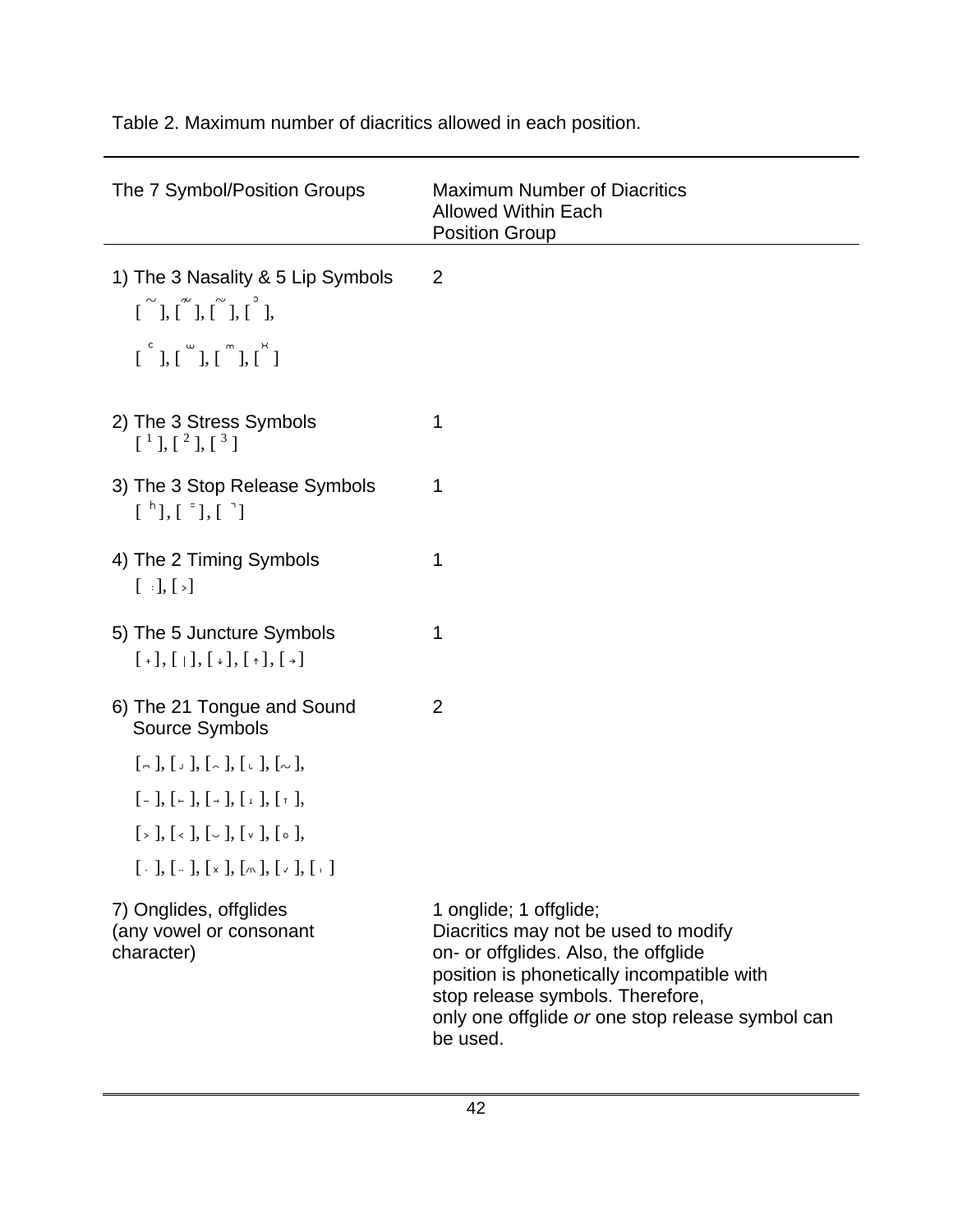#### d. Use of Onglides and Offglides

Phonetic additions may occur for a variety of reasons, such as during a period when a child is adding a new sound to her inventory, or perhaps as phonetic revisions when a participant with a speech disorder may 'grope' for the correct motor sequence. Formatting on- and offglides for valid PepAnalyses outputs requires adherence to some guidelines that may seem arbitrary. Rationales are provided below. The basic rule is to assign the on- or offglide to the sound that best matches its phonetic class. Hence, wherever possible, vowel on- and offglides are assigned to adjacent vowel main characters, and consonant onand offglides are assigned to adjacent consonant segments. Some examples:

|                           | $\mathcal{L}$                                                                                                                  | 3                                                |                             |
|---------------------------|--------------------------------------------------------------------------------------------------------------------------------|--------------------------------------------------|-----------------------------|
| brake<br>X:               | chair                                                                                                                          | fish                                             | sand                        |
| $Y:$ [breik]              | $[t]$ $e$ $r$ ]                                                                                                                | $\lceil f_1 \rceil$                              | [sænd]                      |
| $Z:$ [b $\sqrt[3]{eI}k$ ] | $\left[\begin{smallmatrix} \dagger & \mathbf{0} & \mathbf{0} \\ \mathbf{0} & \mathbf{0} & \mathbf{0} \end{smallmatrix}\right]$ | $\left[\begin{matrix} 1 & 1 \end{matrix}\right]$ | $[s^{\dagger} \text{ and}]$ |

Example 1 provides an illustration of the importance of correct formatting for PEPPER analyses. The schwa [a] is entered as an onglide to the /r/ [ $\degree$ r] rather

than as an offglide to the /b/,  $[b^{\circ}]$ . The important rule here is always to assign the on- or offglide to the most likely character it modifies, typically, the more 'difficult' sound to articulate. Examples 2 and 3 illustrate the importance of the positioning of the main character and the diacritic. To anticipate phonologic coding in the series of PepAnalyes outputs dealing with Natural Phonological Process Analyses (Shriberg & Kwiatkowski, 1980), the child's [ $\frac{t}{s}$  setr] for [t͡j etr], *chair,* meets the definition for Palatal Fronting. Notice that if the /t/ were made the main character and the /s/ the offglide, i.e. [ $t^s$  $\overline{e}$ Tr], this addition would be coded as Stopping. Another example: [fit<sup>s</sup>] for *fish* would be Stopping, but the correct (more advanced) entry would be  $[f_1$ <sup>t</sup>s] which would be coded as Palatal Fronting. The principle here is to always give the child the more advanced form as the main character, that is, the benefit of the doubt. Again in Example 4, making /s/ the main character will result in this addition being phonetically incorrect, but phonologically correct, that is, the child is in an advanced stage of fricative development wherein the fricative appears together with the old form, a stop, in the surface form.

e. The Synchronic Tie Symbol  $\lceil \widehat{\phantom{a}} \rceil$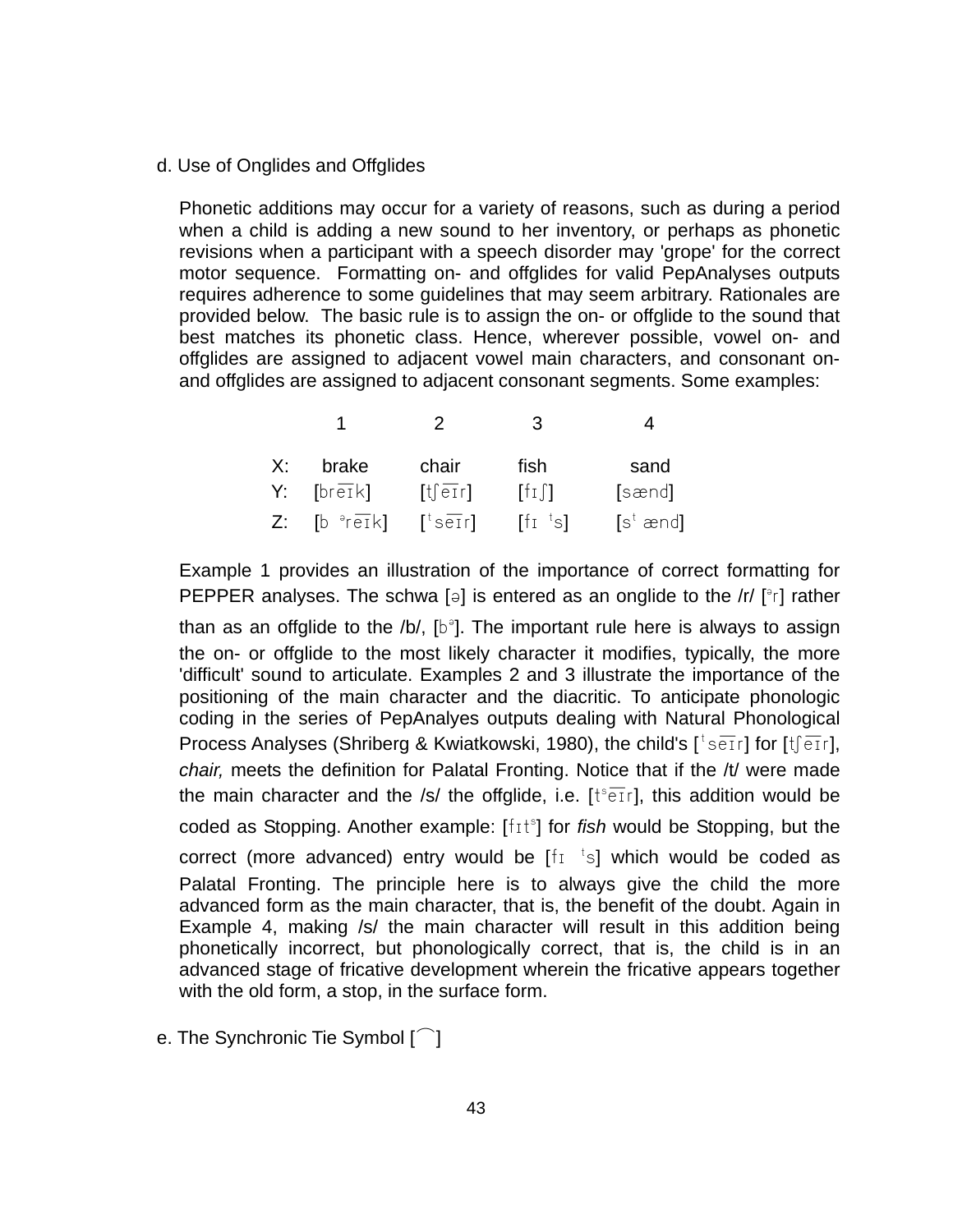The main function of the synchronic tie symbol  $\lceil \bigcap \rceil$  is to allow one sound to be 'added' to another sound in the Z line. The tie symbol cannot be used in the Y line; for technical and theoretical reasons, it is used only in the Z line. Guidelines and constraints on the use of the synchronic tie are as follows.

- 1) Tied sounds are viewed by PepAnalyses programs as either substitutions or as uncoded, depending on the output. Hence, you should use the tie symbol only when you want to indicate that another phoneme has been added to the word rather than an on- or offglide. As discussed presently, the error hierarchy principle suggests that sound additions should be transcribed as *phonetic additions* (on- or offglides) wherever they are plausible, rather than phonemic additions (tied sounds). In those transcription situations where you think the participant does intend an additional phoneme, use the tie symbol. PEPPER will process the tied sound as one sound, hence avoiding a correspondence error (i.e., a mismatch) between the number of sound segments in the Y line and the Z line.
- 2) The principles above suggest two specific guidelines. When a word begins or ends with a vowel and a consonant is perceived as a sound addition, tie the consonant to the vowel. Alternatively, if the added sound is a vowel, make it an onglide or an offglide to a main character vowel or consonant. This arbitrary convention assumes that whereas vowels may occur as byproducts as the tongue proceeds from one posture to another, consonantlike sounds would more likely be intended and hence can be given more phonemic status by representing them as main characters.
- 3) Any two sounds that are connected by a synchronic tie can be modified by only one diacritic from the Nasality-Lip Group. The reason for this constraint is that the tie is considered the second member of this group, and only two diacritics are allowed in this position. You may choose additional diacritics from all other groups but you cannot use on- or offglides between the two tied sounds. All diacritics modifying tied sounds are tabulated as modifying both of the sounds. (When you transcribe a diacritic above or below tied sounds, center it above or below the two tied characters, for example,  $\left[\begin{array}{c} \in \mathbb{R} \\ 0 \end{array}\right]$  not  $\left[\begin{array}{c} \in \mathbb{R} \\ 0 \end{array}\right]$ . This is the way it will appear on the computer screen and PepFile print-out.)
- 4) Transcription should distinguish between a lengthened or delayed release sound,  $\left[\text{div}\right.\overline{\text{ord}}\right]$ , and a sound that has two releases,  $\left[\text{div}\right.\overline{\text{ord}}\right]$ . The synchronic tie is useful to capture the second of these two situations. In some participants, the perception of a double stop  $\lceil \frac{d}{g}q \rceil$ , can be captured with the tie diacritic, followed by a comment.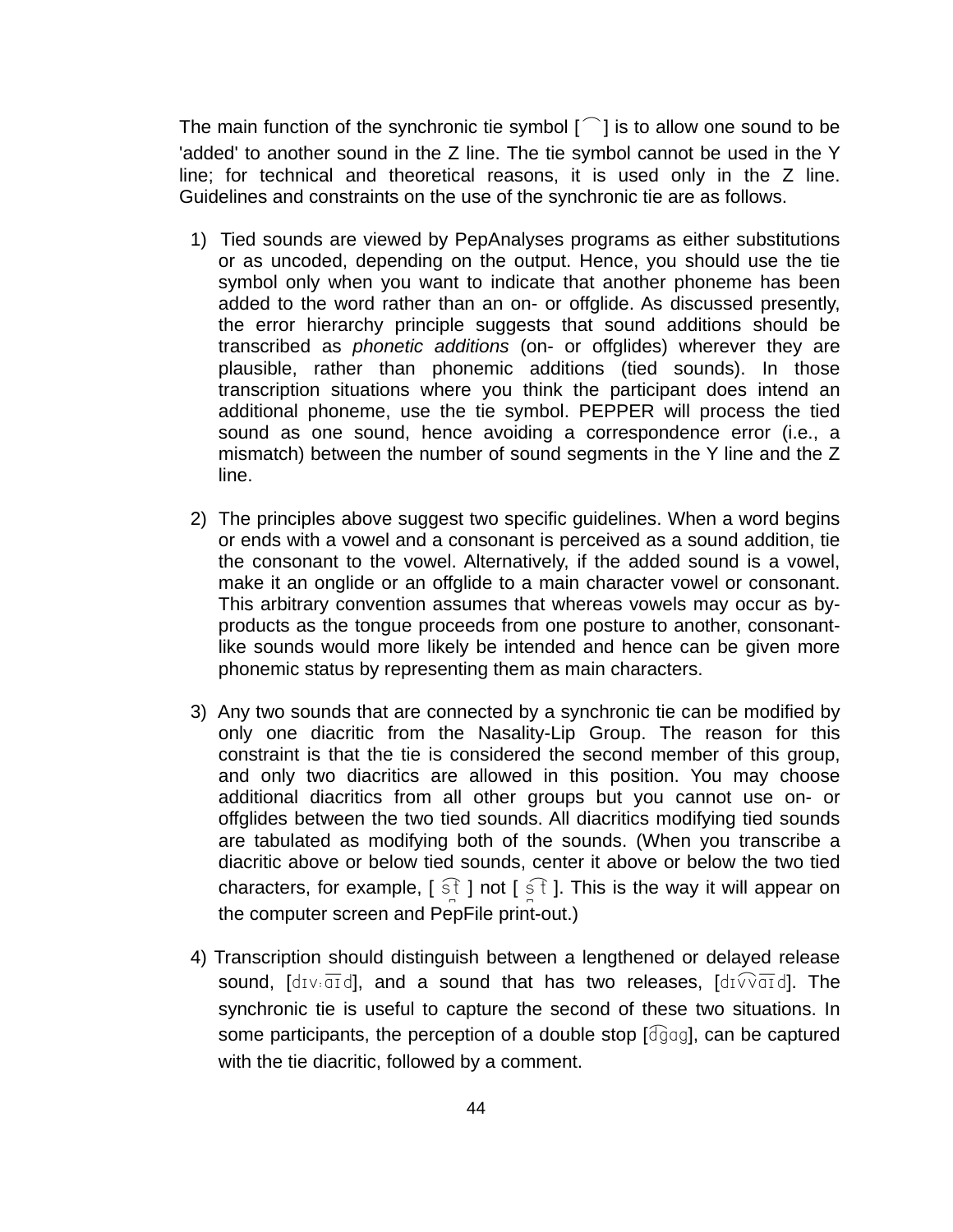5) The following examples provide additional illustrations of how the tie symbol is used to format Z-line entries*.* 

|                            |     | $\overline{\mathbf{2}}$ |                                                                                        |                                                                                                                                           |
|----------------------------|-----|-------------------------|----------------------------------------------------------------------------------------|-------------------------------------------------------------------------------------------------------------------------------------------|
| X:                         | air | $\mathsf{up}$           | train                                                                                  | outside                                                                                                                                   |
| $Y:$ and $Y:$              |     |                         | $\overline{[e]}$ $\overline{[A]}$ $\overline{[tre]}$ $\overline{[a}vts\overline{a}id]$ |                                                                                                                                           |
| $Z$ : $\sim$ $\sim$ $\sim$ |     |                         |                                                                                        | $[\widehat{\text{heir}}]$ $[\widehat{\land} \widehat{\land}]$ $[\text{treinf}^{\text{s}}]$ $[\overline{\text{av}} \widehat{\text{ssar}}]$ |

Example 1 is a typical application of the use of the tie diacritic. By tying the additional segment to the adjacent segment, correspondence between the Y and Z lines is preserved. Example 2 illustrates this principle, as well as a glottal substitution  $(7/p)$ . Example 3 illustrates another situation when two segments must be tied to the last segment in Y. Because only one main character can be tied, the final  $/s/$  is made a diacritic (offglide) of the  $/t/$ . Example 4 was an unusual occurrence wherein the child actually said two distinct /s/'s. This was retained for PEPPER analyses and 'finessed' past the correspondence editor by using the tie diacritic to join the two segments. Recall that the tie symbol may not be entered in the Y line. As described later, neither can the glottal stop--which is why a tie was used for the first glottal stop in Example 2 above.

f. Use of Unaspirated /t/ for Alveolar Flap

The symbol for an alveolar flap  $\lceil \int$  is not available in PEPPER. Alveolar flaps tend to occur between stressed and unstressed syllables, for example,  $\lceil \varepsilon \rfloor \ni \rceil$ *letter,* and have a shorter closure time than the voiceless, unaspirated alveolar stop  $[t^{\dagger}]$ . If you want to differentiate  $[t^{\dagger}]$  from a flap, you can follow a perceived flap with a comment, as in  $[\text{let}^{\dagger}\vartheta]$  [flap] (or the abbreviated comment [FP]).

g. The Glottal Stop Symbol

Glottal stops are not available in the Y line due to technical and conceptual issues that concern the status of glottal stops as acceptable allophones in American English dialects. The following guidelines for their use in the Z line should be observed.

1) Glottal stops are difficult to perceive reliably in word-initial position, and may be confused with a hard glottal attack on a word-initial vowel, for example,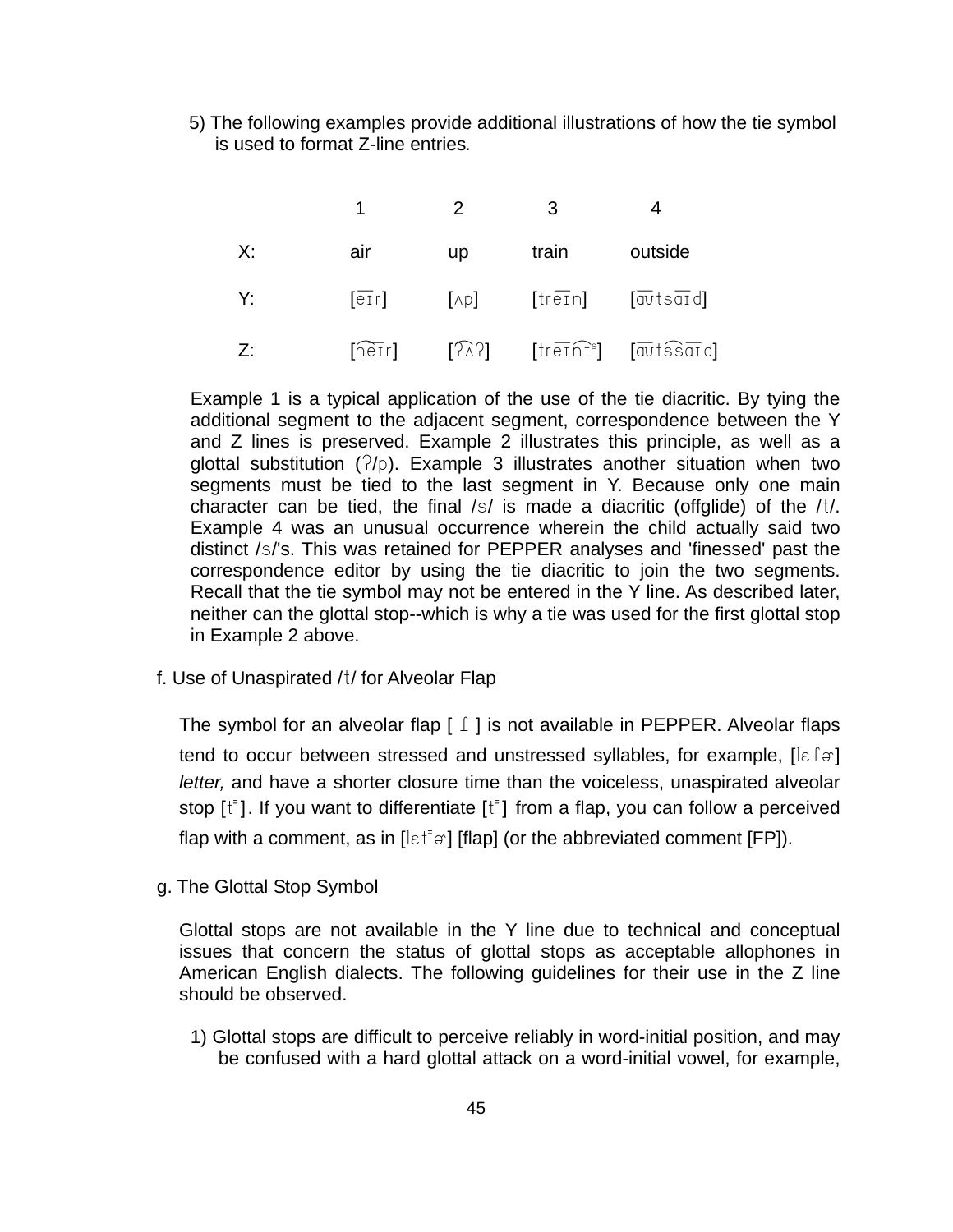*okay* [ouket] [glottal attack] versus [?ouket]. They are most reliably perceived in word-medial position, particularly when the first syllable is stressed and the second is unstressed,  $[\widehat{A}^{\gamma} \widehat{A}]$  *uhuh.* In word-final position, glottal stops are most reliably perceived when they are followed by a schwa offglide, [pɪ<sup> $\gamma$ ə</sup>] *pig*. Notice how these latter two examples can be handled in the Y and Z lines:

| X: Uhuh                  | $X:$ pig |
|--------------------------|----------|
| $Y: \wedge \wedge$       | $Y:$ pig |
| $Z: 7\lambda$ $7\lambda$ | Z: pI?°  |

2) Here are some examples of words that have required glottal stop transcriptions:

| X: fish | X: toothbrush X: zipper X: matches                                                                                        |  |
|---------|---------------------------------------------------------------------------------------------------------------------------|--|
|         | $Y: f \text{ if } Y: \text{tubbr} \land \int Y: z \text{tip} \Rightarrow Y: \text{mætf} \Rightarrow z$                    |  |
|         | <b>Z</b> : fr <sup>2</sup> $\int$ <b>Z</b> : tutbw $\wedge$ <sup>2</sup> s <b>Z</b> : dr <sup>2</sup> ta <b>Z</b> : mæ2ez |  |

In the first three examples, where the glottal stop occurs in addition to another consonant, the glottal stop is treated as an onglide (a phonetic distortion). In the last example, the glottal stop is treated as a substitution for  $\frac{1}{1}$ .

### **4. Reduced Word Forms**

Continuous speech sampling differs from articulation testing in many respects. A major difference in the present context is that participants make many speech sound changes that they might not make in the formal speech register used in naming or imitating articulation test words or other stimuli. For validity reasons, therefore, if certain word forms are reduced in continuous speech samples (casual speech forms), they must be formatted as acceptable, that is, as non-error data.

If the X line may be taken to represent what the participant intended to say, the Y line may be considered to represent how the participant intended to say it.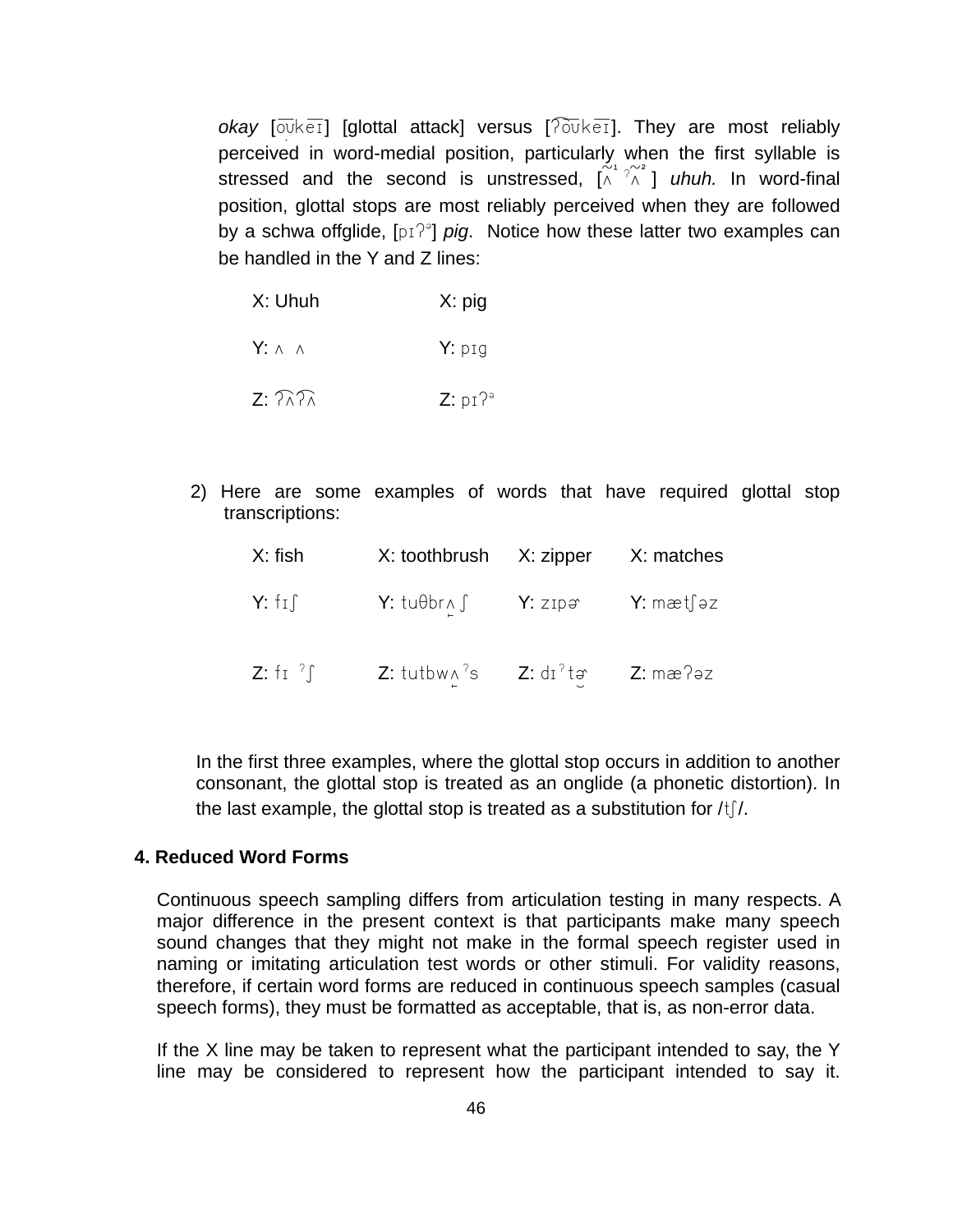Consider the following questions in deciding how a participant intends to articulate a word.

- 1) How might a normal participant intend to say the words if in a casual speech context?
- 2) What dialect may be natural to the participant in question, and what are the context-sensitive allophones the participant may intend?
- 3) What effects might linguistic stress, pragmatics and speech register (playful speech) have on the intended word form?
- 4) What effects might a cold, fatigue, or other physical or emotional state variables have on intended forms?

Each of these four considerations may suggest that the intended form in the Y line is not the one used in "formal" General American English, as listed in pronunciation dictionaries. This section lists, by category, some reduced word forms that we believe may qualify as non-errors or acceptable forms in continuous speech samples. You will need to add, to the lists presented, those word forms that may be unique to both the group and individual speech characteristics of your clients or study participants.

a. Possible Disregard Words and Catenatives

Some of the words in this category may be placed within angle brackets after they appear twice (see section on formatting questionable words). Regardless, the following transcription guidelines should be followed.

| 1) yeah | $[j\varepsilon]$ $[j\varepsilon]$ $[j\wedge]$ |  |
|---------|-----------------------------------------------|--|
| yep     | $[j\varepsilon p]$ $[j\wedge p]$              |  |
| yes     | $[JS]$ $[JS]$                                 |  |

Enter in the Y line whatever vowel the participant used in the Z line, provided it is reasonable. This exemplifies the principle mentioned previously: *Give the participant the benefit of the doubt.* However, a form such as [jus] (i.e., a high back stressed vowel) would not be considered a reasonable entry as the intended vowel for *yes* in the Y line.

2) aw  $\begin{bmatrix} 5 \end{bmatrix}$  $hm$  [hm] ihi  $\tilde{I}$   $\tilde{I}$   $\tilde{h}$   $\tilde{I}$   $\tilde{I}$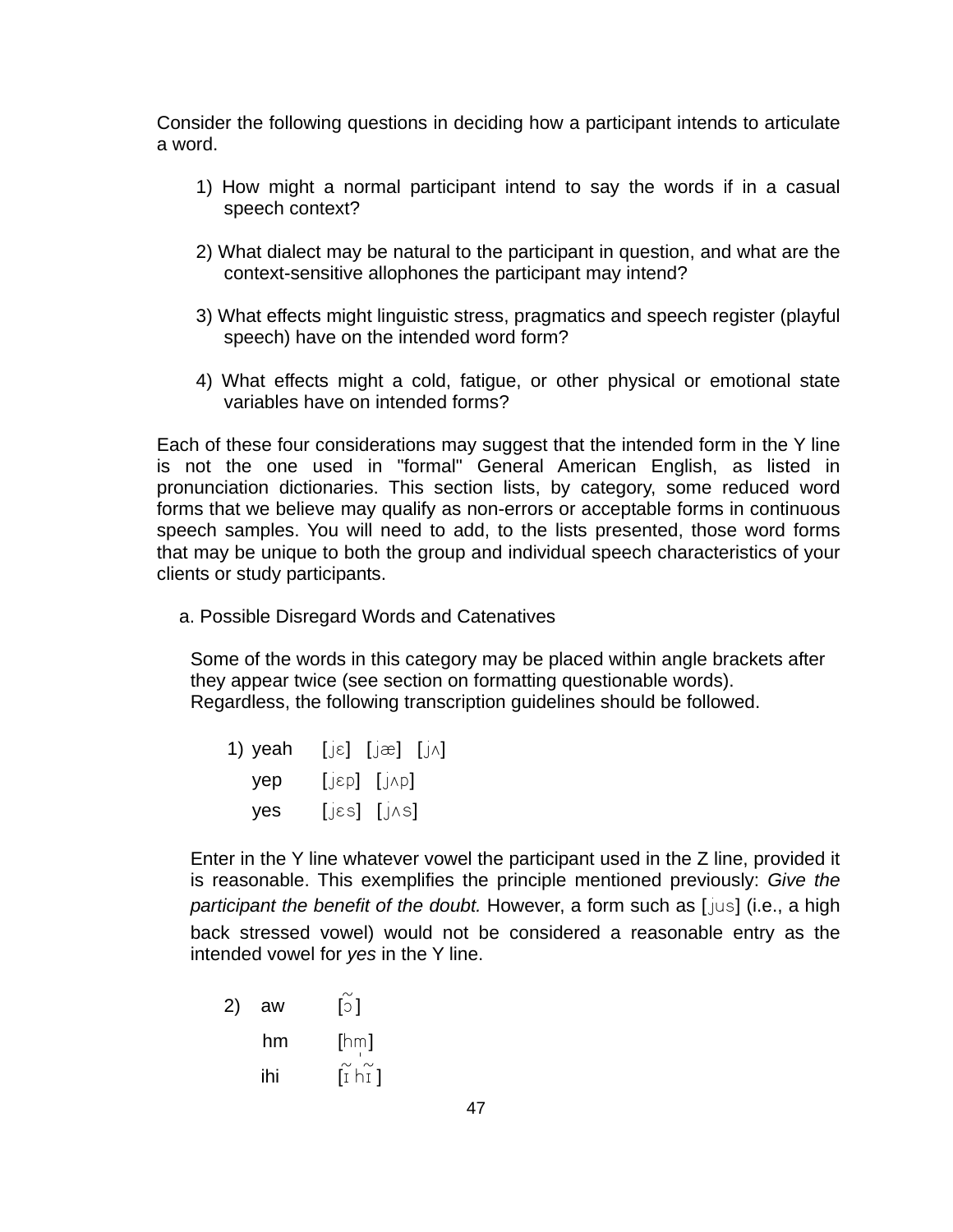| m     | $[\mathbb{m}]$           |          |
|-------|--------------------------|----------|
| mhm   | $[$ mhm]                 | positive |
| mm    | $[\mathsf{mm}]$          | negative |
| nn    | [nn]                     | negative |
| oh    | [ $\overline{\circ v}$ ] |          |
| uhhuh | $[nh \wedge]$            | positive |
| uhuh  | $[\wedge \wedge]$        | negative |

These are the X line spellings and Y and Z line phonetic transcriptions (the former might have been placed within angle brackets in the X line).

|        | 3) donno $[\text{dāvno}]$ $[\text{dənāv}]$ $[\text{ənāv}]$ |
|--------|------------------------------------------------------------|
|        | gimme [gɪmɪ] [gɪmi]                                        |
| gonna  | [gana] [gʌnə] [gʊnə]                                       |
| gotta  | [gatə] [gɔtə]                                              |
| hadta  | $[hat]$ $[hat]$ $[hat]$ $[hat]$                            |
| hafta  | [hat]                                                      |
| kinda  | $[k\overline{a}$ inəl                                      |
| needta | [mid]                                                      |
| wanna  | [wɔnə] [wɑnə] [wʌnə]                                       |
| whata  | [w∧t"ə]                                                    |

Again, under the benefit-of-the-doubt rule, the exact vowel heard and transcribed in the Z line is presumed to be the one intended and entered in the Y line. That is, it is an acceptable variant, one that a participant might say in casual speech, fast speech, or under special circumstances such as being tired or having a cold.

#### b. Dialectal Differences

All dialectal variants, as transcribed in Z, should also be entered as the intended forms in the Y line. Examples include  $[\alpha k s]$  for *ask*, and  $[pif]$  for *picture*. The transcriber will need to be thoroughly familiar with the sound change rules of a participant's ethnic or regional dialect, particularly the vowel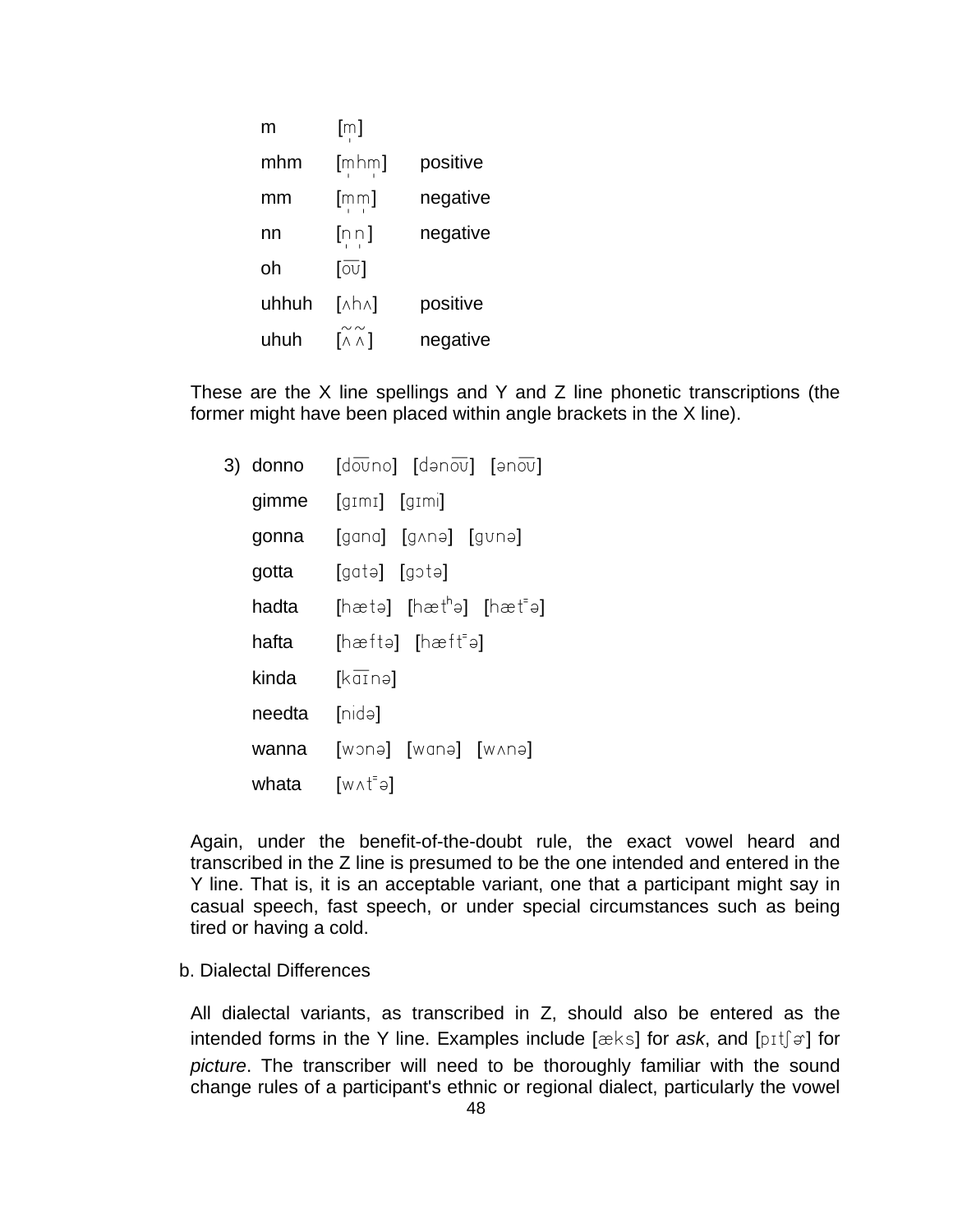and diphthong rules. Chapter 11 in the 5th edition of *Clinical Phonetics* (Shriberg et al., 2019) includes discussion and examples of regional and social dialects, and dialectal variations among those who speak English as a second language.

c. Casual and Fast Speech Forms

When people speak in a casual or fast register, speech is simplified in systematic and predictable ways: (1) Vowels and diphthongs are simplified such that they become more centralized, unstressed vowels, and (2) consonants, especially within clusters in unstressed words and syllables, may be deleted or assimilated to other consonants. Interestingly, casual speech does not include certain consonant distortions, such as lateralized /s/,  $[s]$ . Rather, it is more associated with substitutions and deletions. Try to observe these principles as you transcribe casual speech forms. The following are some casual speech forms that occur quite frequently in speech samples of both participants with normal speech and delayed speech.

- 1) Vowel substitutions: [a] for any unstressed vowel, e.g. *has* [haz]; *I* [a]; *I'll*  $[|\in]$
- 2) Vowel replacement: *for* [f*s*] or [fa]; *they're, there, their* [ $\delta$ *s*] or [ $\delta$ a]; *you're, your* [*j*3**]** or [*j*<sub> $\theta$ </sub>]
- 3) n/ŋ substitution in an unstressed syllable, e.g. *singing* [sɪŋɪn]
- 4) Deletion of initial and final consonants in unstressed words or syllables. For any segment that is deleted in word initial or word final position, determine if the word or syllable is unstressed. If so, a casual/fast speech form might be entered in the Y line. This guideline is particularly applicable to final nasal clusters. For example, if *friend* [fren] is heard as a stressed word, it is not an acceptable casual speech form. In an unstressed environment, however, because it is considered a casual speech form,  $\lceil \text{fren} \rceil$  can be entered in both the Y and Z lines. Sentencefinal word position is likely to be unstressed.

Table 3 below includes alphabetized lists of casual speech forms that we have judged to be acceptable (listed first) and unacceptable (listed second). For reference convenience, all words listed in this section (including the previous examples) are included in the two lists. The bases of these decisions include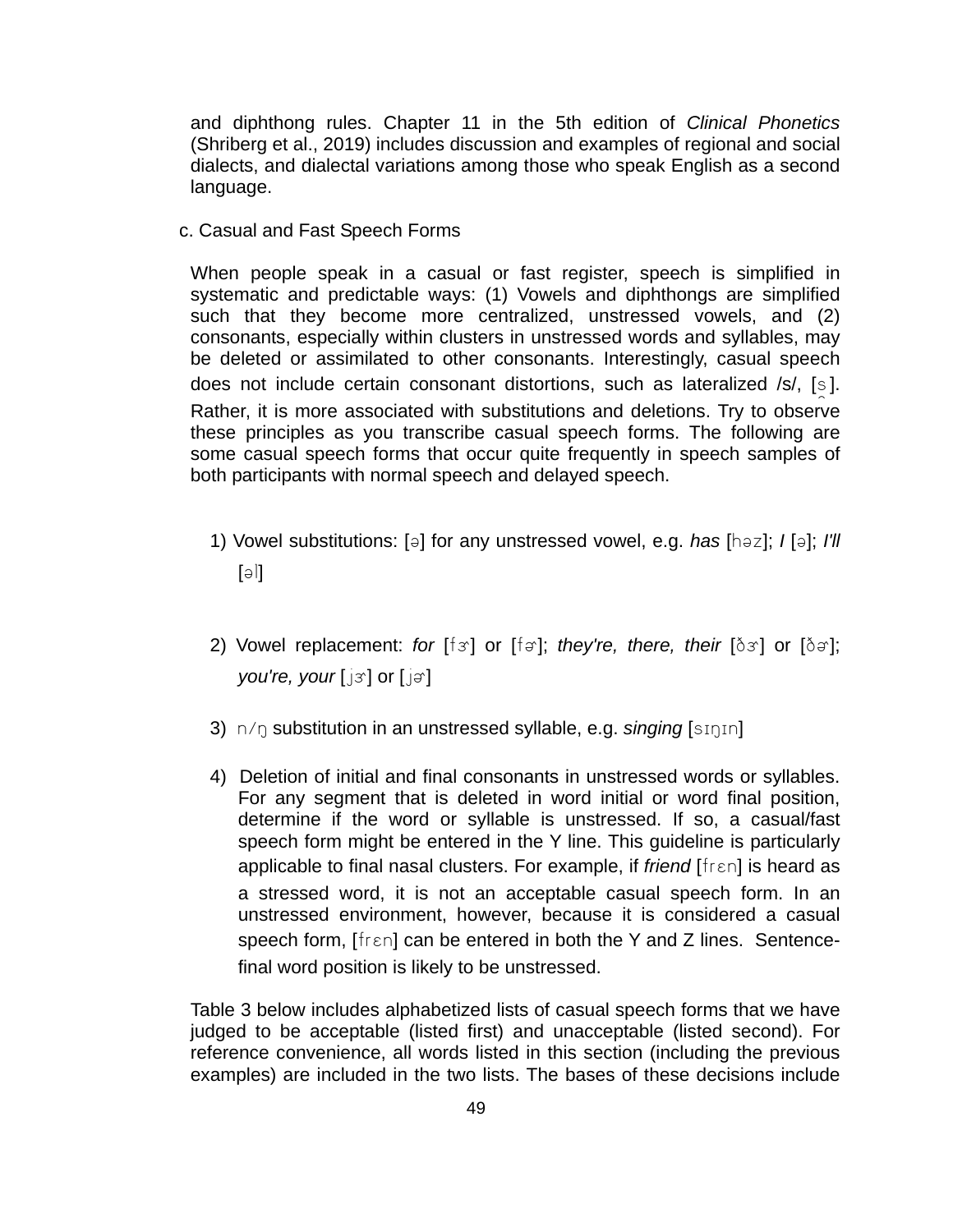our observations of normal participants of all ages and what has seemed phonetically natural in our own social speech. Notice that most reductions involve clusters (phoneme substitutions and deletions) and syllable deletions.

The forms considered in Table 3 are frequent in casual speech, or are dialectal variants or common child forms. The principle underlying entry of these forms in the Y line is that PEPPER looks only at a participant's output phonology. To give the participant (even a young child) the benefit of the doubt, you may assume that certain word forms have a reduced 'underlying form' for speech output. Caregivers are likely to use some of these forms when speaking to young children. Among the word forms judged to be unacceptable, the most common principle is that a singleton, cluster, or a syllable should not be reduced in a stressed context. You may need to add, delete, or rearrange words on these lists according to local dialect rules and other observations made in the clinical or research setting.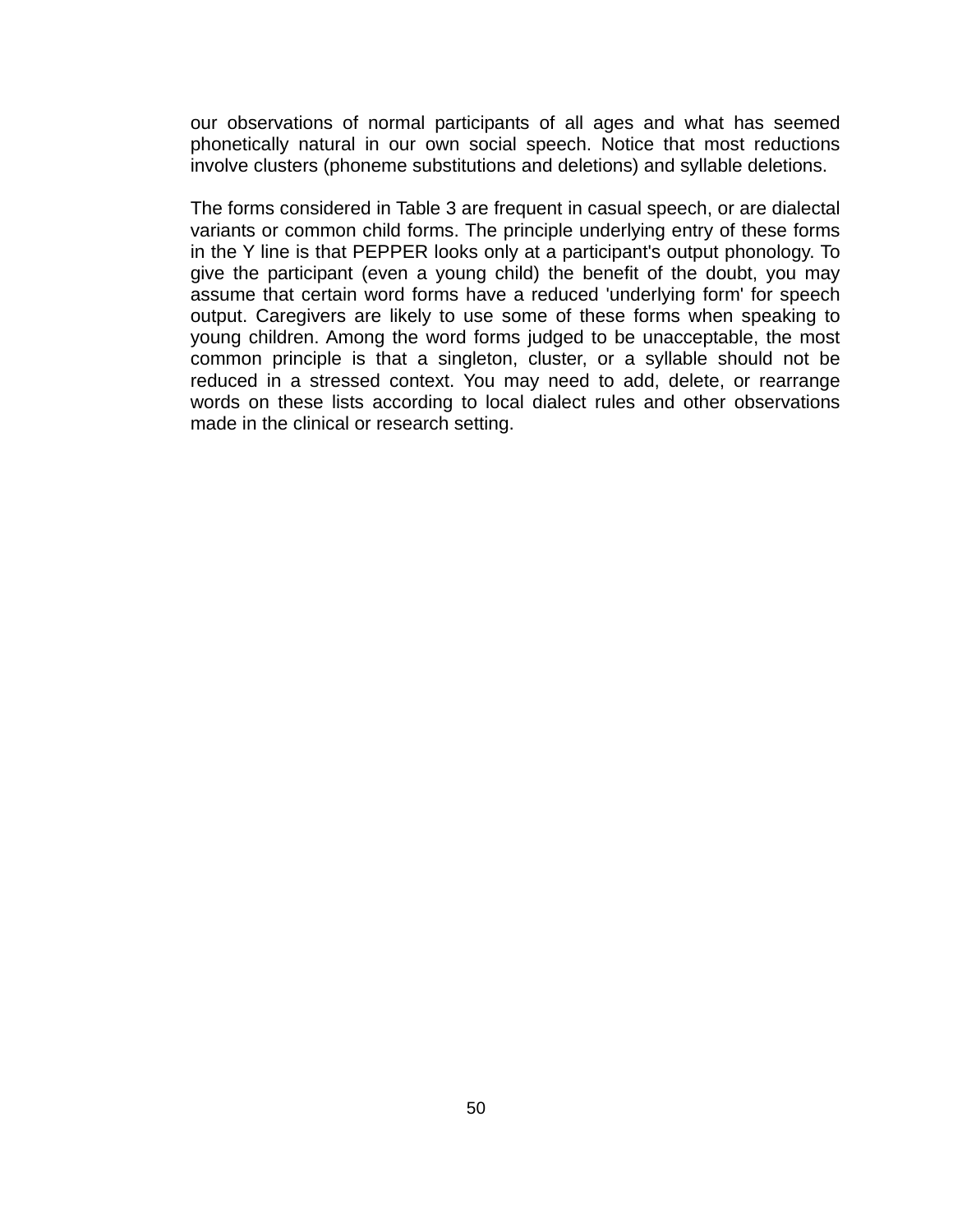| <b>WORD</b> | <b>ACCEPTABLE FORMS</b><br>Transcription in Both Y and Z lines |
|-------------|----------------------------------------------------------------|
|             |                                                                |
| about       | $[b\overline{\overline{a}}\overline{v}t]$                      |
| acts        | [æks]                                                          |
| actually    | $[\alpha k \int \theta$                                        |
| ask         | [æks]                                                          |
| asked       | [ækst]                                                         |
| ain't       | $[\overline{e1}n]$                                             |
| airplane    | $[\overline{\text{error}}]$                                    |
| afraid      | [fered]                                                        |
| almost      | $[300 \overline{\text{eV}}]$                                   |
| already     | [oredi]                                                        |
| alright     | $[\text{or} \, \overline{\text{a1}} \, t]$                     |
| always      | $[5w\overline{e1}z]$                                           |
| and         | [ən] [n]                                                       |
| animal      | [æmɪnəl] [æmənl]                                               |
| another     | [n∧ðə]                                                         |
| anything    | $[\epsilon n i \theta i n]$                                    |
| around      | $[\exists \overline{\text{av}}$ n]                             |
| balloon(s)  | [blun] [blunz]                                                 |
| bananas     | [nænəz]                                                        |
| basketball  | [bæskɪbɔl]                                                     |
| breakfast   | [brekfas] (regardless of stress)                               |
| computer    | [pjuta]                                                        |
| couldn't    | [kvdn] [kvnt]                                                  |
| crayons     | $[k\overline{e1}$ anz] [krænz]                                 |
| didn't      | [dɪnt] [dɪnt] [ɪnt]                                            |
| doesn't     | [dʌzən]                                                        |

Table 3. Acceptable and unacceptable word forms.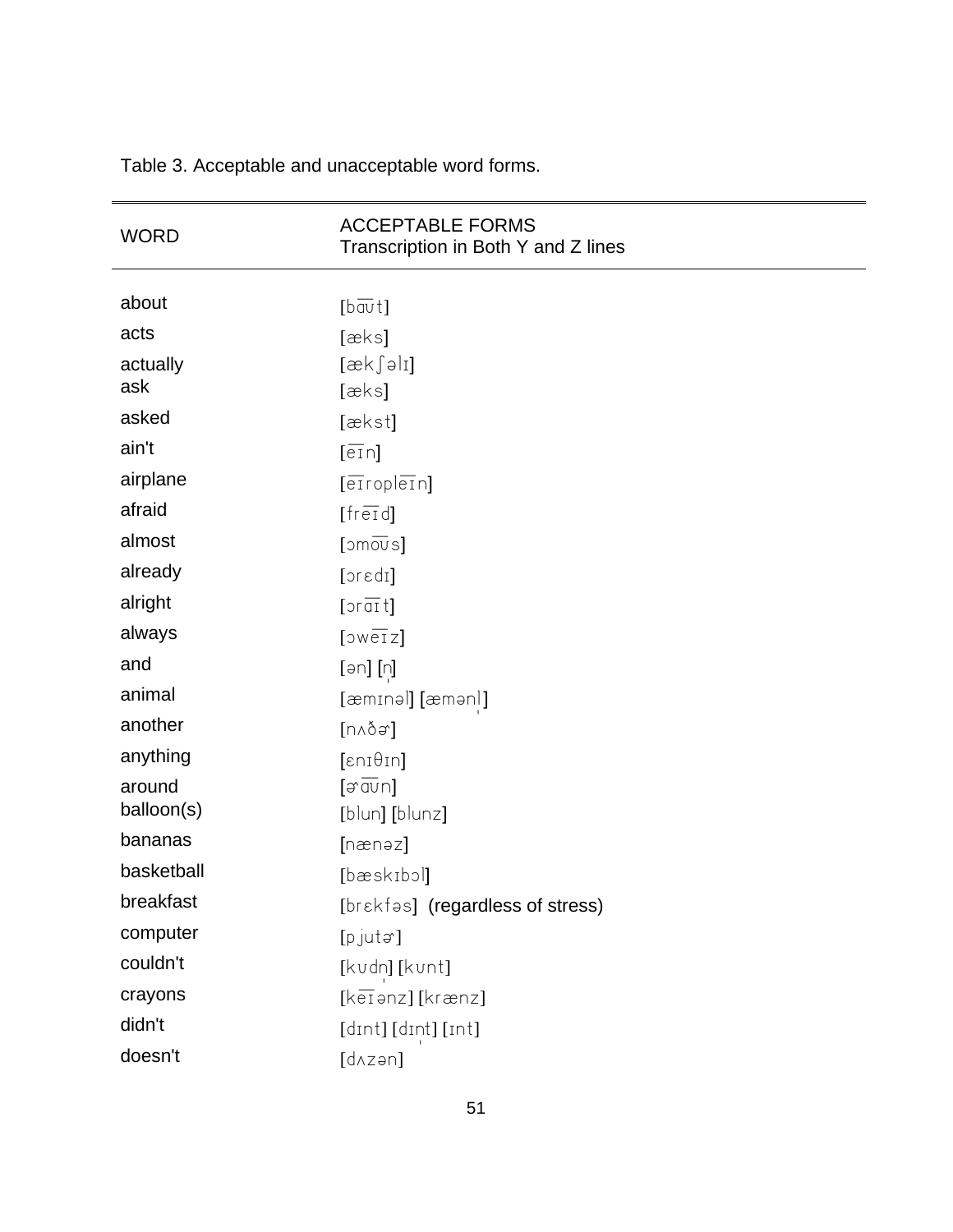| don't                | $\lbrack \text{d }\overline{\text{ow}}\text{n} \rbrack \lbrack \overline{\text{ow}}\text{n } \text{t} \rbrack \rbrack$ (I don't know) |
|----------------------|---------------------------------------------------------------------------------------------------------------------------------------|
| don't know ("donno") | $\lceil d \overline{\text{ov}} \text{no} \rceil \rceil$ (I don't know)                                                                |
| except               | [sept]                                                                                                                                |
| find                 | $[\overline{\text{fan}}]$                                                                                                             |
| first                | [fss]                                                                                                                                 |
| for                  | $[f\circ] [f\circ]$                                                                                                                   |
| friend               | $[1\text{ren}]$ (unstressed only; see text)                                                                                           |
| gimme                | $\left[\text{gim} \right]$ $\left[\text{gim} \right]$                                                                                 |
| gonna                | [ɔnə] [gana] [gʌna] [gənə] [gvnə]                                                                                                     |
| goodbye              | $[qv\bar{b\overline{a_1}}]$                                                                                                           |
| gotta                | [gatə][gɔtə]                                                                                                                          |
| grandma              | [græmə] [græma]                                                                                                                       |
| grandpa              | [græmpə] [græmpa]                                                                                                                     |
| hadta                | [hætə] [hæt-ə] [hætʰə]                                                                                                                |
| hafta                | [hæftə][ævtə]([jə ævtə])                                                                                                              |
| hand                 | [ham]                                                                                                                                 |
| hanger               | $[hei0gg][hei0gg]$                                                                                                                    |
| has                  | $[$ həz]                                                                                                                              |
| hasn't               | [hæzən]                                                                                                                               |
| her                  | $\lbrack \mathcal{F} \rbrack$ ("I'll feed her")                                                                                       |
| him                  | [Im]                                                                                                                                  |
| his                  | $[12]$ ("on his arm," i.e. only when unstressed)                                                                                      |
| I                    | $[\exists]$                                                                                                                           |
| ľI                   | [əl] [al]                                                                                                                             |
| isn't                | [izən]                                                                                                                                |
| just                 | $[\nexists \land s]$ ("Just now")                                                                                                     |
| kept                 | [kep]                                                                                                                                 |
| kind                 | $[k\overline{a}i\overline{n}]$                                                                                                        |
| kind of              | $[k\overline{a} \overline{1}$ ndə] $[k\overline{a} \overline{1}$ nə] ("kinda")                                                        |
| kindergarten         | [kɪnəgartən]                                                                                                                          |
| last                 | $[\text{less}]$ ("last night")                                                                                                        |
| library              | $[\overline{\text{left}}\text{beri}]$                                                                                                 |
| macaroni             | $[r\overline{ov}$ nı]                                                                                                                 |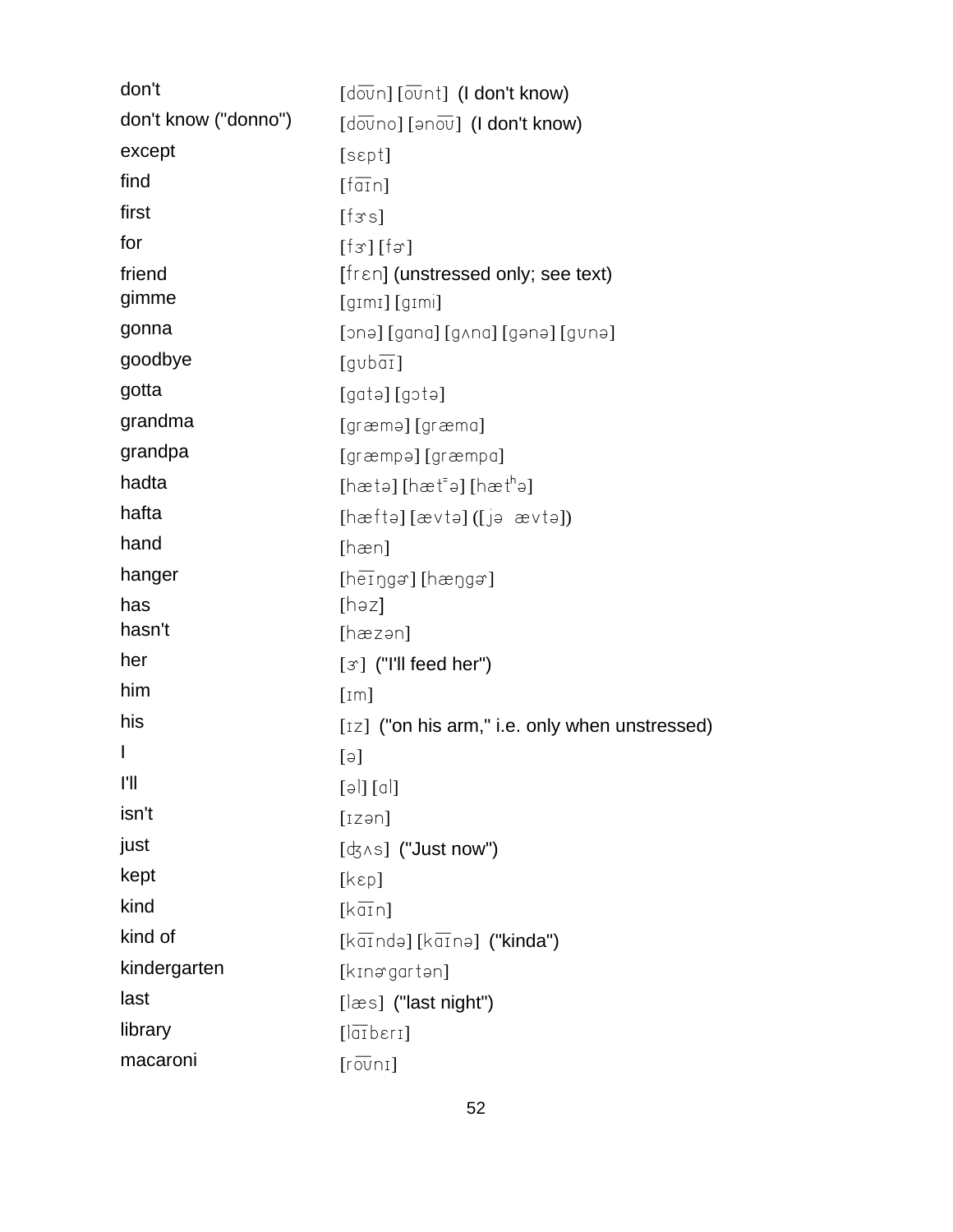| McDonald's      | [məkdanəlz]                                                                                                                                                   |
|-----------------|---------------------------------------------------------------------------------------------------------------------------------------------------------------|
| milk            | [mek]                                                                                                                                                         |
| mirror          | [mir] (dialectal)                                                                                                                                             |
| months          | [mʌnts][mʌns]                                                                                                                                                 |
| must            | $[m \wedge s]$ ("Must be")                                                                                                                                    |
| needta          | [nidə]                                                                                                                                                        |
| new             | $[n \cup j]$ (pedantic form)                                                                                                                                  |
| night night     | $\lceil n \overline{a} \overline{i} \rceil$                                                                                                                   |
| Nintendo        | $[$ t $\varepsilon$ ndov $]$                                                                                                                                  |
| οf              | $[\ni]$ ("piece of pie")                                                                                                                                      |
| okay            | $[n \text{ } k \text{ } \overline{\text{}}]$ $[\widetilde{n} \text{ } k \overline{\text{ } \overline{\text{}}}]$ $[k \overline{\text{ } \overline{\text{}}}]$ |
| only            | $\lceil \overline{\text{ov}} \text{n} \rceil$                                                                                                                 |
| pajamas         | [ʤaməz] [ʤæməz]                                                                                                                                               |
| picture         | $[{\rm pt}]$                                                                                                                                                  |
| potatoes        | $[t\overline{ei}$ toz]                                                                                                                                        |
| pretty          | [p31]                                                                                                                                                         |
| probably        | $[prab]_1$                                                                                                                                                    |
| pumpkin         | [pʌŋkən]                                                                                                                                                      |
| refrigerator    | $[fridg\sigma \overline{eI} \tau \sigma]$                                                                                                                     |
| remember        | [mɛmbə]                                                                                                                                                       |
| round and round | $[\overline{r}$ avin n $r$ avin]                                                                                                                              |
| sandbars        | [sænbarz]                                                                                                                                                     |
| sandbox         | [sænbɑks]                                                                                                                                                     |
| sandwich        | $[semwit]$ $[semwit]$                                                                                                                                         |
| second grade(r) | [sakan greid] [sakan greida]                                                                                                                                  |
| shouldn't       | [∫ʊdən] [∫ʊnt]                                                                                                                                                |
| softball        | [sofbol]                                                                                                                                                      |
| something       | [sʌm] (not [sʌʔm] because the glottal stop symbol is not<br>allowed in the Y line)                                                                            |
| supposed        | $[s \overline{\text{p} \overline{\text{ov}}} s t]$ [povst]                                                                                                    |
| that            | [ðɛt][ðət]                                                                                                                                                    |
| that            | [an næt] ("and that" said quickly without pausing between<br>words)                                                                                           |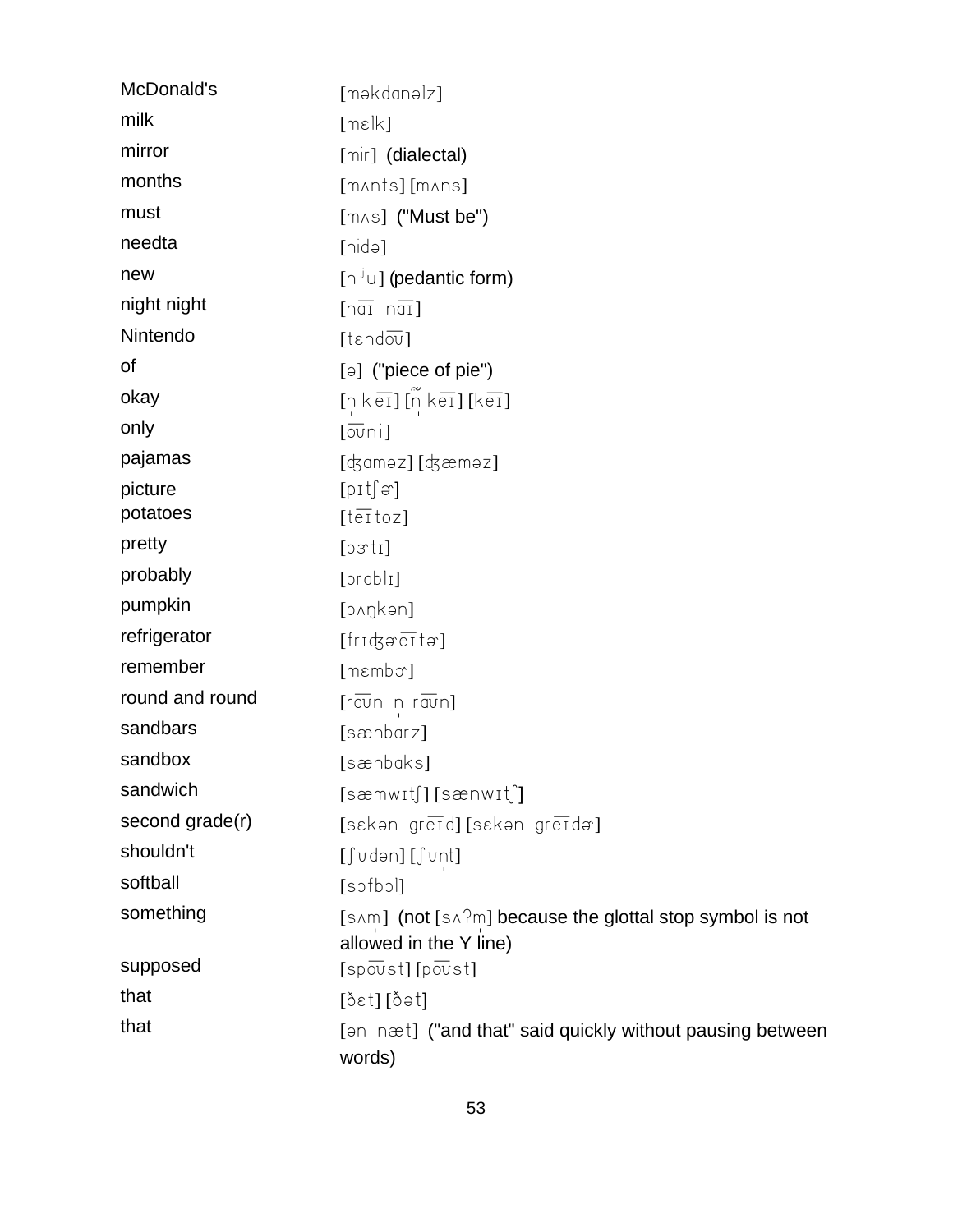| the                   | [an na] ("and the" said quickly without pausing between                  |
|-----------------------|--------------------------------------------------------------------------|
|                       | words)                                                                   |
| them                  | $[əm]$ ("he got 'em")                                                    |
| then                  | [an nen] ("and then" said quickly without pausing between                |
|                       | words)                                                                   |
| there                 | [an ner] ("and there" said quickly without pausing between               |
|                       | words)                                                                   |
| they                  | $[3n \ n\overline{ej}]$ ("and they" said quickly without pausing between |
|                       | words)                                                                   |
| this                  | [an nis] ("and this" said quickly without pausing between                |
|                       | words)                                                                   |
| there, their, they're | [ဝိဒ] [ဝိခ]                                                              |
| told                  | $[t\overline{ov}]$                                                       |
| tomato                | [merdo] [merto]                                                          |
| towards               | [tordz][tordz]                                                           |
| twenty                | [tweni][tw^ni]                                                           |
| usually               | $[$ juzli]                                                               |
| wanna                 | $[w$ anə $]$ $[w \land n$ ə $]$                                          |
| wasn't                | $[W\wedge Z\partial\Omega]$                                              |
| went                  | $[wen]$ ("Went on it")                                                   |
| yes                   | $[n\epsilon s]$                                                          |
| you                   | $[j\in]$ ("You have to")                                                 |
| your, you're          | [jx][jx]                                                                 |

| <b>WORD</b> | UNACCEPTABLE FORMS<br>Transcription in Z Line only |
|-------------|----------------------------------------------------|
|             |                                                    |
| afraid      | $[fer\overline{er}d]$                              |
| also        | $\lfloor \overline{\mathrm{vo}}$ 20                |
| always      | $[50 \times 1]$                                    |
| another     | $[n \wedge v \rightarrow v]$                       |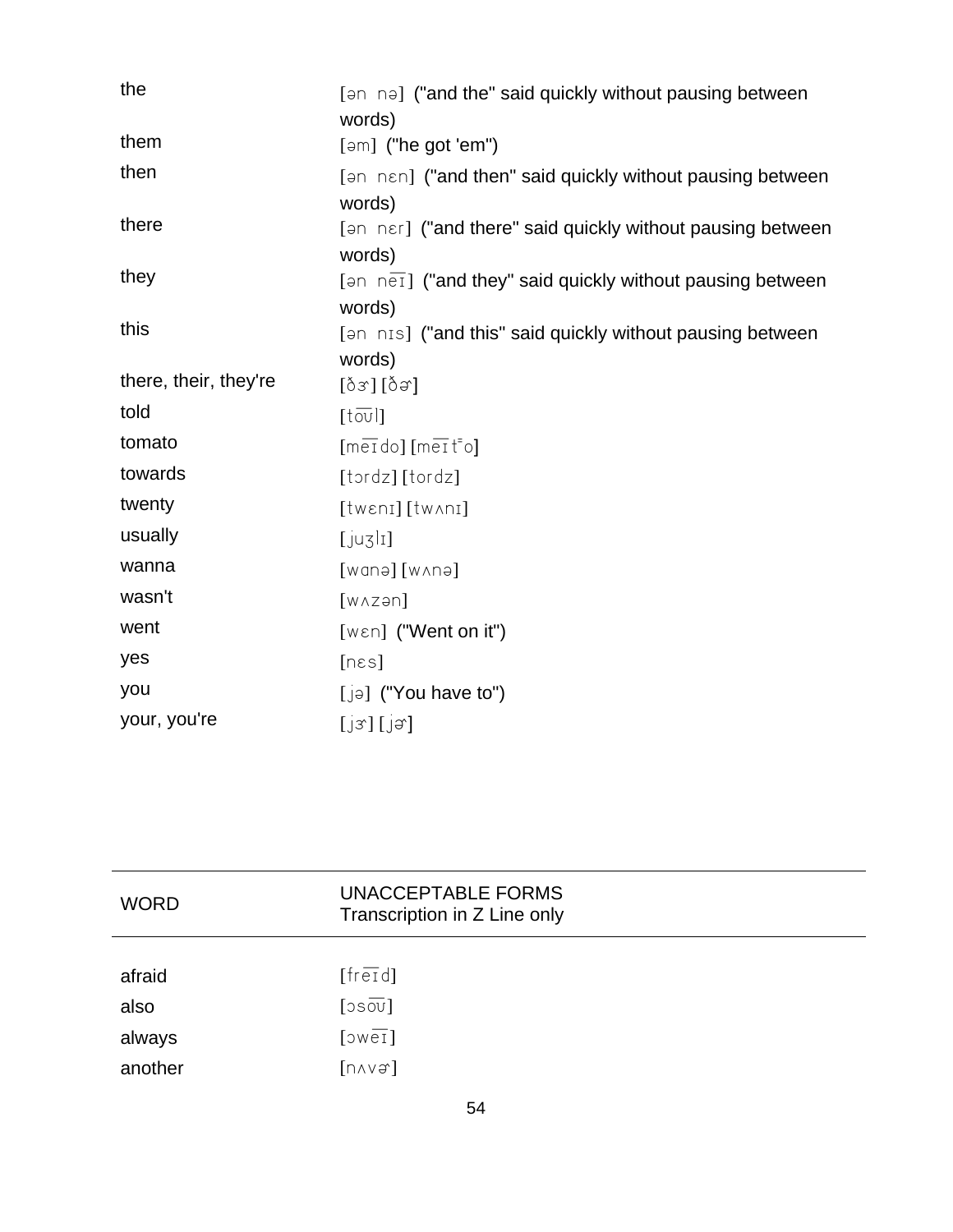| apartment | [əparmɛnt]                                                     |
|-----------|----------------------------------------------------------------|
| around    | $\lceil r \overline{\text{av}} \text{nd} \rceil$               |
| August    | [300]                                                          |
| birthday  | [bxdef]                                                        |
| breakfast | [brɛfəst]                                                      |
| don't put | $[d\overline{ov}n$ pvt]                                        |
| eleven    | [lexan]                                                        |
| expensive | [pensiv]                                                       |
| except    | [sep]                                                          |
| friend    | [fren] (if stressed; see text)                                 |
| fifth     | $[f_1f_1[f_1\theta]]$                                          |
| football  | [tubol]                                                        |
| hundred   | [hʌnəd]                                                        |
| it        | $[I]$ (needs a stop)                                           |
| next      | [nɛks] (if not followed by a word that begins with /t/ or /d/) |
| piano     | [pæno]                                                         |
| project   | $[prad; \varepsilon k]$                                        |
| sandwich  | [sæmɪtʃ] (needs some lip rounding for /w/)                     |
| sixth     | [siks]                                                         |
| soft      | [soft]                                                         |
| that's    | $[\delta \infty s]$ ("that's all")                             |
| the       | $\lceil a \rceil$ ("all the time")                             |
| want      | [wan]                                                          |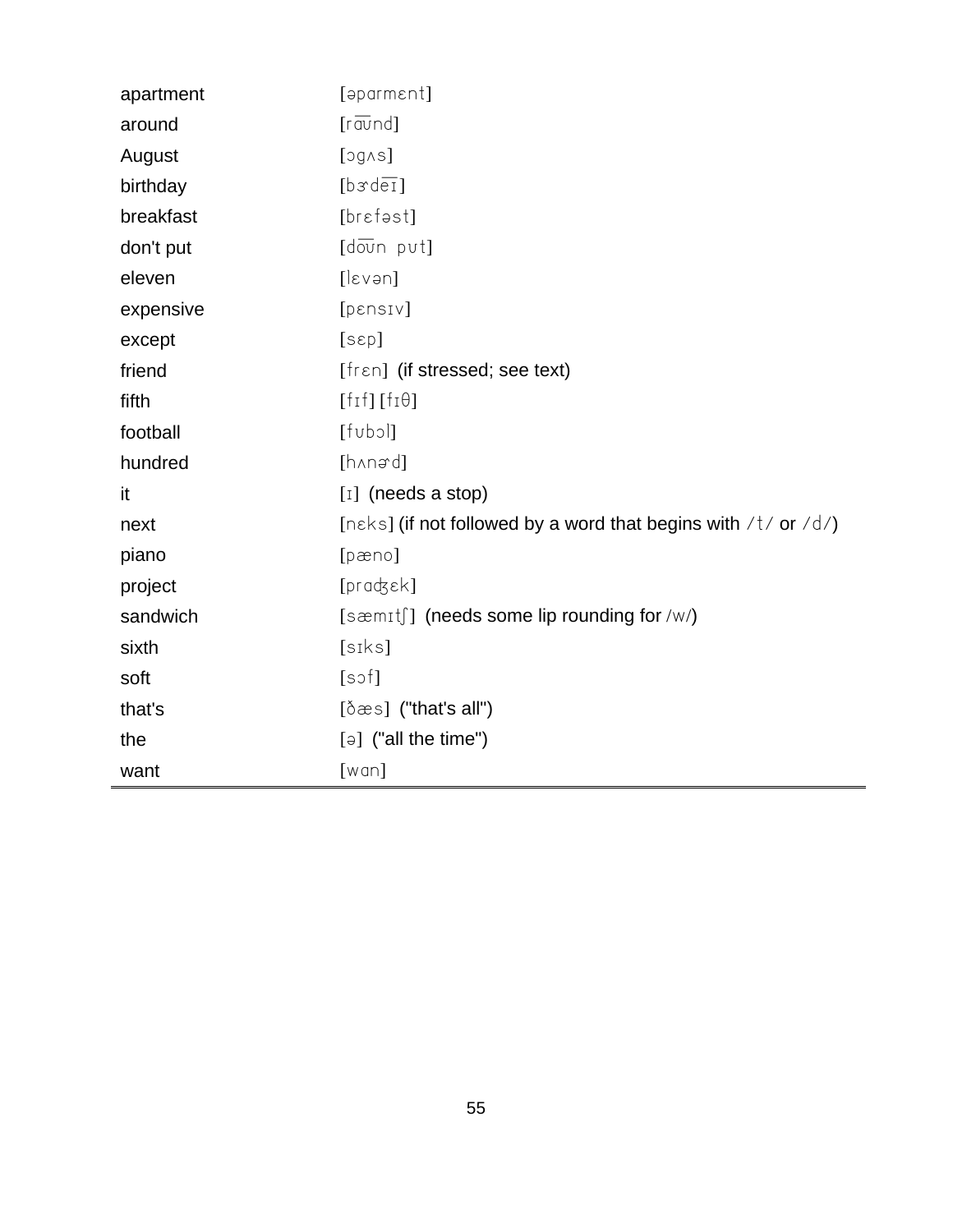### **5. Transcription and Formatting of Deletions**

### a. Alignment Rules

1) When a participant deletes speech sounds, the transcriber must follow two guidelines to align the missing segments: a) syllables within a word are preserved, and b) segments that remain in the Z line are matched by common place-manner features to their most likely correspondent in the Y line. Consider the following examples:

|       |         |          | 3                              |                                                                                                                                                                               |
|-------|---------|----------|--------------------------------|-------------------------------------------------------------------------------------------------------------------------------------------------------------------------------|
| X:    | little  | sleeping | standing                       | airplane                                                                                                                                                                      |
| Y:    | [lɪtl ] |          | [slipɪn] [stʰændɪŋ] [eɪrpleɪn] |                                                                                                                                                                               |
| $Z$ : |         |          |                                | $\begin{bmatrix} 1 & 0 \end{bmatrix}$ $\begin{bmatrix} t & p_1 \end{bmatrix}$ $\begin{bmatrix} k^{\dagger} & 0 \end{bmatrix}$ $\begin{bmatrix} k^{\dagger} & 0 \end{bmatrix}$ |

Example 1 above illustrates how syllables are maintained. Notice that a syllabic is placed under // to give the subject the benefit of the doubt. That is, if the intended form  $\lfloor |x| \rfloor$  was placed in Y, alignment requirements would force the participant's  $[I_{1\_\circ}]$  to be missing two segments  $[I_{1\_\circ}]$  rather than one. Examples 2 and 3 present more difficult correspondence problems, which can be resolved using the two guidelines. Example 4 is the most complex example. Use of the tie symbol to add on the /p/ was explained in a previous section. Notice how alignment of vowel-diphthongs yields this solution. If the matching task makes the phonetic transcription too questionable, use the disregard brackets around the word in X and enter an appropriate squarebracketed comment. For example,

X: <telephone> [Y Z correspondence?]

 $Y: t \geq 1$ 

 $Z: p \wedge _{-} - _{-} - _{-}$ 

- 2) Following are some additional alignment examples and rationale for each:
	- a) Child says [m] for the word *spoon:* 
		- X: spoon The spoken nasal is aligned with the intended nasal.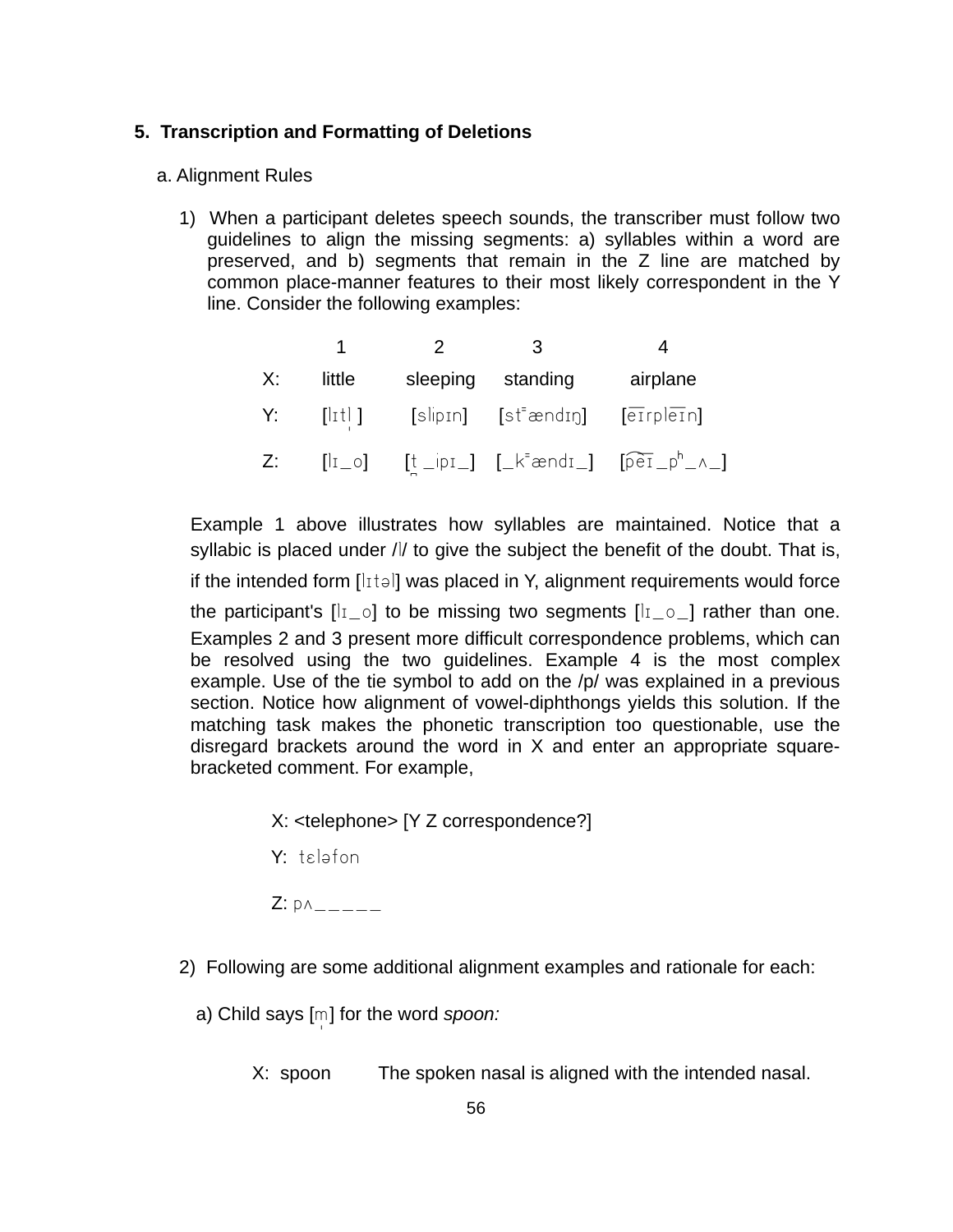- Y: spun (The word form change is from CCVC to VC)
- Z:  $\Box$   $\Box$  = 1m Using the [ $\Box$ ] rather than the syllabic diacritic gives the participant the benefit of the doubt, i.e. two omission errors instead of three.

# b) Child says [tse<sub>1</sub>  $\int$  an] for *station:*

| X: station            | This transcription and formatting guideline follows<br>from the benefit of the doubt rule. PEPPER |
|-----------------------|---------------------------------------------------------------------------------------------------|
| <b>Y</b> : stel fan   | will credit the child with two substitutions rather                                               |
|                       | than a distortion and deletion, i.e. $[^{\dagger}$ s $_{\overline{e1}}$ [ $_{\overline{e1}}$ ].   |
| $Z: tseI \text{ on }$ | Related issues are discussed in a following section                                               |
|                       | about transcribing distortions.                                                                   |

c) Child says [p<sup>-</sup>uns] for *spoon:* 

| X: spoon                            | This is the most conservative alignment. Whether<br>the /s/ is intended as a plural morpheme or has |
|-------------------------------------|-----------------------------------------------------------------------------------------------------|
| $Y: sp=un$                          | simply migrated to the end of the word (metathesis)                                                 |
|                                     | cannot be determined from this one example of the                                                   |
| $Z: \_p^{\dagger}$ un $\widehat{s}$ | child's speech.                                                                                     |

# d) Child says [tʃɛs] for *chair:*

| X: chair               | An alternative in Z would have been to presume a                   |
|------------------------|--------------------------------------------------------------------|
|                        | plural intention with an /r/ deletion, i.e. $[t] \epsilon$ s], but |
| $Y:$ tfer              | that would be less 'conservative' on the error                     |
|                        | hierarchy.                                                         |
| Z: $t \int \epsilon s$ |                                                                    |

e) Child says [antem] for *thank you:* 

| X: thank you                    | The three-consonant medial cluster is aligned and<br>the added final consonant is tied to the final vowel. |
|---------------------------------|------------------------------------------------------------------------------------------------------------|
| $Y: \theta \overline{e}$ ink ju |                                                                                                            |

 $Z:$   $\_ant$  $\widehat{=}$ m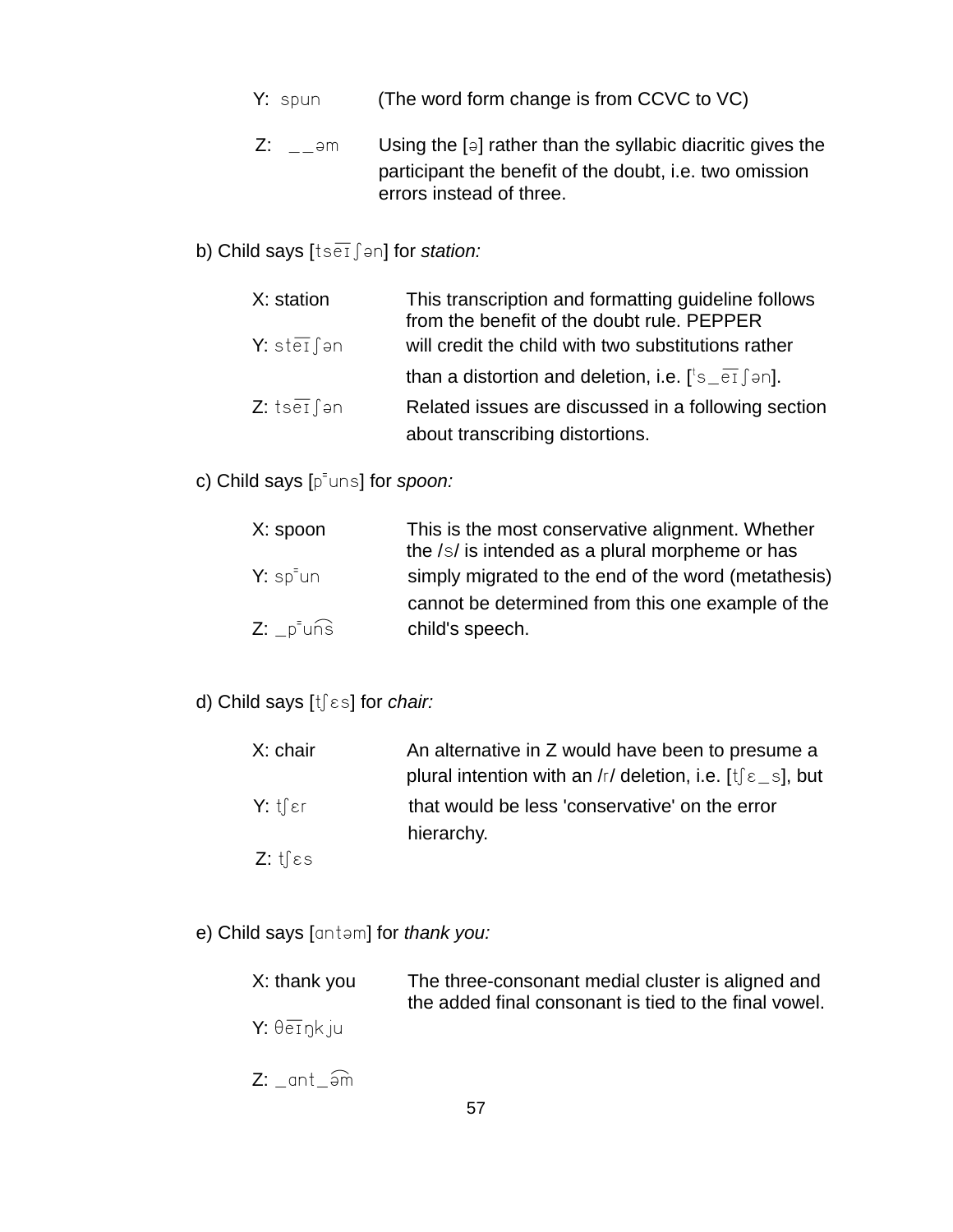f) Child says [mhmz] for *balloons:* 

| X: balloons | The four consonants are aligned, and the second<br>syllabic nasal is written in VC form so that one |
|-------------|-----------------------------------------------------------------------------------------------------|
| Y: bəlunz   | vowel deletion is counted instead of two (benefit-of-<br>the-doubt rule).                           |
|             |                                                                                                     |

 $Z: m_h$ -həmz

g) Child says [*ɛlfnənt]* for *elephant:* 

| X: elephant                   | Use of the tie here will capture the syllable deletion |
|-------------------------------|--------------------------------------------------------|
|                               | and allow the best sound correspondence. The n/f       |
| $Y:$ $\epsilon$ ləfənt        | substitution that results will probably represent a    |
|                               | unique event in the transcript, and be discernible as  |
| $Z: \epsilon \mathbb{F}$ nant | a lexically specific 'misarticulation.'                |

h) Child says [diunme] for *vacuum:* 

| X: vacuum | In order to align the vowels in the two syllables, a tie<br>is used to add the nasal, and the schwa is treated |
|-----------|----------------------------------------------------------------------------------------------------------------|
| Y: vækium | as an offglide.                                                                                                |

- $Z: \overline{\text{at}}$ <sub>--</sub>unm<sup>a</sup>
- i) Child says [ $k\overline{av}$ ] for *car:*

| X: car   | Although this sounds like a consonant plus                   |
|----------|--------------------------------------------------------------|
|          | diphthong, $[k \overline{av}]$ , we assume the second vowel  |
| $Y:$ kar | replaces the $/r$ ( $/r$ and $/v$ are both sonorants), so it |
|          | is transcribed as a substitution, not a deletion of /r/.     |

- $Z:$  kav
- j) Child says [b $\epsilon$ <sup>2</sup>] for *bed:*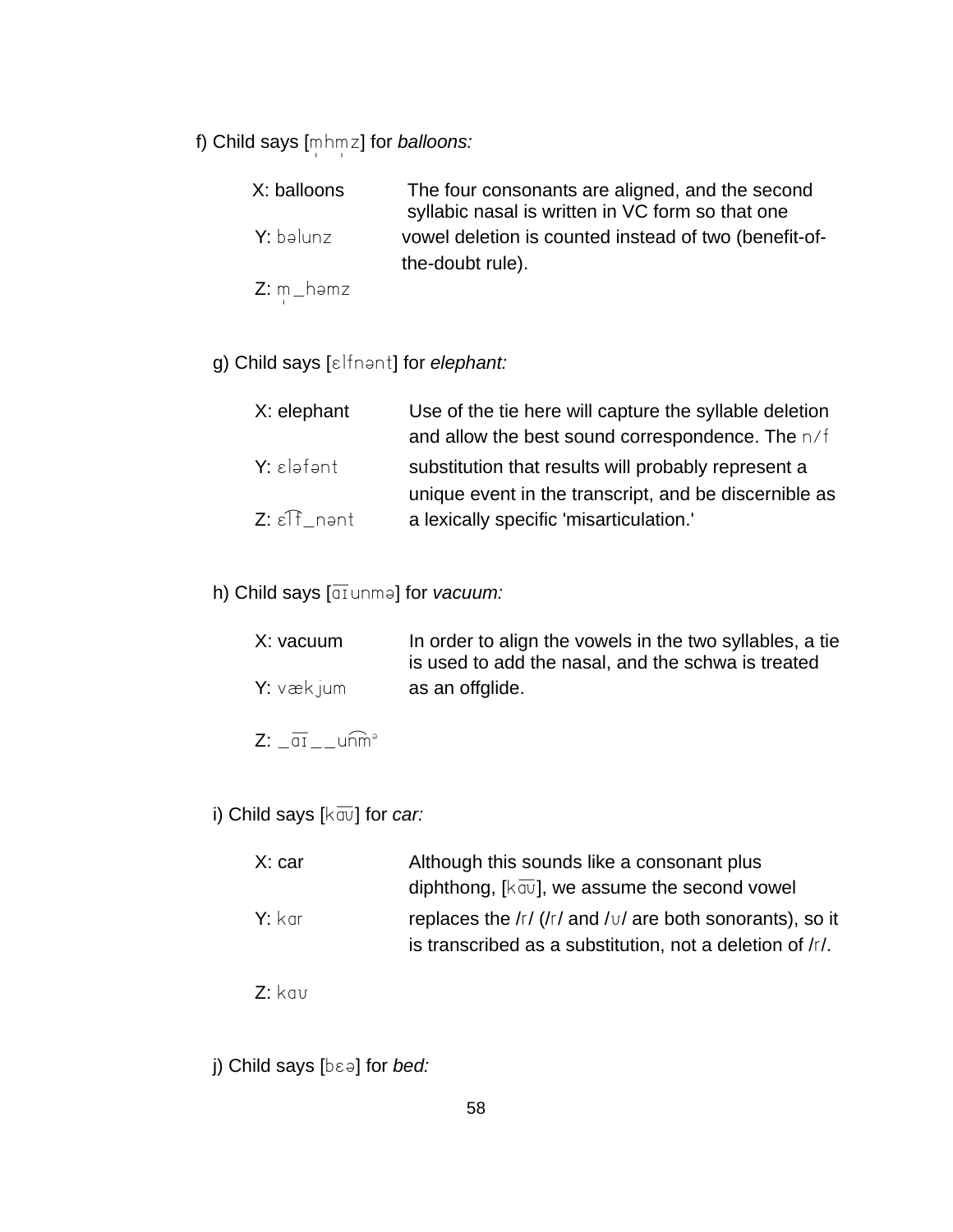- X: bed As in the example above, rather than assume the less conservative /d/ deletion,  $[b \epsilon^{\circ}]$ , the alignment Y: bed assumes a schwa replacement for a consonant.
- $Z: b \epsilon a$
- k) Child says [k $s$ fis] for *cursive:*

| X: cursive [metathesis] | This nice example of metathesis should<br>be noted in a comment. |
|-------------------------|------------------------------------------------------------------|
| Y: krsiv                |                                                                  |
| $Z:$ k $\sigma$ fis     |                                                                  |

In these examples, arbitrary conventions are used to determine alignment, rather than using criteria such as acoustic similarities between spoken forms and original targets or looking for patterns in the participant's speech. Such coding decisions, though based on a logic that yields reliable decisions, may be viewed as inappropriate by linguists who favor more analytic, data-driven approaches. This issue is central to a number of questions about linguistic analysis.

b. Deletions versus Other Error Types

Deletion errors, especially in word-final position and those involving nasals, are among the least reliable error classes in phonetic transcription. Specific transcription guidelines and practice are presented in *Clinical Phonetics* (2003, 2013, 2019). Essentially, you should question whether the participant is deleting a sound, replacing it with a glottal stop, or saying the sound weakly, for example, [s\_ænd] rather than [st ænd] for *stand.* In word-final position, listening to whether the vowel seems to end abruptly or trails off can help in your judgment of whether a weak sound follows (abrupt) or not (trails off). It is always more appropriate to circle your best decision when unsure than to arbitrarily assign the most conservative transcription. Instrumentallyaided transcription allows decisions about perceptually ambiguous apparent speech-sound deletions to be made with more confidence.

c. Post Vocalic /r/ Deletions

A deletion error will appear to occur when three-segment words ending in /r/,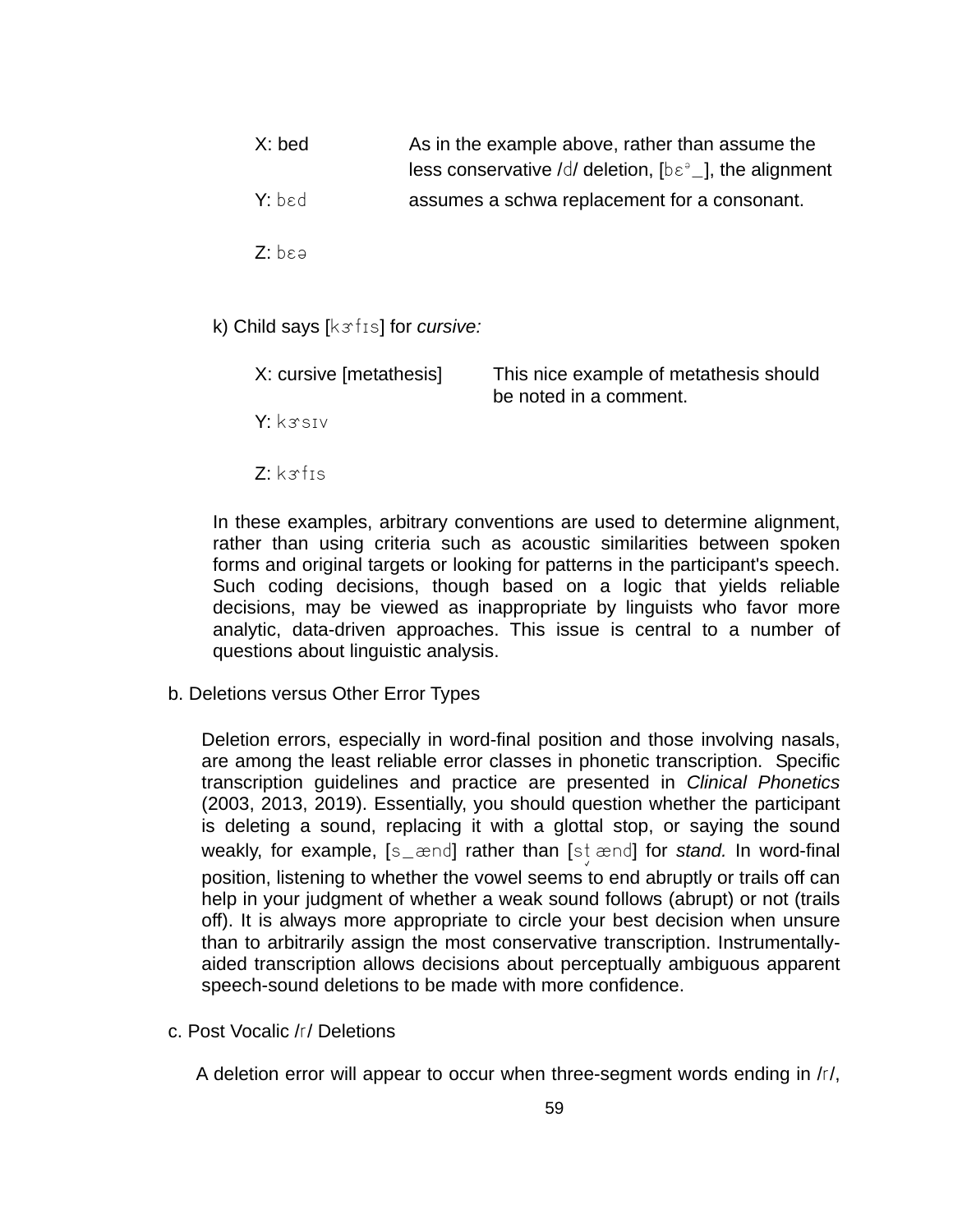such as *here* [hɪr], are reduced to a two segment word, [hø]. Or sometimes a two segment word will be reduced to [6], as in *or* [6] and *are* [6]. To avoid a segment correspondence error, add a consonant /r/ in the Z line:

 X: here  $Y: h$ <sub>rr</sub>  $Z: hsr$ 

Casual forms, such as *your* [jx] and *there* [ $\delta x$ ], can simply be entered in the Y line as two-segment forms (see previous discussion). Dialectal variants, such as [ka] for *car* (Southern, Bostonian), should be entered as such in both the Y and Z lines, that is, the intended form is  $[kq]$ .

### **6. Transcription and Formatting of Substitutions**

a. General Principles

Transcriptions reflecting speech sound deletions (discussed above) and speech sound substitutions make claims about a person's phonology. Therefore, to invoke the benefit-of-the-doubt rule, it is prudent whenever practicable to transcribe sound changes as distortions rather than as phoneme substitutions. Do not transcribe w/r, for example, unless the assumed replacement really sounds like a /w/, rather than some form of a distorted (i.e. derhotacized) /r/. See if your auditory percept can be represented by using some diacritical modification(s) of the intended sound, rather than by using another sound as the main character.

- b. Guidelines/Examples
	- 1) If you think you perceive a sound that is 'somewhere between' the target sound and some other phoneme, always modify the target sound to match your percept, rather than modify another phoneme. Examples:

| $X:$ shoe                        | X: easy                               | X: had                    |
|----------------------------------|---------------------------------------|---------------------------|
| Y: ∫u                            | $Y:$ $ z $                            | Y: hæd                    |
| $Z: \int u \text{ (not } [s] u]$ | $Z: i \times i$ (not $[i \times i]$ ) | $Z:$ hæd $($ not [hɛ̞ d]) |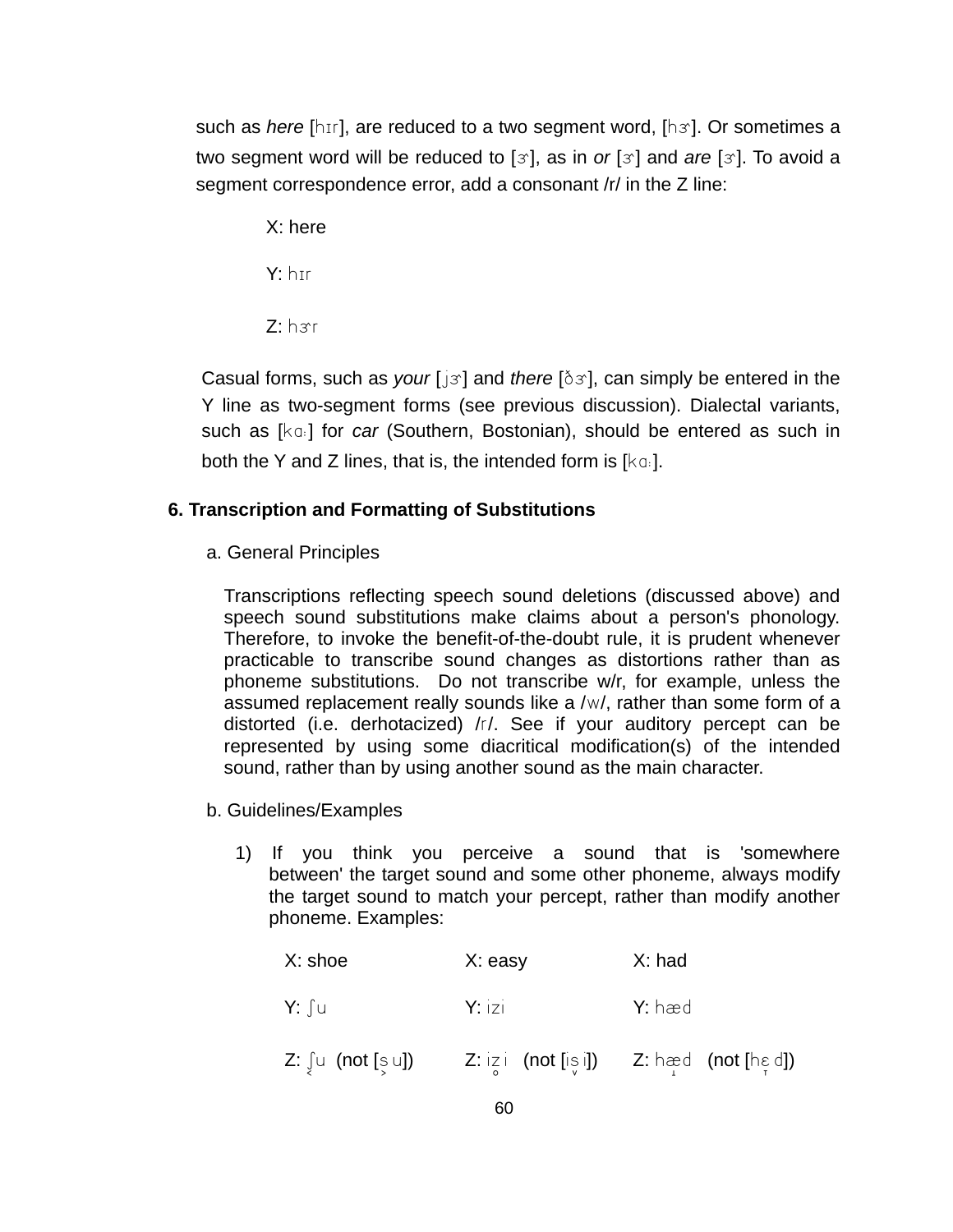[NOTE: In the examples above, the diacritics are not necessarily errors, and the transcriber may want to enter them in the Y line too.]

- 2) Several distortion errors can be symbolized using alternative main characters:  $[ \ ]$  and  $[ \ ]$ ,  $[ \ ]$  and  $[ \ ]$ ,  $[ \ ]$  and  $[ \ ]$ . These pairs capture essentially the same percept. Avoid transcribing such sounds as substitutions; use the main character of the intended sound. For example, a lateralized fricative in *soup* would be transcribed as [sup] not  $[\int up]$ .
- 3) When a sound substitution does best fit your perception of the error be sure to include any modifying diacritics in the Z line. For example,

X: dog

Y: dag

 $Z: t$  ag

4) Children often say a "ts" like sound for the /st/ cluster as in *stove* and for the /t<sup>f</sup>/ phoneme as in *chair*. Should this replacement be treated as two phonemes  $(|t| + |s|, |f\hat{s}|)$ , as a single phoneme with an onglide ( $[$ <sup>t</sup>s]), or as an offglide ( $[$ t<sup>s</sup>])? The basic principles allow for an arbitrary resolution: transcribe the "ts" as substitutions when they replace a cluster ( $[ts\overline{o}0]$  *stove*) and as a distortion when they replace a singleton ([<sup>t</sup>setr] *chair).* Each transcription reflects the most conservative claim: a deletion is avoided ([ $ts$ ] rather than [ $ts$ ]) in *stove*, and an addition is avoided in *chair* ([<sup>t</sup>ser] rather than  $[t$  seir**]**).

One exception to this occurs when children produce a "tsh" like sound for an  $/s/ +$  stop cluster. While in the previous example the sound was "ts"-like, here it sounds like the affricate,  $[t]$ . In this situation, it seems more appropriate to assume that the affricate replaces /s/. Hence, the following transcriptions are entered in the Z line:

X: school X: steps X: skip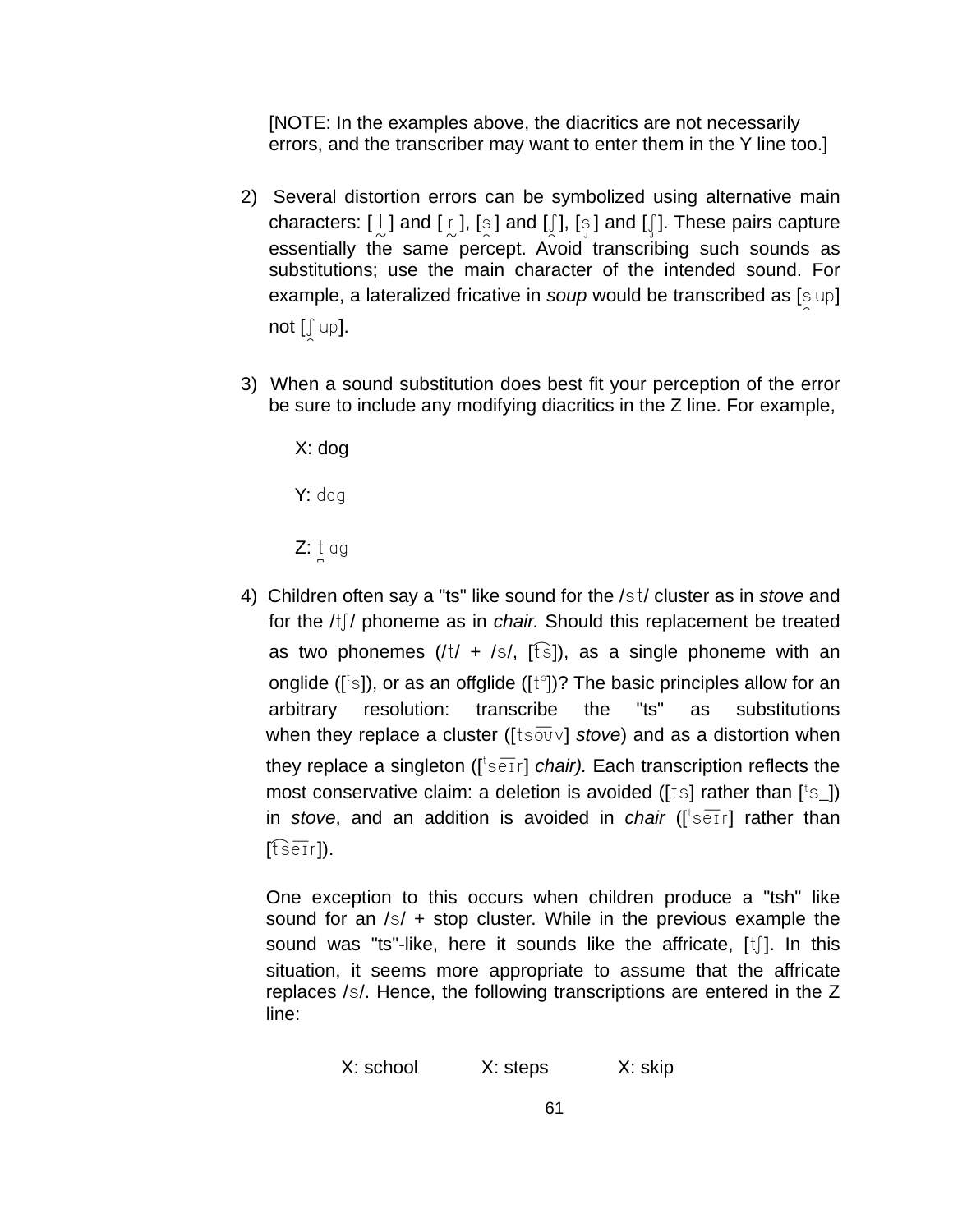| Y: skul                | $Y:$ steps       | <b>Y:</b> skɪp |
|------------------------|------------------|----------------|
| $Z:$ $t$ $\int$ $-$ ul | <b>Ζ:</b> t∫_εps | $Z:$ tf _ ip   |

### **7. Transcription and Formatting of Distortions and Additions**

(For PEPPER users who make extensive use of narrow phonetic transcription)

a. Definitions

This category of speech sound errors consists of two related but different error types. A speech sound *distortion* occurs when all or a portion of the sound is misarticulated, or not said precisely. An *addition* occurs when a correct or distorted sound begins (onglide) or ends (offglide) with another sound. In both cases, the main character of the intended phoneme is retained in the Z line and modified by characters, including onglides and/or offglides if necessary.

Principled formatting conventions for the infinite variety of distortions/additions that occur in normal and disordered speech are difficult to derive. The following guidelines represent our best efforts in transcribing errors in this category.

b. Additions to Shriberg and Kent (2013)

The following suggestions capture speech sound distortions that have been observed clinically in speech delayed children and were not specifically discussed in Shriberg and Kent (2013). As presented at the end of this section (see Table 5), only some of these phonetic behaviors on the list of distortions are considered common clinical distortions (Shriberg, 1993).

| Sound Class  |                                                       | Suggested Transcription Description and<br>Approximate Frequency                                                                                          |
|--------------|-------------------------------------------------------|-----------------------------------------------------------------------------------------------------------------------------------------------------------|
| Glides       | [w]                                                   | A rhotacized /w/. Infrequent.                                                                                                                             |
|              | $\mathsf{m}$<br>$\lceil w \rceil$                     | An unrounded /w/. Quite frequent.                                                                                                                         |
|              | $\lceil y \wedge y \rceil$ , $\lceil w \vee y \rceil$ | $A / \sqrt{1}$ like addition. Somewhat frequent.                                                                                                          |
|              | $[$ W]                                                | A/v/-like sound as a single segment. Infrequent.                                                                                                          |
| <b>Stops</b> | t, I                                                  | Weakly articulated stop (any stop). This symbol was<br>originally used for trill (Shriberg & Kent, 2003), but has<br>been redefined. Very frequent.<br>ຂາ |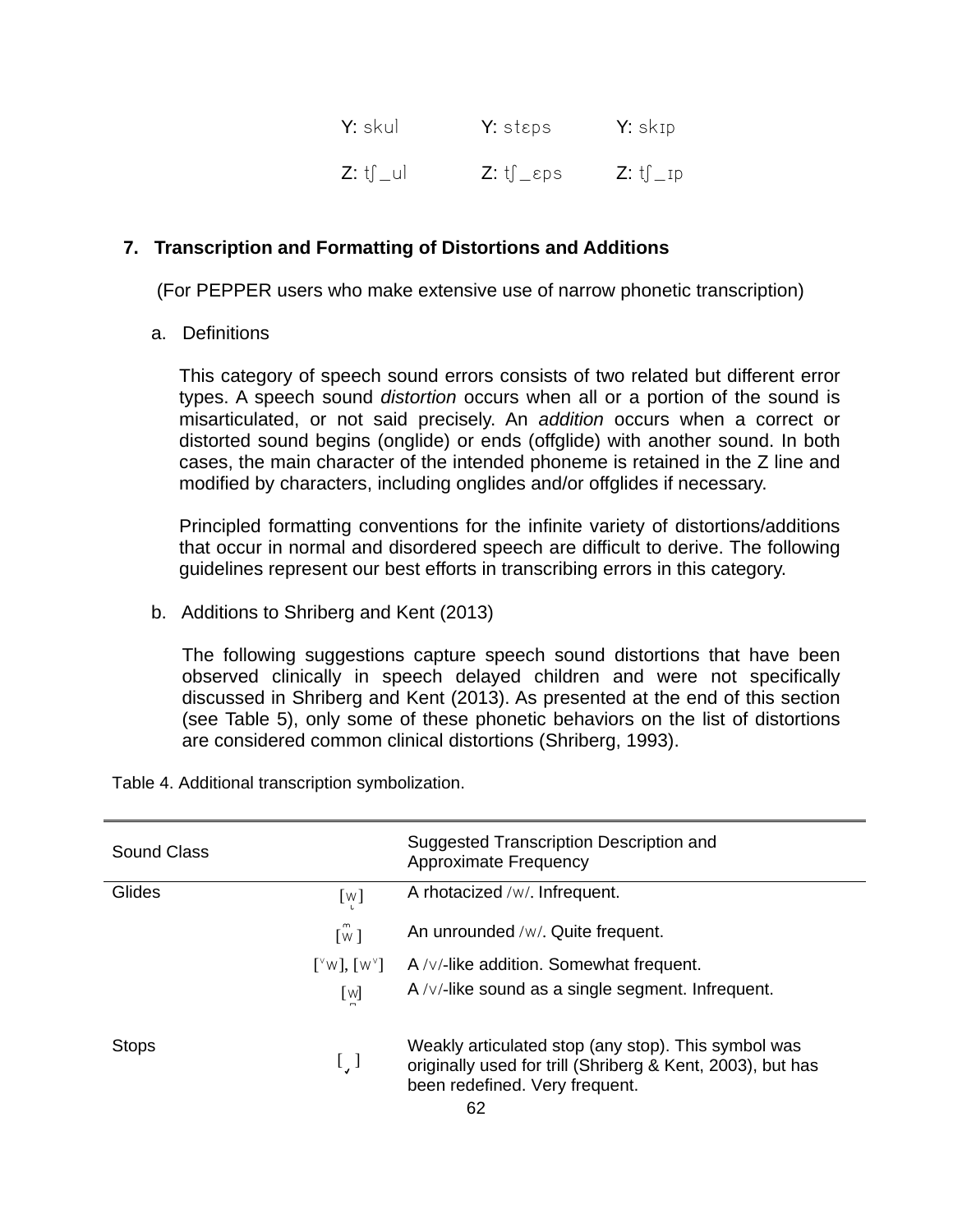|                   | $\left[\right]$                                                 | A /v/-like bilabial. Infrequent.                                                                                                  |
|-------------------|-----------------------------------------------------------------|-----------------------------------------------------------------------------------------------------------------------------------|
|                   | $[\cdot]$                                                       | A delayed-release stop, long closure time. Infrequent.                                                                            |
|                   | $[t^{\dagger}]$                                                 | An alveolar flap (see discussion on pp. 44-45). Very<br>frequent.                                                                 |
| Fricatives &      | $\tilde{\mathfrak{l}}$ s]                                       | An inspirated /s/-like sound. Very infrequent.                                                                                    |
| <b>Affricates</b> | $\tilde{[f]}$                                                   | Inverted lower lip is pulled back under front teeth.<br>Infrequent.                                                               |
|                   | $\left[\n\bigvee_{\sim}\right]$                                 | A velarized fricative. Infrequent.                                                                                                |
|                   | $\left[\begin{smallmatrix} k\\ y \end{smallmatrix}\right]$<br>x | A pharyngealized fricative. Infrequent.                                                                                           |
|                   | $[\mu]$                                                         | A pharyngealized fricative, more backed than $[k]$ .                                                                              |
|                   |                                                                 | x<br>Infrequent.                                                                                                                  |
| Liquids           | $\begin{bmatrix} 1 \\ 1 \end{bmatrix}$                          | An 'overarticulated' / /. Infrequent.                                                                                             |
|                   | $\begin{bmatrix} 1 \\ 0 \end{bmatrix}$                          | A palatalized //. Infrequent.                                                                                                     |
|                   | Ŭ)                                                              | A labialized //. Very frequent in prevocalic and intervocalic<br>position.                                                        |
|                   | $[\tilde{r}]$                                                   | A derhotacized /r/ with /w/ coloring. Frequent.                                                                                   |
|                   | $[\Gamma], [\Im]$                                               | A trilled /r/ sound. Prefer to use a square-bracketed<br>comment, but the fronted symbol is another option.<br>Infrequent.        |
| Vowels            | $[\epsilon]$                                                    | A centralized vowel, more stressed than $\lbrack \varphi \rbrack$ and higher<br>than $[\wedge]$ or $[\circ]$ . Somewhat frequent. |
|                   | $[\epsilon]$                                                    | An /r/-like vowel, slightly rhotacized. Infrequent.                                                                               |

The entries in the above table should suggest ways in which the diacritic symbols in Figure 7 can be used to capture other distortion/addition changes in special populations. Again, these suggestions only supplement the materials and discussion in Shriberg and Kent (2013).

c. Tables of Non-Error and Error Distortions/Additions

Table 5 below sorts distortions and additions into two categories, non-errors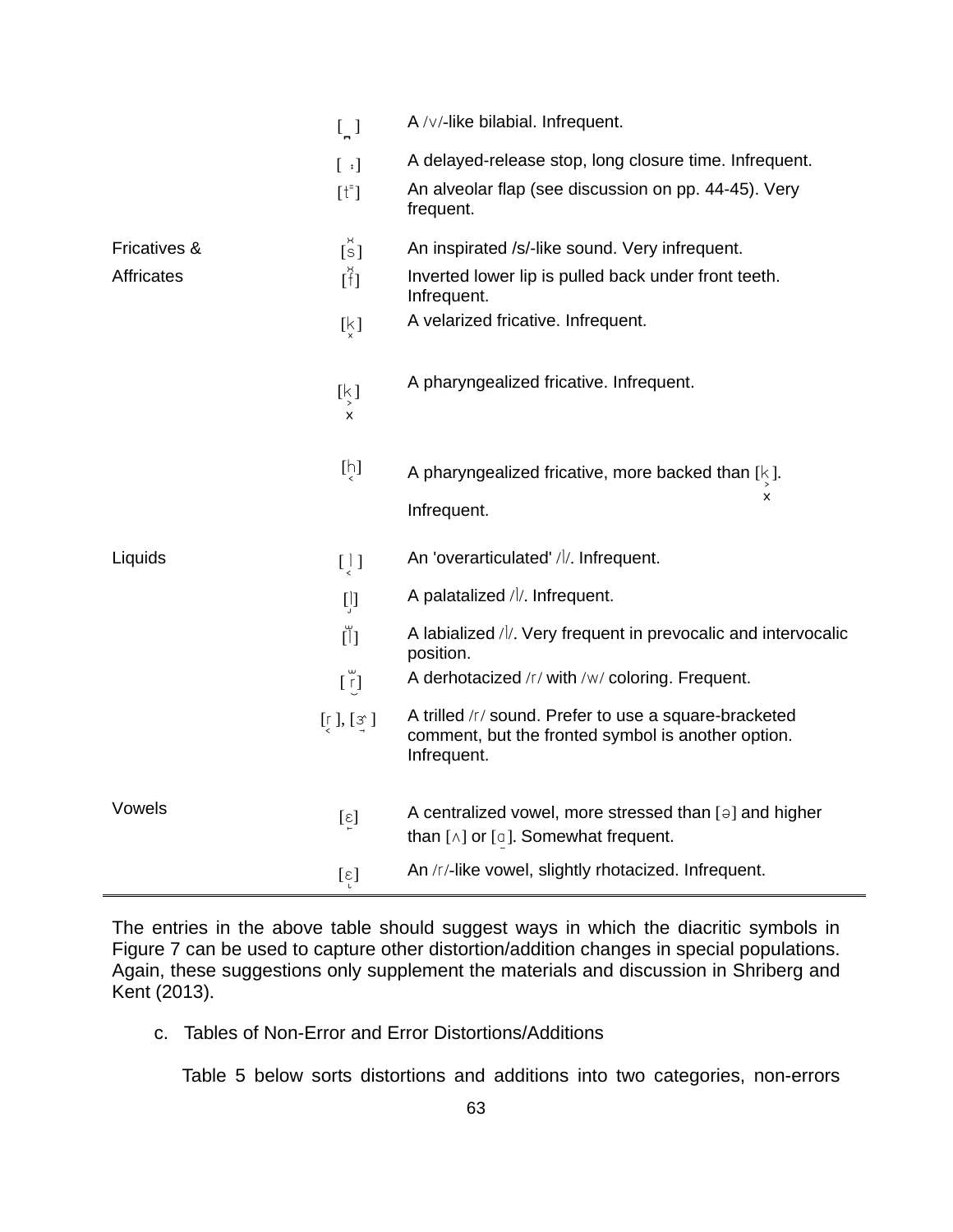and errors. The non-error entries meet one or more of the following three criteria:

- 1) They symbolize optional allophones in casual speech forms, such as an unreleased stop  $[p^{\dagger}]$ ;
- 2) They are difficult to transcribe reliably (Hoffmann, 1982; Shriberg & Kent, 2003; Shriberg & Kwiatkowski, 1980); or
- 3) They presumably would not be perceived by the lay person as articulation errors, as *bat* [bæt].

In contrast, entries in the error column

- 1) symbolize non-optional allophones,
- 2) are more reliably transcribed using only perceptual phonetics, and/or
- 3) are likely to be included in the set of socially relevant articulation errors for which speech management services are provided.

Entries in these two lists have emerged from studies of normal speech sound acquisition (Hoffmann, 1982), speech delay (Shriberg & Kwiatkowski, 1982b; 1986), and associated literature in normal and delayed speech acquisition. The table is organized first by rules affecting all sounds, then rules affecting only each manner class, and finally, rules affecting only specific diacritics.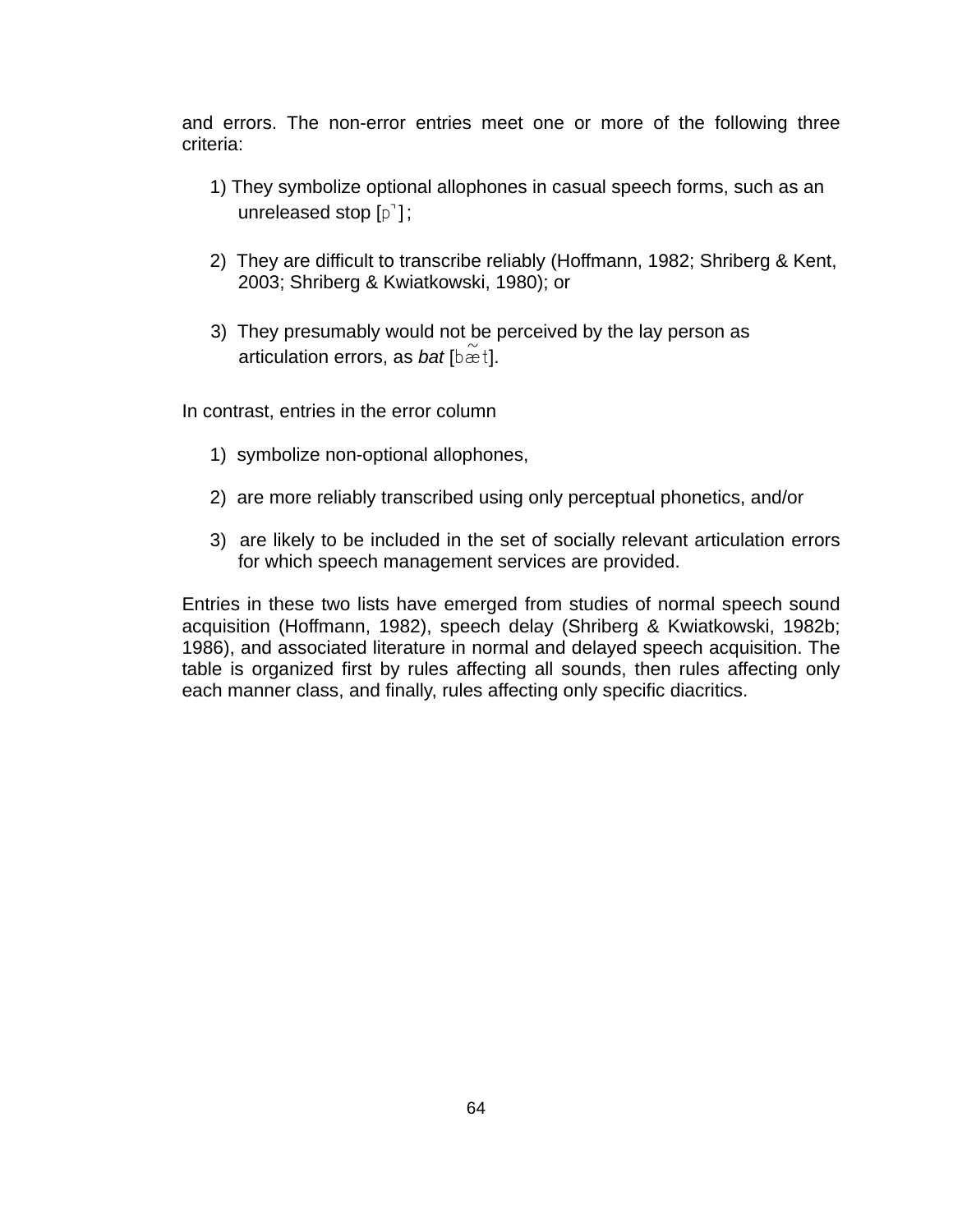Target Sound Class Non-Error Enter in both Y & Z lines Error Enter only in Z line Rules Affecting All Sounds If a sound begins incorrectly, but ends correctly, enter in both Y and Z and note, in a square-bracketed comment, the distortion or substitution error. For example, X: red [derhot to correct] Y: Tred **Z:** 'red (Recall that diacritics cannot be attached to onglides.) If a sound begins correctly, but ends incorrectly, enter the incorrect form in Z only and note in a square-bracketed comment. For example, X: red [correct to derhot] Y: red  $Z:$  'r  $\epsilon$ d If a participant revises a segment or word from incorrect to correct, enter the incorrect form in angle brackets and the revised correct sound as the target word and comment:  $X:$  red  $<$ tar $>$  car [two corr rev] Y: r red tar kar  $Z:$  r red tar kar If the participant revises a segment or word from correct to incorrect, enter the correct form in angle brackets and the revised form as the target word and comment:  $X:$  red  $<$ car $>$  tar [two incorr rev] Y: r red kar tar Z: r red kar tar Rules By Manner Class Nasals  $\tilde{1}$  denasalized  $[n^d]$  epenthetic stop (offglide); also [n $^\dagger$ ],  $[m^b]$ ,  $[m^p]$ ,  $[{\tt Q}^{\tt g}], [{\tt Q}^{\tt k}]$ 

Table 5. Guidelines for determining speech errors vs. non-errors for PepAnalyses outputs.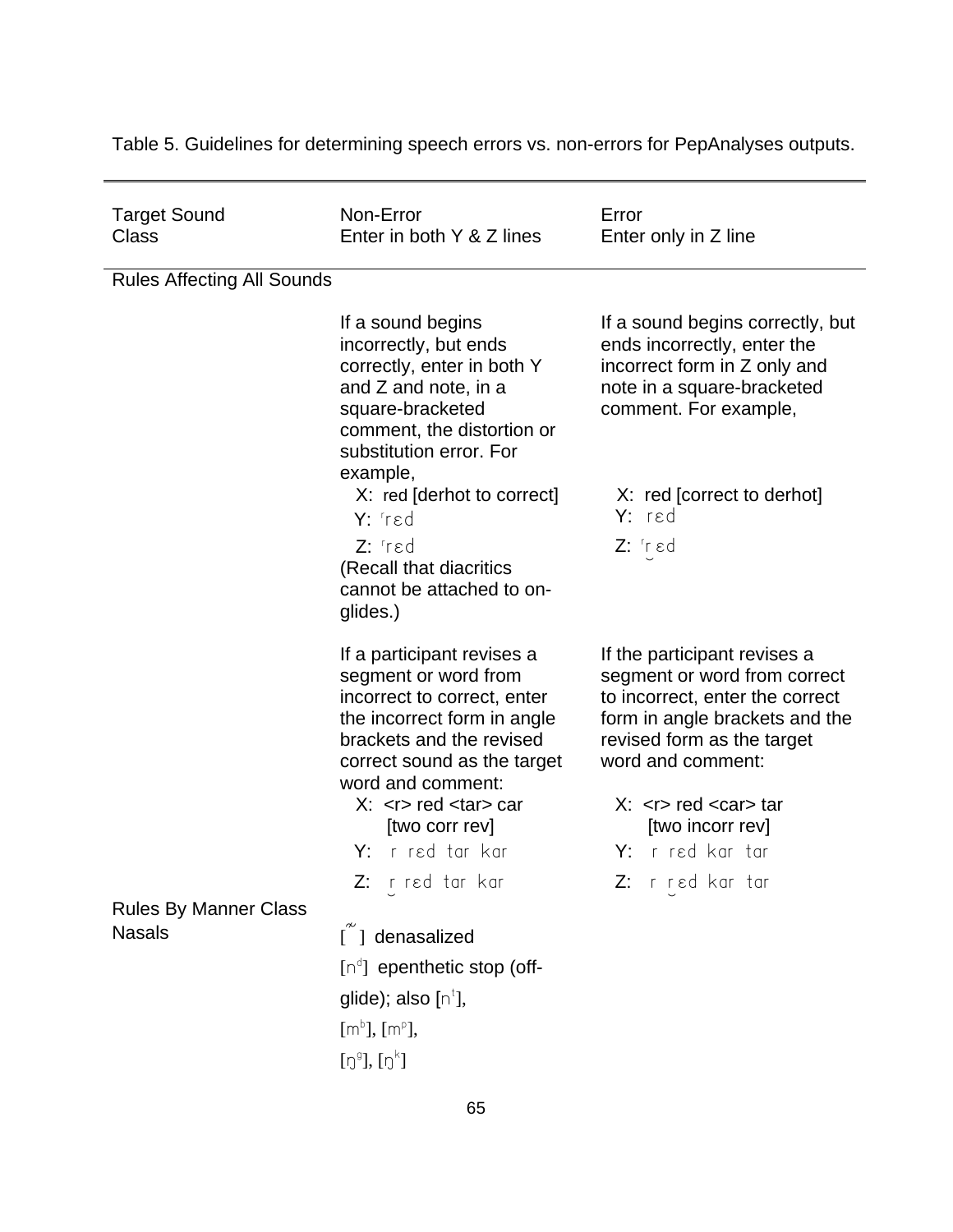|                              | $[$ ] weak                                                                                   |                                                                                                                                            |
|------------------------------|----------------------------------------------------------------------------------------------|--------------------------------------------------------------------------------------------------------------------------------------------|
| Glides                       | $[$ ] weak                                                                                   | [w] r-like, retroflexed /w/                                                                                                                |
|                              | [w] labialized /w/                                                                           | $\overline{w}$ nonlabialized /w/                                                                                                           |
|                              | $\lceil n \wedge n \rceil$ wh-like sound for /w/                                             | [ $\sqrt[n]{w}$ ] or $[w^{\vee}]$ /v/-like sound as<br>onglide or offglide                                                                 |
|                              |                                                                                              | $[w]$ / $\vee$ /-like sound as a single<br>segment                                                                                         |
| <b>Stops</b>                 | $\lceil \cdot \rceil$<br>aspirated                                                           | dentalized bilabials<br>$\begin{bmatrix} 1 \end{bmatrix}$                                                                                  |
|                              | dentalized alveolars<br>$\lfloor \ \rfloor$                                                  | [ ] nasal emission                                                                                                                         |
|                              | frictionalized<br>$\left[\begin{smallmatrix} 1 \\ 2 \end{smallmatrix}\right]$                | $[$ ] nasalized, e.g. $[d]$                                                                                                                |
|                              | $\left[\begin{array}{cc} 1 \end{array}\right]$ partially devoiced, in<br>word-final position | $\begin{bmatrix} 0 & 1 \end{bmatrix}$ partially devoiced, in<br>word-medial position                                                       |
|                              | unaspirated when<br>$\lceil \cdot \rceil$<br>aspiration is not obligatory                    | $\begin{bmatrix} 0 & 1 \end{bmatrix}$ partially devoiced, in<br>word-initial position                                                      |
|                              | [ <sup>-</sup> ] unreleased                                                                  | $\left[\begin{array}{cc} \overline{\phantom{a}} \\ \overline{\phantom{a}} \end{array}\right]$ unaspirated when<br>aspiration is obligatory |
|                              | $[$ ] weak                                                                                   | [ ] lateralized                                                                                                                            |
|                              | $\lceil \int$ fronted                                                                        |                                                                                                                                            |
|                              | backed<br>$\lfloor \ \rfloor$                                                                |                                                                                                                                            |
| <b>Fricatives/Affricates</b> | * palatalized alveolar:<br>standard, e.g., $[s]$ , $[z]$                                     | dentalized sibilants<br>$\begin{bmatrix} 1 \end{bmatrix}$                                                                                  |
|                              | [ ] fronted, e.g., [s], [z], [ʃ],<br>[ʒ], [tʃ], [ʤ]                                          | lateralized sibilants<br>$\begin{bmatrix} 1 \end{bmatrix}$                                                                                 |
|                              | [ ] backed, e.g., [s], [z],<br>$\iota$ [Ĵ, [ʒ], [t͡i̯], [ʤ]                                  | [ ] nasal emission                                                                                                                         |
|                              | *[ ] partially devoiced:                                                                     | * palatalized alveolar: notable,                                                                                                           |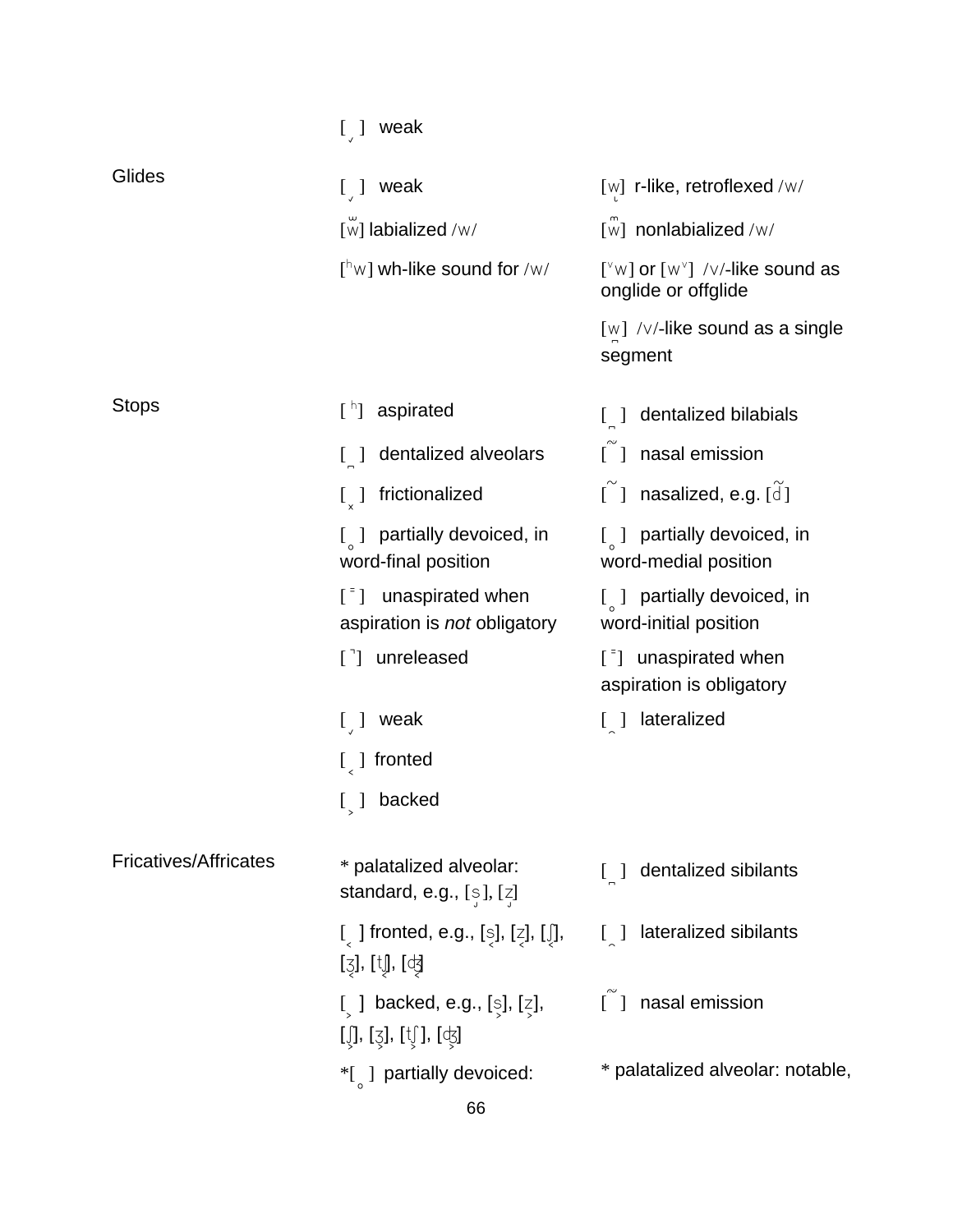|         | standard                                                                         | <b>e.g.,</b> $[s]$ , $[z]$                                         |
|---------|----------------------------------------------------------------------------------|--------------------------------------------------------------------|
|         | $[\ ]$ weak                                                                      | $*$ [ ] partially devoiced:<br>notable                             |
|         | $\left[\begin{matrix} 1 \\ 0 \end{matrix}\right]$ whistled                       | [ ] retroflexed sibilant,<br>fricatives and affricates             |
|         |                                                                                  | [h] pharyngealized fricative                                       |
|         |                                                                                  | $[\hat{f}]$ inverted lower lip under<br>front teeth                |
| Liquids | overarticulated $\frac{1}{2}$ , as if<br>[1]<br>tongue tip is too far<br>forward | [r] derhotacized /r/                                               |
|         | $\left[\right]$ weak                                                             | $\tilde{[1]}$<br>labialized / l/                                   |
|         | $[$ ] velarized postvocalic / $\frac{1}{2}$<br>medially and finally              | $[1]$ palatalized //                                               |
|         |                                                                                  | [  ] velarized prevocalic //                                       |
|         |                                                                                  | $[\tilde{1}]$ nasalized /l/                                        |
| Vowels  | [ ] breathy or whispered                                                         | derhotacized / 3/, / $\sigma$ /<br>$\begin{bmatrix} \end{bmatrix}$ |
|         | [ ] glottalized                                                                  | $[$ ] r-like vowel                                                 |
|         | [ :] lengthened                                                                  | $\tilde{\mathcal{C}}$ ] nasalized: notable                         |
|         | *[ ] nasalized anywhere                                                          | *[ ] raised                                                        |
|         | $\int^{\circ}$<br>rounded                                                        | *[ ] lowered                                                       |
|         | $\lceil \cdot \rceil$ shortened                                                  | *[ ] advanced                                                      |
|         | $\begin{bmatrix} 1 \end{bmatrix}$<br>unrounded                                   | $*$ [ ]<br>retracted                                               |
|         |                                                                                  | *[ ] centralized                                                   |

Rules for Diacritics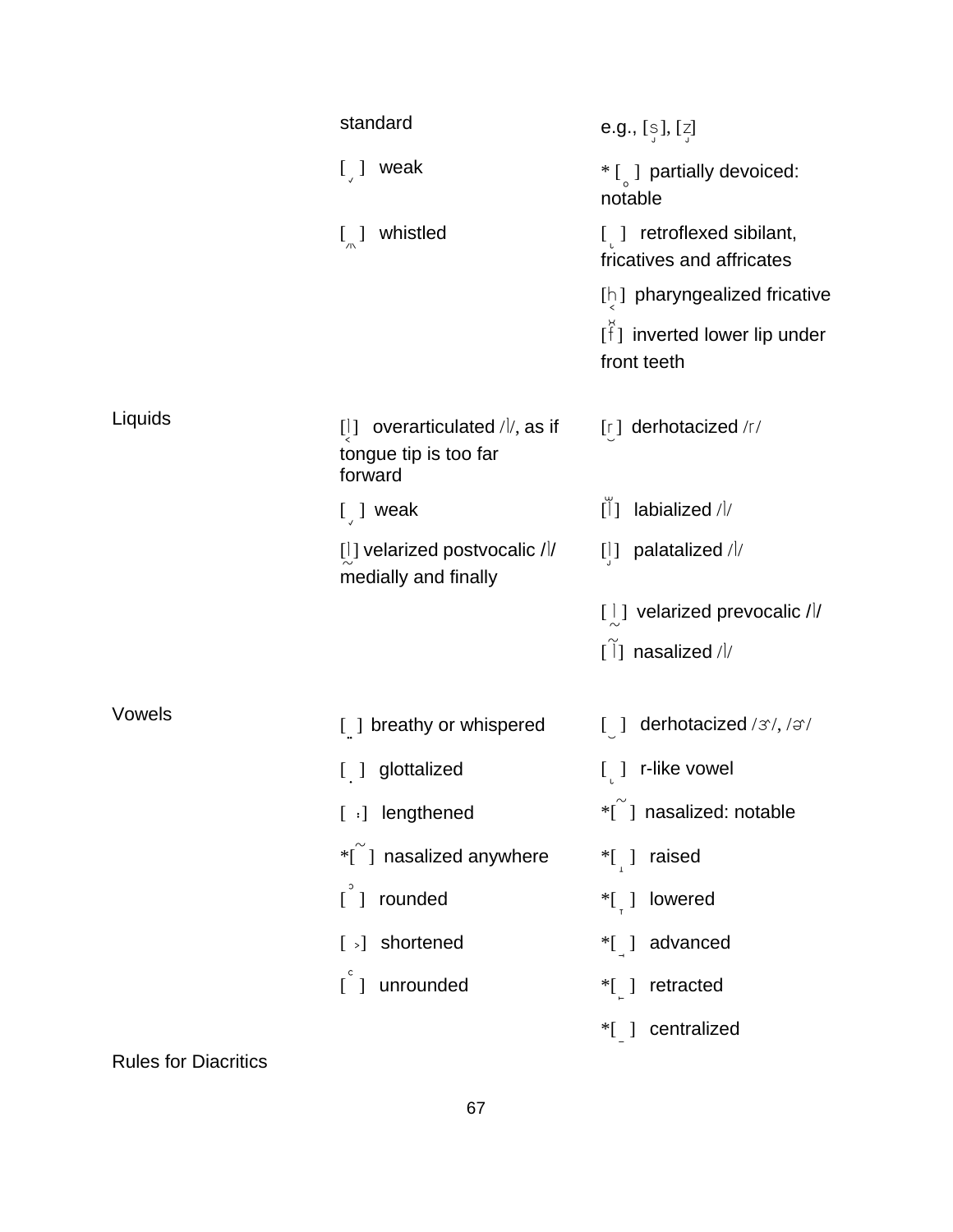| $[$ $n$ aspiration after final<br>consonant, e.g., [tʌbʰ]                                                                                                                                                                                                                                                                                                                                                                                                                  | *[ <sup>9</sup> ] notable on-/offglide<br>anywhere including within a<br>cluster, e.g., $*[b^{\circ}]$ u]                                                                                                                                                                                                                                                                                |
|----------------------------------------------------------------------------------------------------------------------------------------------------------------------------------------------------------------------------------------------------------------------------------------------------------------------------------------------------------------------------------------------------------------------------------------------------------------------------|------------------------------------------------------------------------------------------------------------------------------------------------------------------------------------------------------------------------------------------------------------------------------------------------------------------------------------------------------------------------------------------|
| [ : ] describes increased<br>duration of a stop closure<br>or of a continuant sound                                                                                                                                                                                                                                                                                                                                                                                        | $\lceil n \rceil$ $\lceil m \rceil$ nasal consonant on-<br>glides, any position                                                                                                                                                                                                                                                                                                          |
| *[ <sup>a</sup> ] slight on-/offglide<br>within a cluster                                                                                                                                                                                                                                                                                                                                                                                                                  | $\lceil$ <sup>h</sup> $\lceil$ $\lceil$ <sup>=</sup> $\rceil$ to note whether<br>aspiration feature is correct for<br>the stop in consonant clusters<br>(the non-error voicing diacritics<br>$\left[\begin{smallmatrix} 0 \\ 0 \end{smallmatrix}\right]$ and $\left[\begin{smallmatrix} 0 \\ 0 \end{smallmatrix}\right]$ are used to<br>describe differences in all<br>other situations) |
| $*$ [ <sup>3</sup> ] slight on-/offglide as if<br>articulating carefully, as a<br>residual from speech<br>therapy, e.g., $[k \wedge p^{\circ}]$ , or due<br>to stuffy nose                                                                                                                                                                                                                                                                                                 | $*$ [ <sup>p</sup> ] [ <sup>b</sup> ], [ <sup>t</sup> ] [ <sup>d</sup> ], [ <sup>k</sup> ] [ <sup>g</sup> ] stops;<br>typically follow word-final<br>nasals. Do not sound like true<br>clusters, but more pronounced<br>than mechanical lip or tongue<br>clicks.                                                                                                                         |
| [ ] partial voicing, any<br>word position                                                                                                                                                                                                                                                                                                                                                                                                                                  |                                                                                                                                                                                                                                                                                                                                                                                          |
| $[$ <sub>h</sub> ] when optional,<br>aspirated release, e.g.,<br>$[k \wedge p^h * k \overline{e} \overline{1} k]$ as opposed to                                                                                                                                                                                                                                                                                                                                            |                                                                                                                                                                                                                                                                                                                                                                                          |
| $[k \wedge p \wedge e\overline{i} \wedge]$ (juncture used<br>to differentiate these two<br>transcriptions)<br>* $[{}^{\circ}]$ $[{}^{\circ}]$ , $[{}^{\circ}]$ , $[{}^{\circ}]$ , $[{}^{\circ}]$ $[{}^{\circ}]$ stop-<br>like clicks, weak, brief--<br>sound like lips or tongue<br>opening/removal gesture<br>typically follow word-final<br>nasals (i.e., homorganic<br>nasals). When participant<br>has a cold all stop on-/off-<br>glides are non-error<br>diacritics. |                                                                                                                                                                                                                                                                                                                                                                                          |

\* Entries marked with an asterisk involve decisions based on relative severity, i.e., the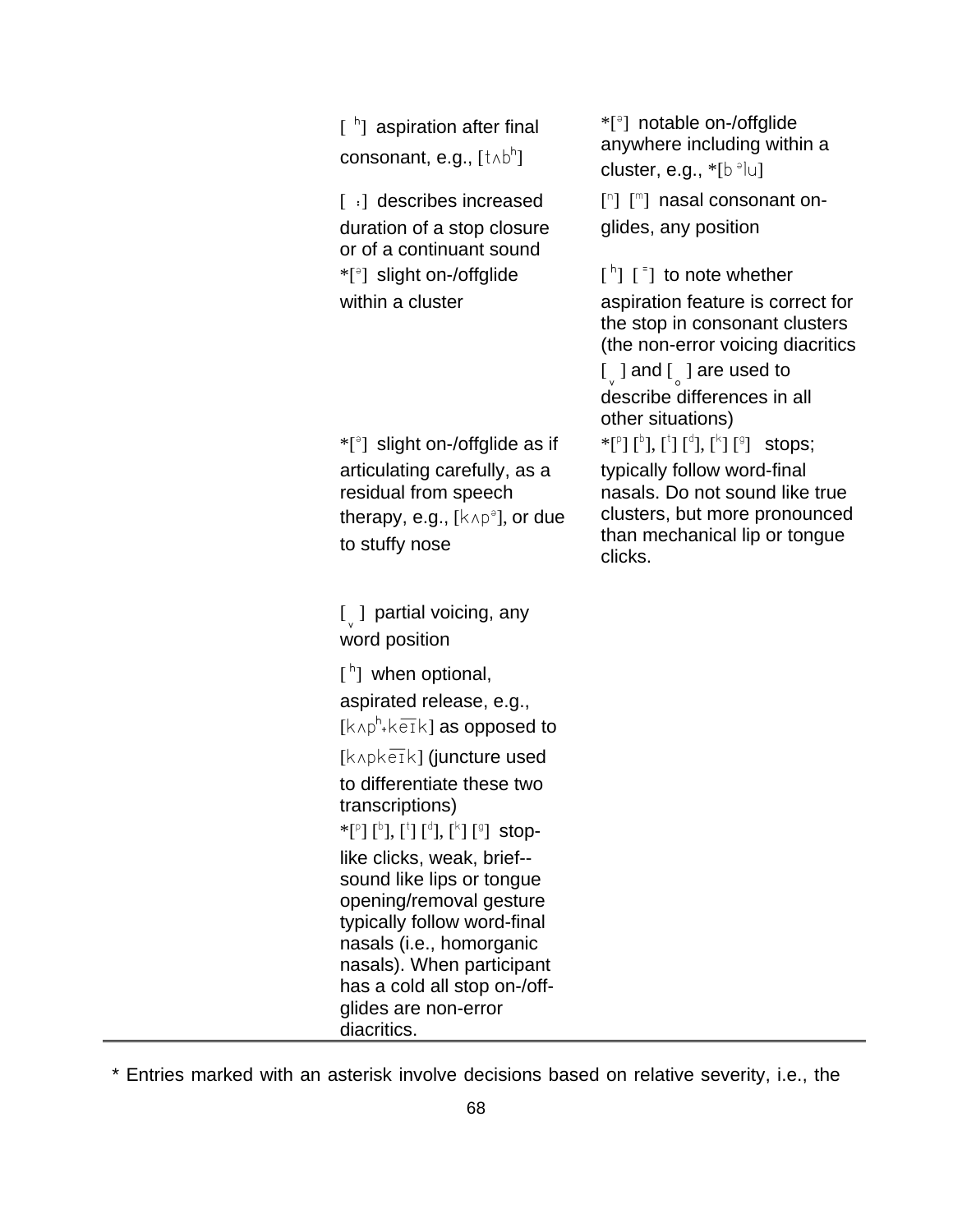degree to which the distortion/addition is socially notable. Because the reliabilities for these judgments are not high, the same symbols are used for *standard* and *notable*, but notables are not entered in the Y line (i.e., are considered errors).

For certain clinical and/or research questions, an alternative to the system presented in the table above is to count only common clinical distortions as errors and all other distortions (i.e., uncommon clinical distortions) as errors. See the Appendix in Shriberg (1993) for a list of nonclinical and clinical distortions (common and uncommon).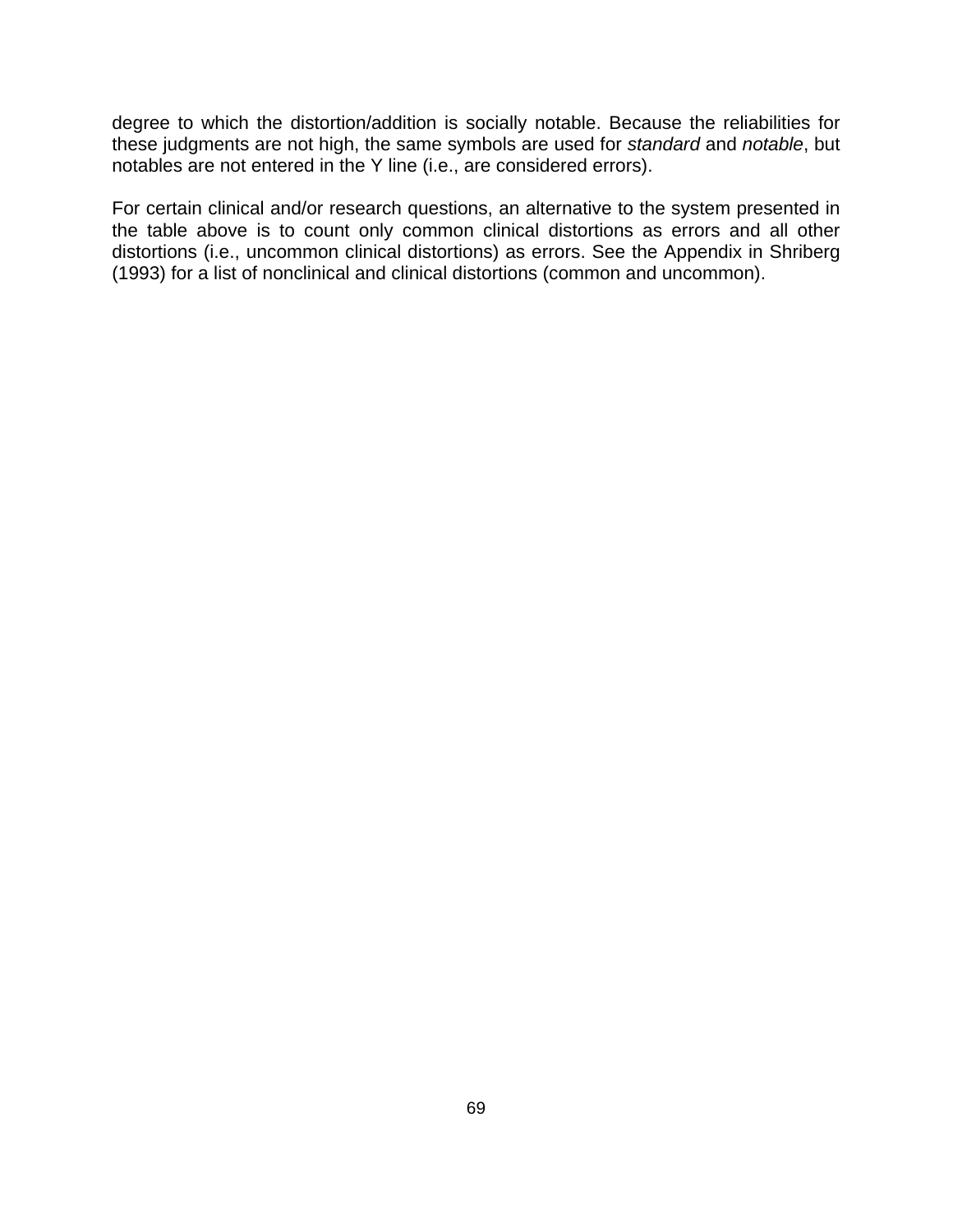| Target                                                                                                                                                                                                                                                                                                                            | Perceived                                                   | Description                                             | Non-Error: Enter  | Substitution         |
|-----------------------------------------------------------------------------------------------------------------------------------------------------------------------------------------------------------------------------------------------------------------------------------------------------------------------------------|-------------------------------------------------------------|---------------------------------------------------------|-------------------|----------------------|
| Segment                                                                                                                                                                                                                                                                                                                           | Sound                                                       |                                                         | in Both Y/Z Lines | Enter Only in Z Line |
| [n]                                                                                                                                                                                                                                                                                                                               | $[\tilde{\omega}]$                                          | sounds primarily n-like                                 | X                 |                      |
| [n]                                                                                                                                                                                                                                                                                                                               | [ņ]                                                         | sounds primarily n-like                                 |                   | X                    |
| [0]                                                                                                                                                                                                                                                                                                                               | $[\overline{v}]$                                            | sounds primarily n-like                                 | X                 |                      |
| [0]                                                                                                                                                                                                                                                                                                                               | $[\dot{\omega}]$                                            | sounds primarily n-like                                 |                   | X                    |
| $[t]$                                                                                                                                                                                                                                                                                                                             | $\left[\frac{1}{2}\right]$                                  | sounds primarily t-like                                 | X                 |                      |
| $[t] \centering% \includegraphics[width=0.9\textwidth]{Figures/PN1.png} \caption{The 3D (black) model for the 3D (black) model. The 3D (black) model is shown in Fig.~\ref{fig:1}, (a) and (b) and (c) and (d) respectively. The 3D (black) model is shown in Fig.~\ref{fig:1}, (b) and (c) and (d) respectively.} \label{fig:1}$ | 肉                                                           | sounds primarily k-like                                 |                   | X                    |
| [k]                                                                                                                                                                                                                                                                                                                               | $\left[\begin{smallmatrix} k \\ s \end{smallmatrix}\right]$ | sounds primarily k-like                                 | X                 |                      |
| [k]                                                                                                                                                                                                                                                                                                                               | $[\frac{1}{2}]$                                             | sounds primarily t-like                                 |                   | X                    |
| $[\iint]$                                                                                                                                                                                                                                                                                                                         | $[\iint$                                                    | sounds almost like /s/, but retains<br>$[\int]$ quality | X                 |                      |
| $[\iint]$                                                                                                                                                                                                                                                                                                                         | $[\int\limits_{\zeta}$                                      | sounds lateralized in addition to<br>above              |                   | X                    |
| $[\iint]$                                                                                                                                                                                                                                                                                                                         | $[\iint$                                                    | sounds clearly ∫-like, but broad<br>and diffuse         | X                 |                      |

Table 6. Additional response definitions used in the reference data.

 $*$  Application of Backing  $\int$  and Fronting  $\int$  diacritics for phoneme substitutions and non-error distortions (note the decision logic underlying these 11 conventions).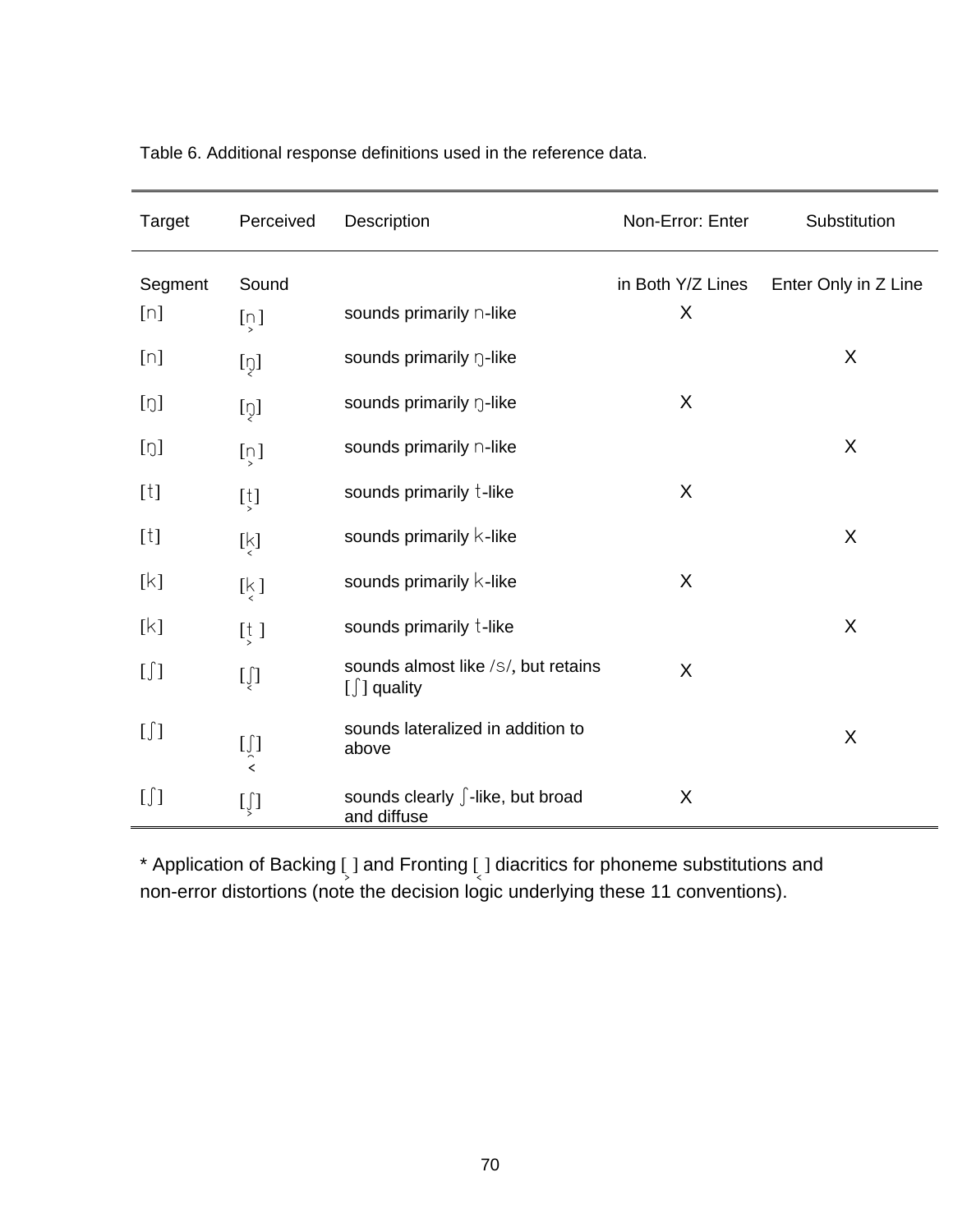# **Special Considerations in Transcription**

## **Madison Speech Assessment Protocol Tasks**

[The imitation tasks that comprise the computerized portion of the Madison Speech](https://phonology.waisman.wisc.edu/about-the-msap/)  Assessment Protocol (MSAP) are transcribed using the transcription guidelines and formatting conventions described in this guide, with a few modifications:

- The transcriber uses a preprinted pepform, with the X and Y lines already completed, to record transcriptions in the Z lines. The preprinted pepform is generated from a protocol PepFile that has been entered and saved in PEPPER. Protocol PepFiles for the following 12 MSAP tasks are available through PEPPER (see the "MSAP" section in the PEPPER Help Index for links to the PepFiles): LST, CWT, VT1, VT2, VT3, SRT, NRT, EST, RST, MWT1, MWT2, and SPT. Transcriptions may sometimes require finessing to conform to the preprinted protocol. If acoustic analyses will be done on the MSAP task(s), the transcriber must adhere to the glosses and intended forms as much as possible, even when the participant's intended response is clearly different from the stimulus. A square-bracketed comment can be used to indicate that the participant may have misunderstood the stimulus and/or imitated it incorrectly.
- Carrier phrase words on the LST and RST are not transcribed. They are not included in the X lines of the MSAP protocol PepFiles.
- If a participant provides more than one response for a given stimulus, the first response is transcribed whenever possible *unless acoustic analyses will be completed.* If acoustic analyses will be done, do not transcribe the first response if it is unlikely that it can be analyzed acoustically (because of over talk, environmental noise, signal distortion, etc.). If the first response is not usable, the next usable subsequent response is transcribed. The transcriber indicates in a square-bracketed comment which response she transcribed, e.g., [second attempt].
- If a stimulus item was not administered or is not on the recording, a squarebracketed comment is entered in the X line ([NT], [not on the recording], etc.), and a single asterisk for each word is entered in the Y and Z lines, regardless of how many syllables are in each word. For multi-word stimuli (like those in the VT3, EST, and SPT), assign one asterisk per word.

## *To print pepforms from protocol files:*

- 1) Download the protocol PepFiles by clicking on the links in the MSAP section of the PEPPER Help Index and save on your computer.
- 2) In PEPPER, go to *File>Open* and choose the protocol PepFile for the task of interest (CWT, NRT, etc.).
- 3) With the PepFile open, go to the PepFunctions drop-down menu, choose PepTools, and select "Generate PepForm from X Lines."
- 4) Print the pepform that is generated.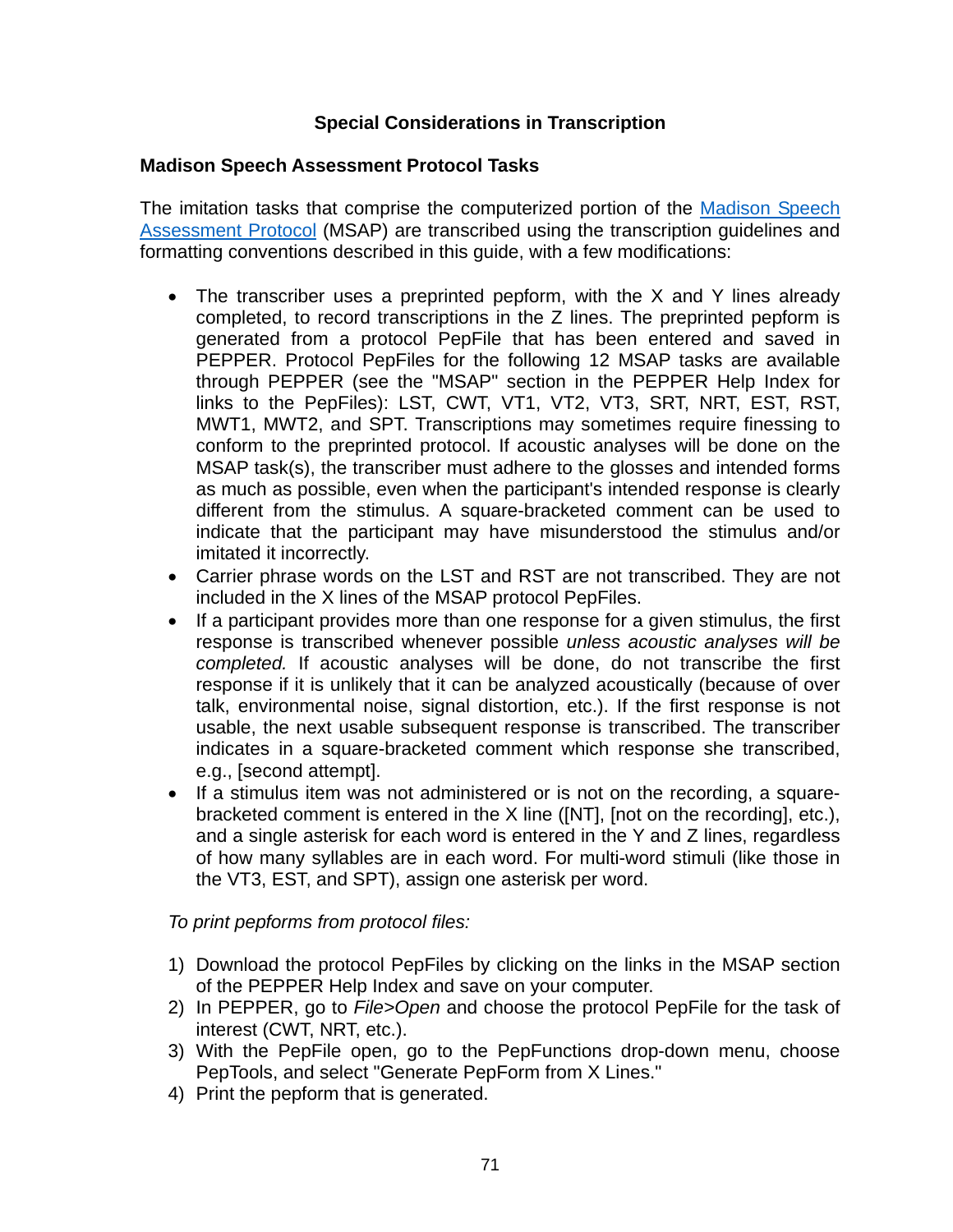5) Close the generated pepform and the PepFile when finished.

## **Transcription and Prosody-Voice Coding Guidelines for Unique Populations**

When speech samples are collected from participants with dialects that differ from General American English, it is important to establish guidelines for transcribing dialectal speech differences (accents). Some speech, prosody, and voice characteristics that would typically be transcribed or coded for prosody-voice ([Shriberg, Kwiatkowski, & Rasmussen, 1990\)](https://uwmadison.box.com/s/dw2pvjnd0cjxw989e5m4ew019z39elg2) as unacceptable or inappropriate when compared to General American English dialect may be acceptable/appropriate for a particular participant's dialect. See Chapter 11 in *Clinical Phonetics* (Shriberg et al., 2019) for discussion and examples of dialects that may be encountered by clinicians and researchers in the United States. In general, it is important for a transcriber to be familiar with the dialectal rules and characteristics of the participant whose speech is being transcribed, and transcription and prosody-voice coding decisions are made based on knowledge and awareness of these differences. Figure 9 is an example of a form that was created for use in one study that included participants from several states in the southwestern U.S. A form like this may be useful in documenting the transcriber's decision-making process and can later be useful in interpreting PepAnalyses output(s).

For participants with motor speech disorders (MSD) who have relatively more severe speech and prosody-voice involvement (with or without cognitive, affective, and/or behavioral deficits), transcription and prosody-voice coding can be very challenging. In our research, our transcribers are purposely not provided with diagnoses so as not to be biased during data reduction. After reviewing the literature and our current system for narrow phonetic transcription and prosody-voice coding of conversational speech samples, we are confident that most if not all speech and prosody-voice behaviors/characteristics associated with MSD can be captured using narrow phonetic transcription and the prosody-voice codes (see *PVSP*) currently available.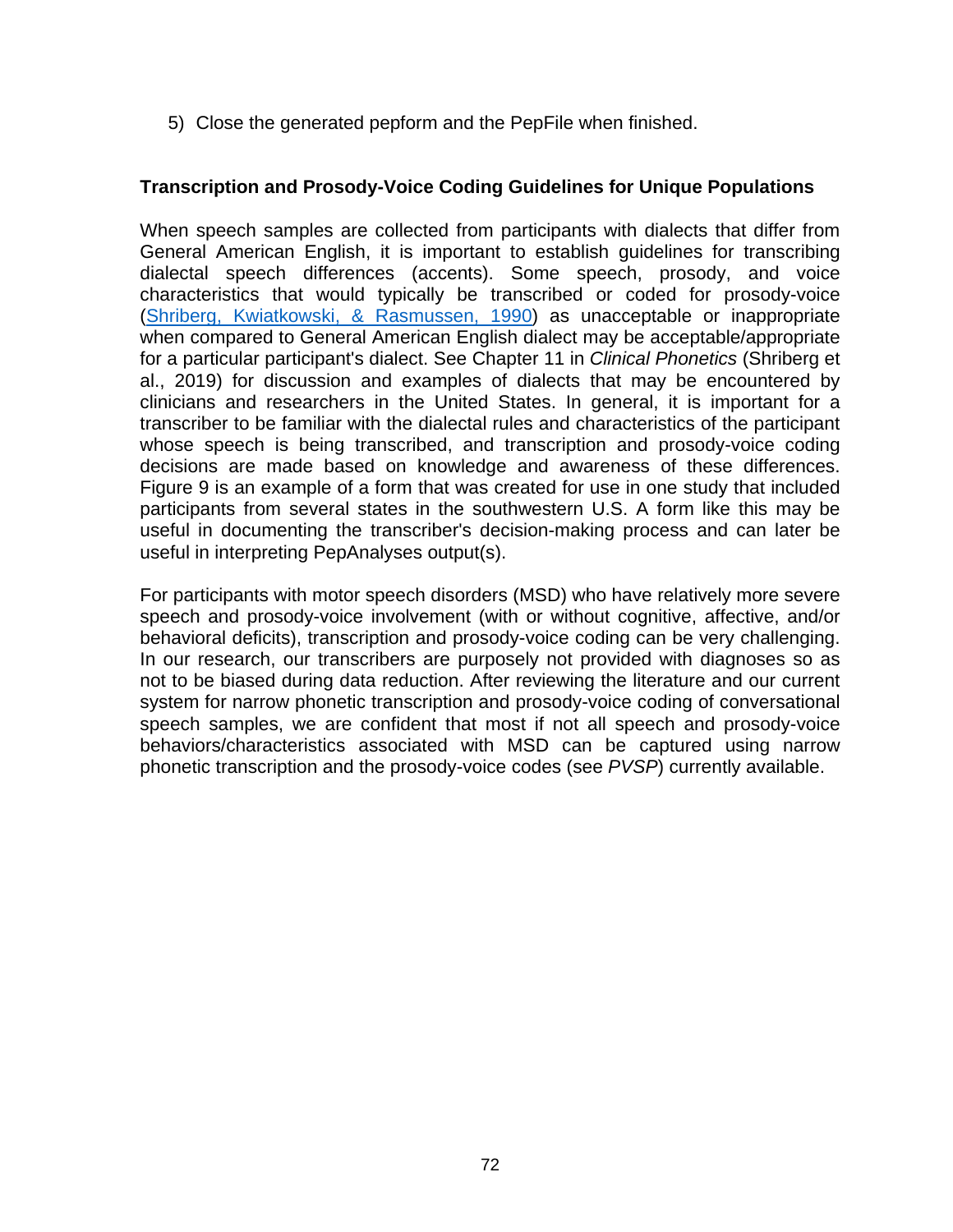## **References**

- Davis, E. (1937). The development of linguistic skill in twins, singletons with siblings, and only children from age five to ten years. *University of Minnesota institute of child welfare monograph,* (No. 14), University of Minnesota Press, Minneapolis.
- Hoffmann, K. (1982). *Speech sound acquisition and natural process occurrence in the continuous speech of three- to six-year-old children*. Unpublished Master's thesis, University of Wisconsin-Madison.
- Kenyon, J.S., & Knott, T.A. (1953). *A Pronouncing Dictionary of American English.* (2nd ed.). Springfield, Mass.: Merriam-Webster.
- Shriberg, L.D. (1986). *PEPPER: Programs to examine phonetic and phonologic evaluation records*. Madison, WI: Software Development and Distribution Center, University of Wisconsin-Madison.
- Shriberg, L.D. (1993). Four new speech and prosody-voice measures for genetics research and other studies in developmental phonological disorders. *Journal of Speech and Hearing Research, 36*, 105–140.
- Shriberg, L.D., & Kent, R.D. (1982). *Clinical Phonetics*. New York: Macmillan.
- Shriberg, L.D., & Kent, R.D. (1995). *Clinical Phonetics* (2nd ed.). Boston, MA: Allyn & Bacon.
- Shriberg, L.D., & Kent, R.D. (2003). *Clinical Phonetics* (3rd ed.). Boston, MA: Allyn & Bacon.
- Shriberg, L.D., & Kent, R.D. (2013). *Clinical Phonetics* (4th ed.). Boston, MA: Pearson Education.
- Shriberg, L.D., Kent, R.D., McAllister, T., & Preston, J.L. (2019). *Clinical Phonetics.*  (5th ed.). Boston, MA: Pearson Education.
- Shriberg, L.D., & Kwiatkowski, J. (1980). *Natural Process Analysis: A procedure for phonological analysis of continuous speech samples*. New York: Macmillan.
- Shriberg, L.D., & Kwiatkowski, J. (1982). Phonological disorders II: A conceptual framework for management. *Journal of Speech and Hearing Disorders, 47*, 242–256.
- Shriberg, L.D., & Kwiatkowski, J. (1983). Computer-assisted Natural Process Analysis (NPA): Recent issues and data. In J. Locke (Ed.), *Assessing and*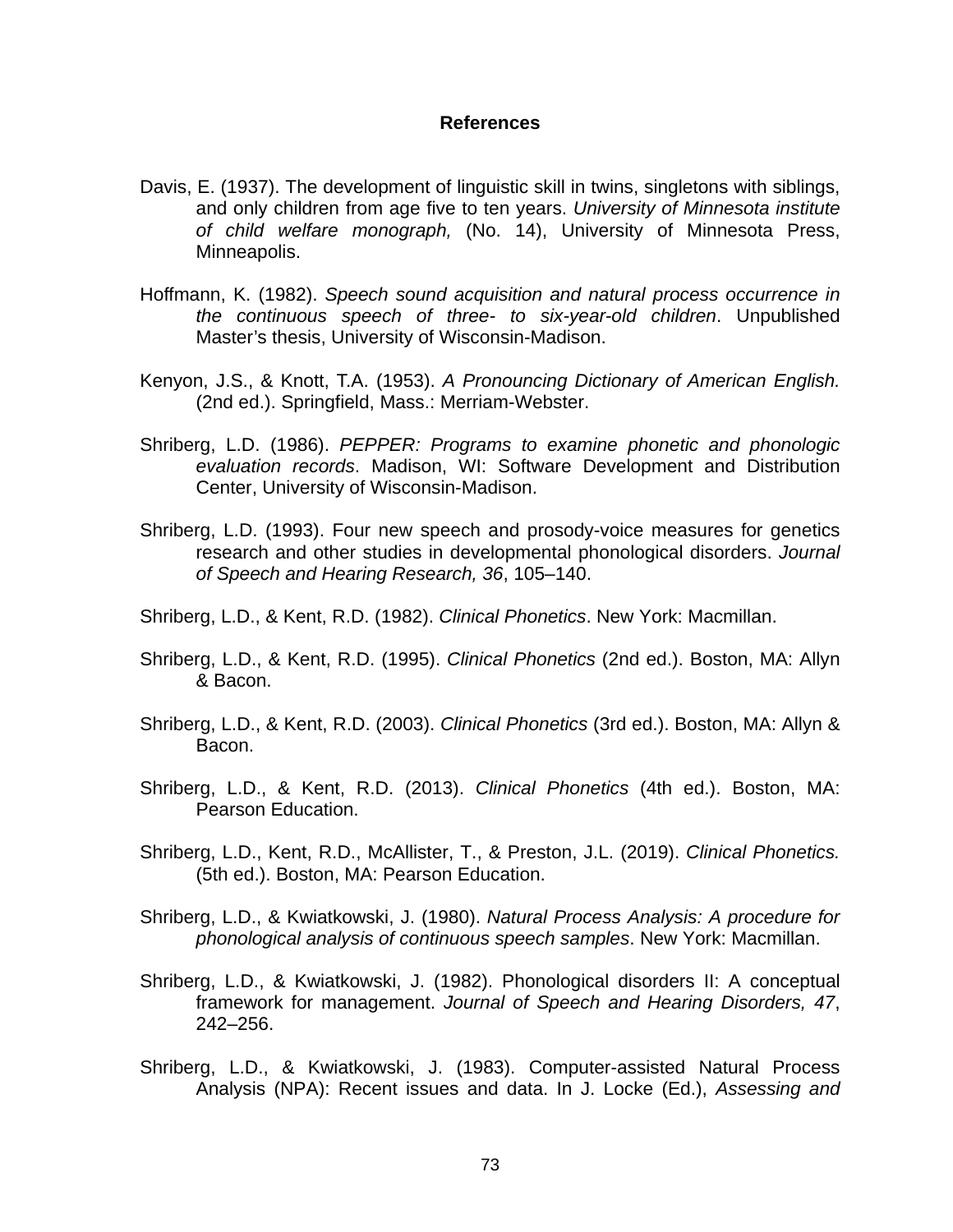*treating phonological disorders: Current approaches. Seminars in Speech and Language, 4*, 389–406.

- Shriberg, L.D., & Kwiatkowski, J. (1985). Continuous speech sampling for phonologic analyses of speech-delayed children. *Journal of Speech and Hearing Disorders, 50*, 323–334.
- Shriberg, L.D., & Kwiatkowski, J. (1986, November). *A follow-up study of 36 children with developmental phonologic disorders.* Paper presented at the Annual Convention of the American Speech-Language-Hearing Association, Detroit, MI.
- Shriberg, L.D., Kwiatkowski, J., & Hoffmann, K.A. (1984). A procedure for phonetic transcription by consensus. *Journal of Speech and Hearing Research, 27*, 456–465.
- Shriberg, L.D., Kwiatkowski, J., & Rasmussen, C. (1990). *The Prosody-Voice Screening Profile*. Originally published by Communication Skill Builders, Tucson, AZ; rights returned to The Phonology Project, University of Wisconsin-Madison, Madison, WI.
- Templin, M. (1957). *Certain language skills in children*. Minneapolis: University of Minnesota Press.
- Wells, J.C. (2008). *Longman Pronunciation Dictionary* (3rd ed.)*.* Harlow: Pearson Education Limited.